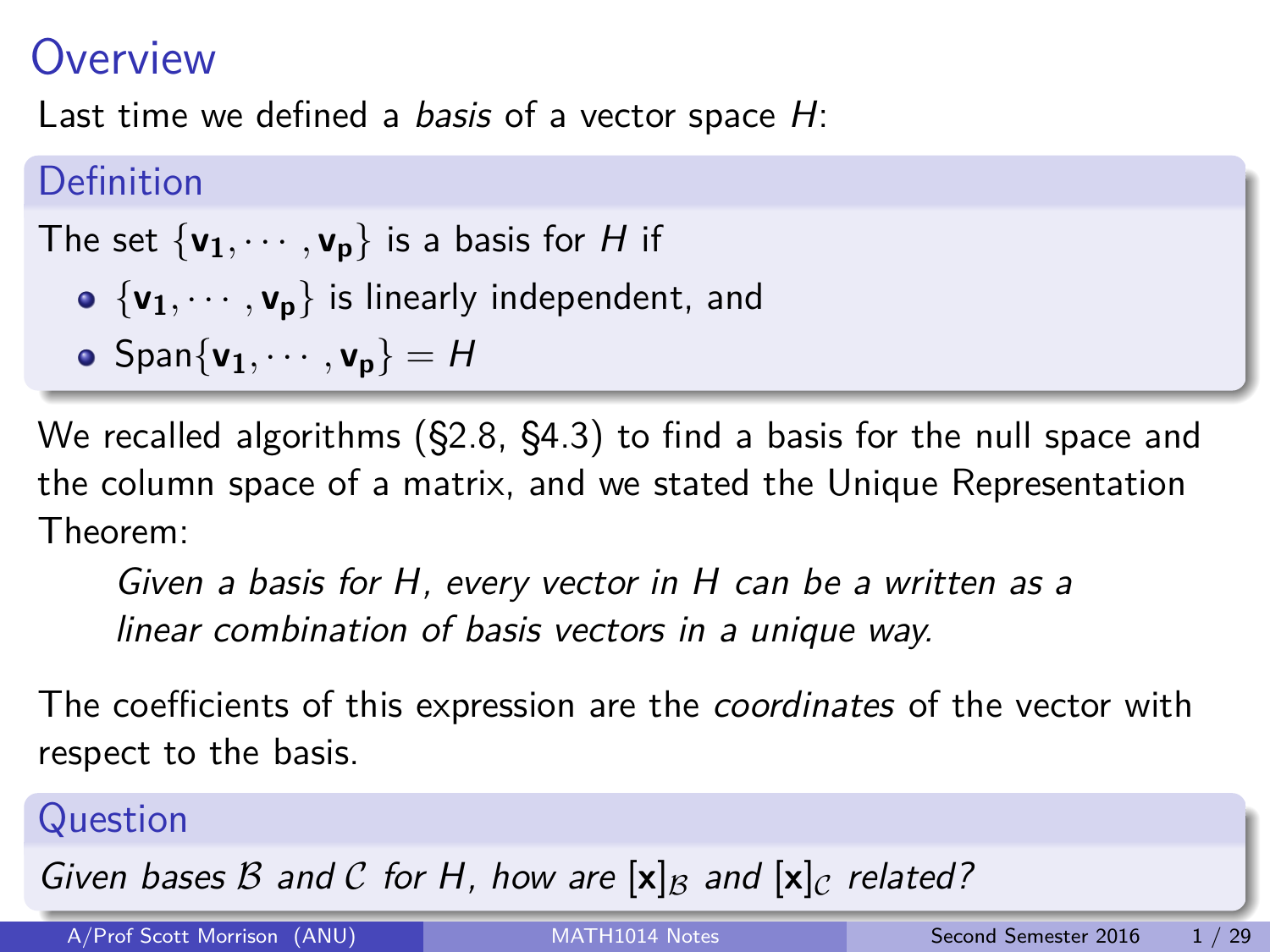### **Coordinates**

Theorem (The Unique Representation Theorem) Suppose that  $B = {\bf v}_1, \ldots, {\bf v}_n$  is a basis for a vector space V. Then each **x** ∈ V has a unique expansion

$$
\mathbf{x} = c_1 \mathbf{v}_1 + \cdots c_n \mathbf{v}_n \tag{1}
$$

where  $c_1, \ldots, c_n$  are in  $\mathbb R$ .

We say that the  $c_i$  are the coordinates of **x** relative to the basis  $B$ , and we write  $[\mathsf{x}]_\mathcal{B} =$  $\sqrt{ }$  $\overline{\phantom{a}}$  $c_1$ . . .  $c_n$ 1  $\vert \cdot$ Coordinates give instructions for writing a given vector as a linear

combination of basis vectors.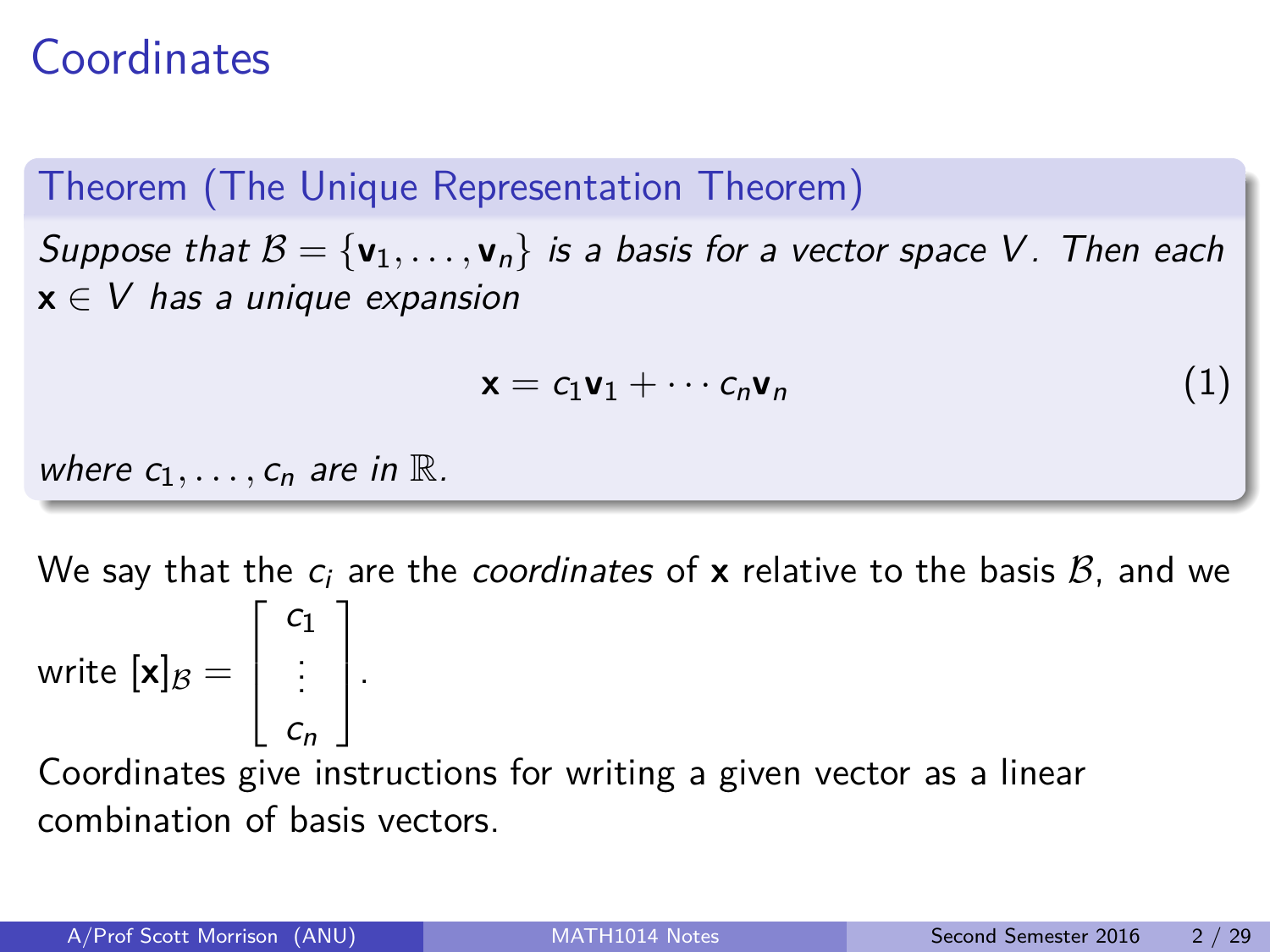Different bases determine different coordinates...  
Suppose 
$$
B = \{\begin{bmatrix} 1 \\ 0 \end{bmatrix}_{\mathcal{E}}, \begin{bmatrix} 1 \\ 2 \end{bmatrix}_{\mathcal{E}}\}
$$
, and as always,  $\mathcal{E} = \{\begin{bmatrix} 1 \\ 0 \end{bmatrix}_{\mathcal{E}}, \begin{bmatrix} 0 \\ 1 \end{bmatrix}_{\mathcal{E}}\}$ .

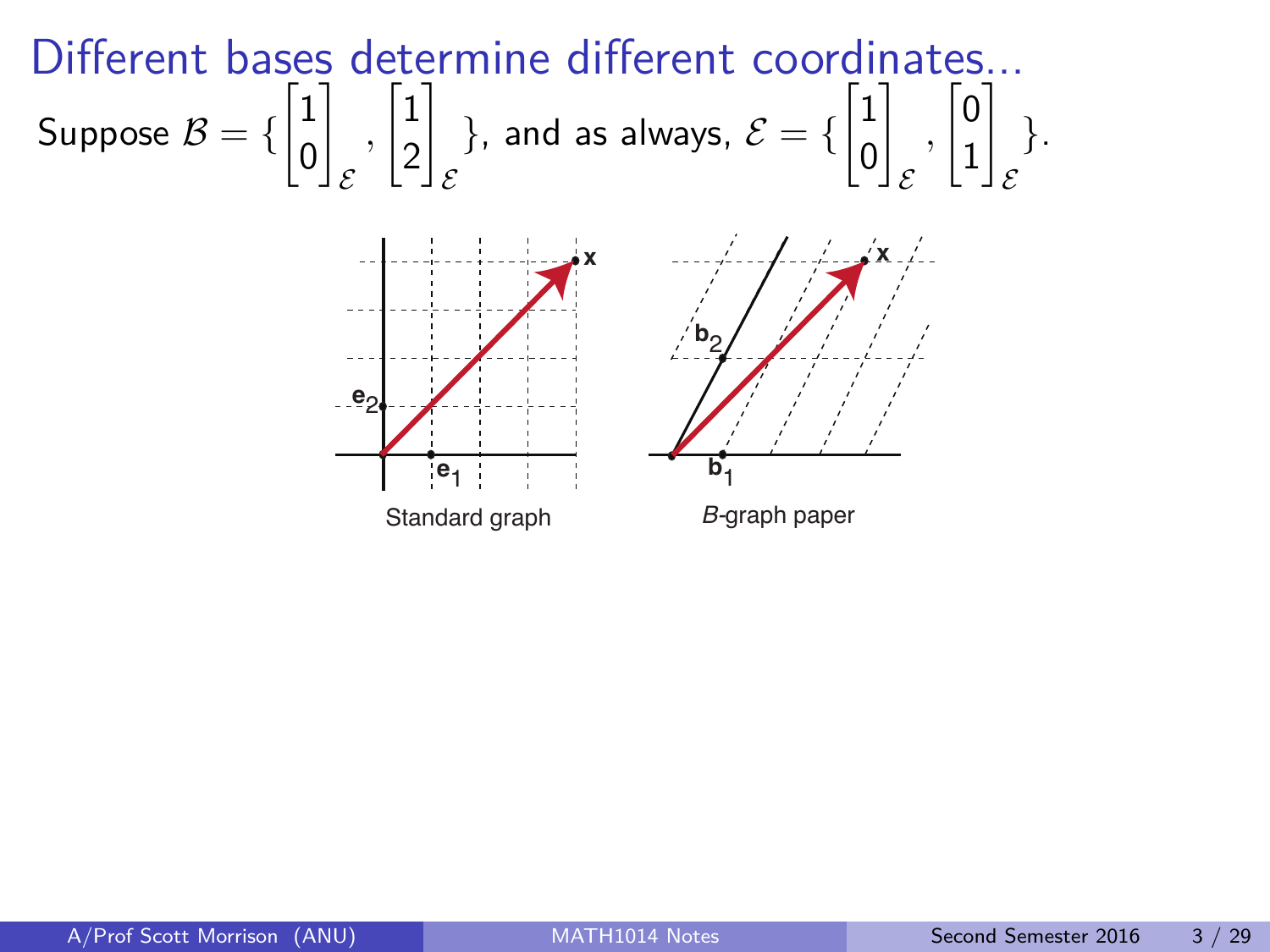Different bases determine different coordinates...  
Suppose 
$$
B = \{\begin{bmatrix} 1 \\ 0 \end{bmatrix}_{\mathcal{E}}, \begin{bmatrix} 1 \\ 2 \end{bmatrix}_{\mathcal{E}}\}
$$
, and as always,  $\mathcal{E} = \{\begin{bmatrix} 1 \\ 0 \end{bmatrix}_{\mathcal{E}}, \begin{bmatrix} 0 \\ 1 \end{bmatrix}_{\mathcal{E}}\}$ .



$$
\text{If } [\textbf{x}]_{\mathcal{B}} = \begin{bmatrix} 2 \\ 2 \end{bmatrix},
$$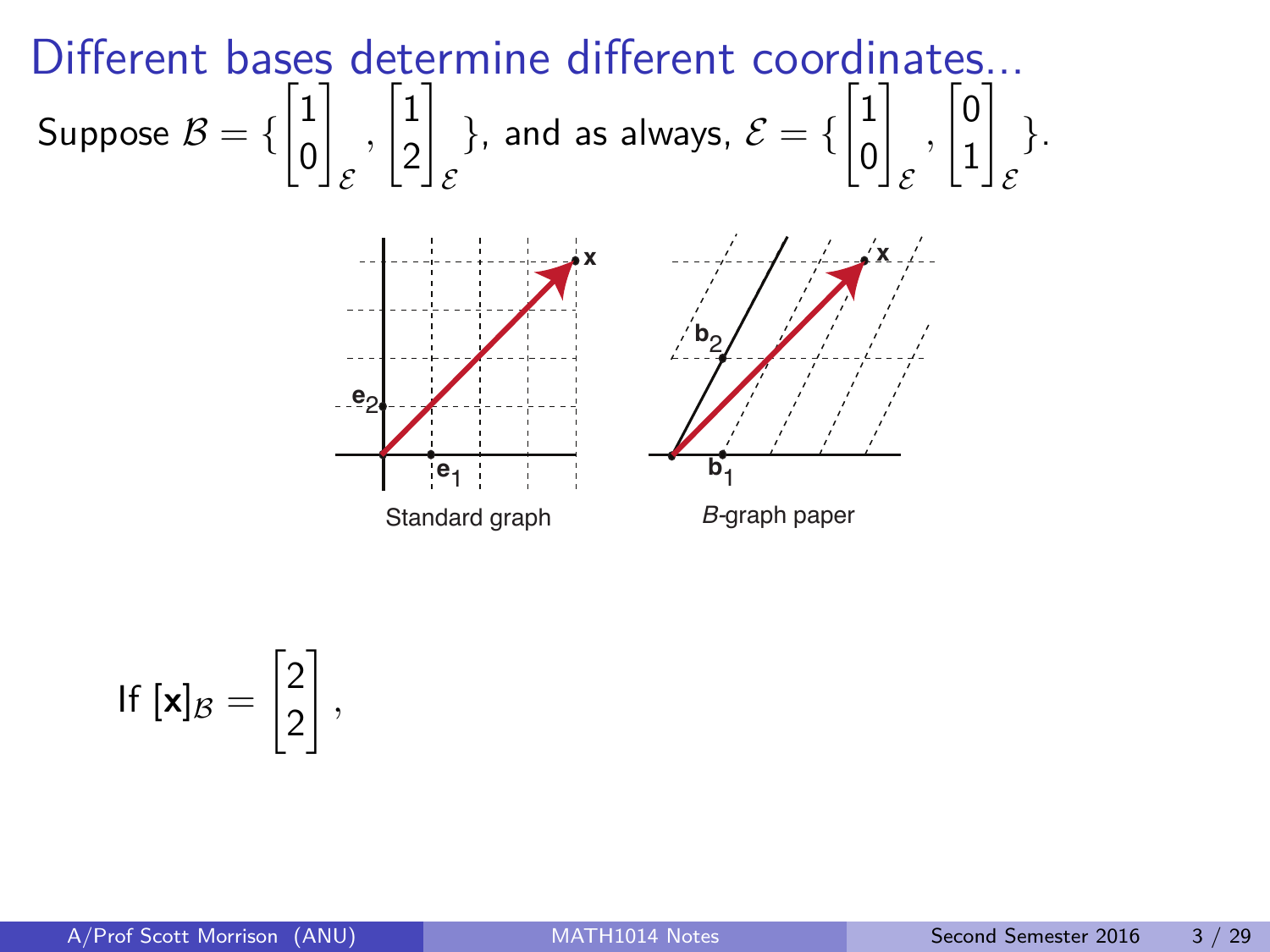Different bases determine different coordinates...  
Suppose 
$$
B = \{\begin{bmatrix} 1 \\ 0 \end{bmatrix}_{\mathcal{E}}, \begin{bmatrix} 1 \\ 2 \end{bmatrix}_{\mathcal{E}}\}
$$
, and as always,  $\mathcal{E} = \{\begin{bmatrix} 1 \\ 0 \end{bmatrix}_{\mathcal{E}}, \begin{bmatrix} 0 \\ 1 \end{bmatrix}_{\mathcal{E}}\}$ .



$$
\mathsf{If } [\mathbf{x}]_{\mathcal{B}} = \begin{bmatrix} 2 \\ 2 \end{bmatrix}, \quad \text{then} \quad \mathbf{x} = 2\mathbf{b}_1 + 2\mathbf{b}_2 = 2 \begin{bmatrix} 1 \\ 0 \end{bmatrix}_{\mathcal{E}} + 2 \begin{bmatrix} 1 \\ 2 \end{bmatrix}_{\mathcal{E}} = \begin{bmatrix} 4 \\ 4 \end{bmatrix}_{\mathcal{E}}
$$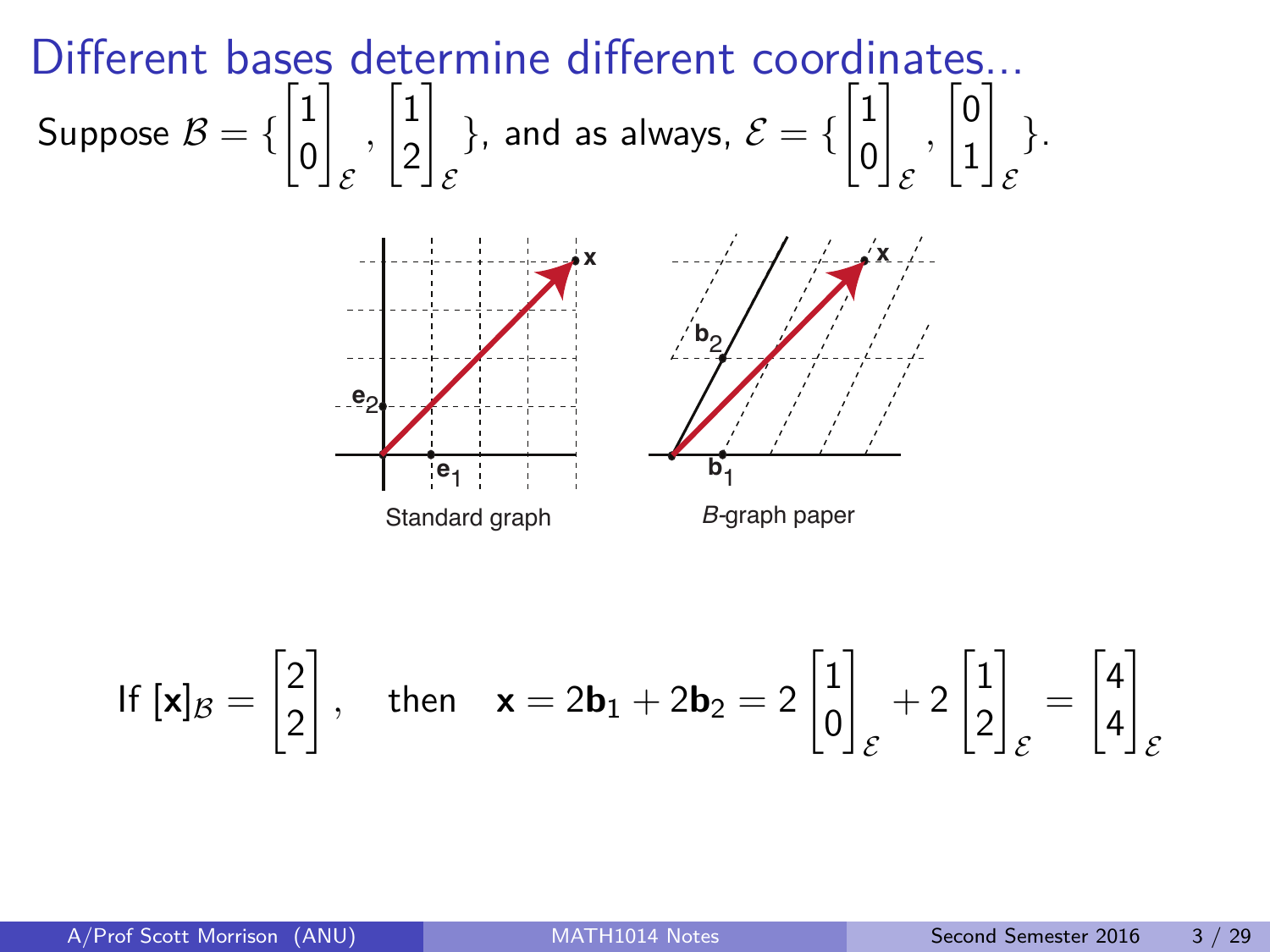Different bases determine different coordinates...  
Suppose 
$$
B = \{\begin{bmatrix} 1 \\ 0 \end{bmatrix}_{\mathcal{E}}, \begin{bmatrix} 1 \\ 2 \end{bmatrix}_{\mathcal{E}}\}
$$
, and as always,  $\mathcal{E} = \{\begin{bmatrix} 1 \\ 0 \end{bmatrix}_{\mathcal{E}}, \begin{bmatrix} 0 \\ 1 \end{bmatrix}_{\mathcal{E}}\}$ .



$$
\text{If } [\mathbf{x}]_B = \begin{bmatrix} 2 \\ 2 \end{bmatrix}, \quad \text{then} \quad \mathbf{x} = 2\mathbf{b}_1 + 2\mathbf{b}_2 = 2 \begin{bmatrix} 1 \\ 0 \end{bmatrix}_{\mathcal{E}} + 2 \begin{bmatrix} 1 \\ 2 \end{bmatrix}_{\mathcal{E}} = \begin{bmatrix} 4 \\ 4 \end{bmatrix}_{\mathcal{E}}
$$
\nSimilarly,  $[\mathbf{x}]_{\mathcal{E}} = \begin{bmatrix} 4 \\ 4 \end{bmatrix}$ , so  $\mathbf{x} = 4\mathbf{e}_1 + 4\mathbf{e}_2 = 4 \begin{bmatrix} 1 \\ 0 \end{bmatrix}_{\mathcal{E}} + 4 \begin{bmatrix} 0 \\ 1 \end{bmatrix}_{\mathcal{E}} = \begin{bmatrix} 4 \\ 4 \end{bmatrix}_{\mathcal{E}}$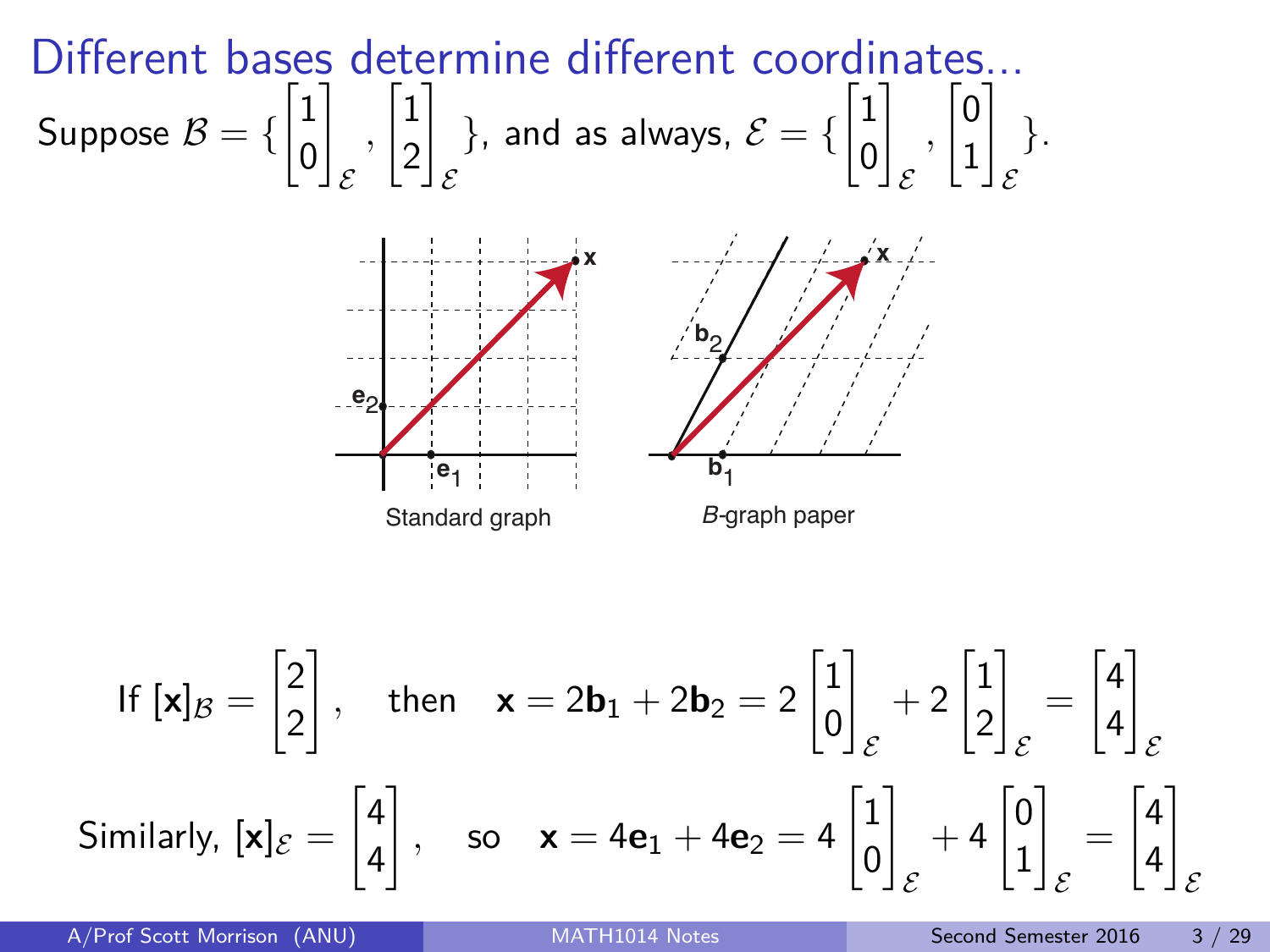### ...but some things stay the same

Even though we use different coordinates to describe the same point with respect to different bases, the structures we see in the vector space are independent of the chosen coordinates.

#### Definition

A one-to-one and onto linear transformation between vector spaces is an *isomorphism*. If there is an isomorphism  $T: V_1 \rightarrow V_2$ , we say that  $V_1$  and  $V_2$  are *isomorphic*.

Informally, we say that the vector space V is isomorphic to W if every vector space calculation in  $V$  is accurately reproduced in  $W$ , and vice versa.

For example, the property of a set of vectors being linearly independent doesn't depend on what coordinates they're written in.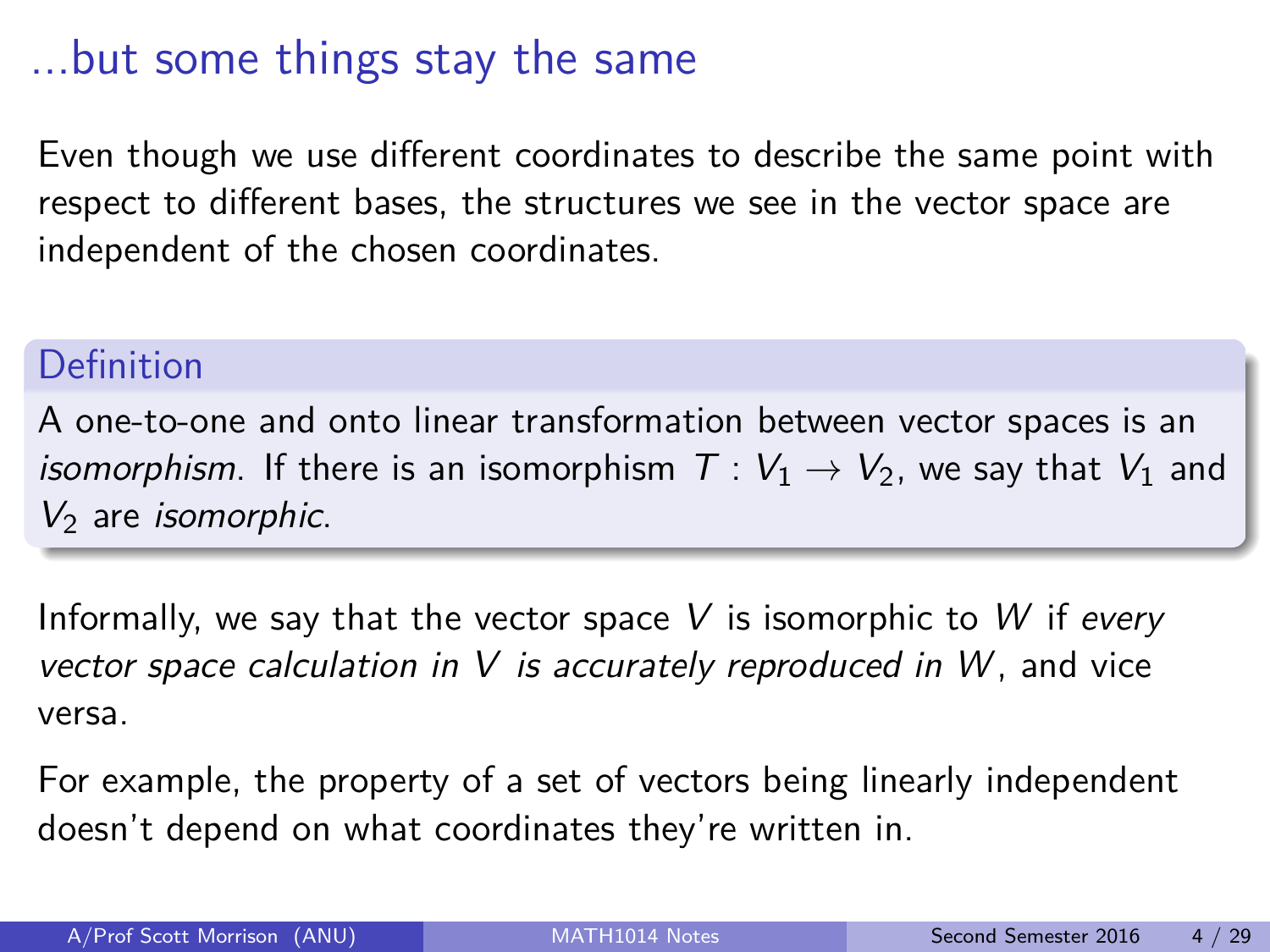# Isomorphism

#### Theorem

Let  $B = {\bf{b}}_1, {\bf{b}}_2, \ldots, {\bf{b}}_n$  be a basis for a vector space V. Then the coordinate mapping  $P: V \to \mathbb{R}^n$  defined by  $P(\mathbf{x}) = [\mathbf{x}]_B$  is an isomorphism.

What does this theorem mean?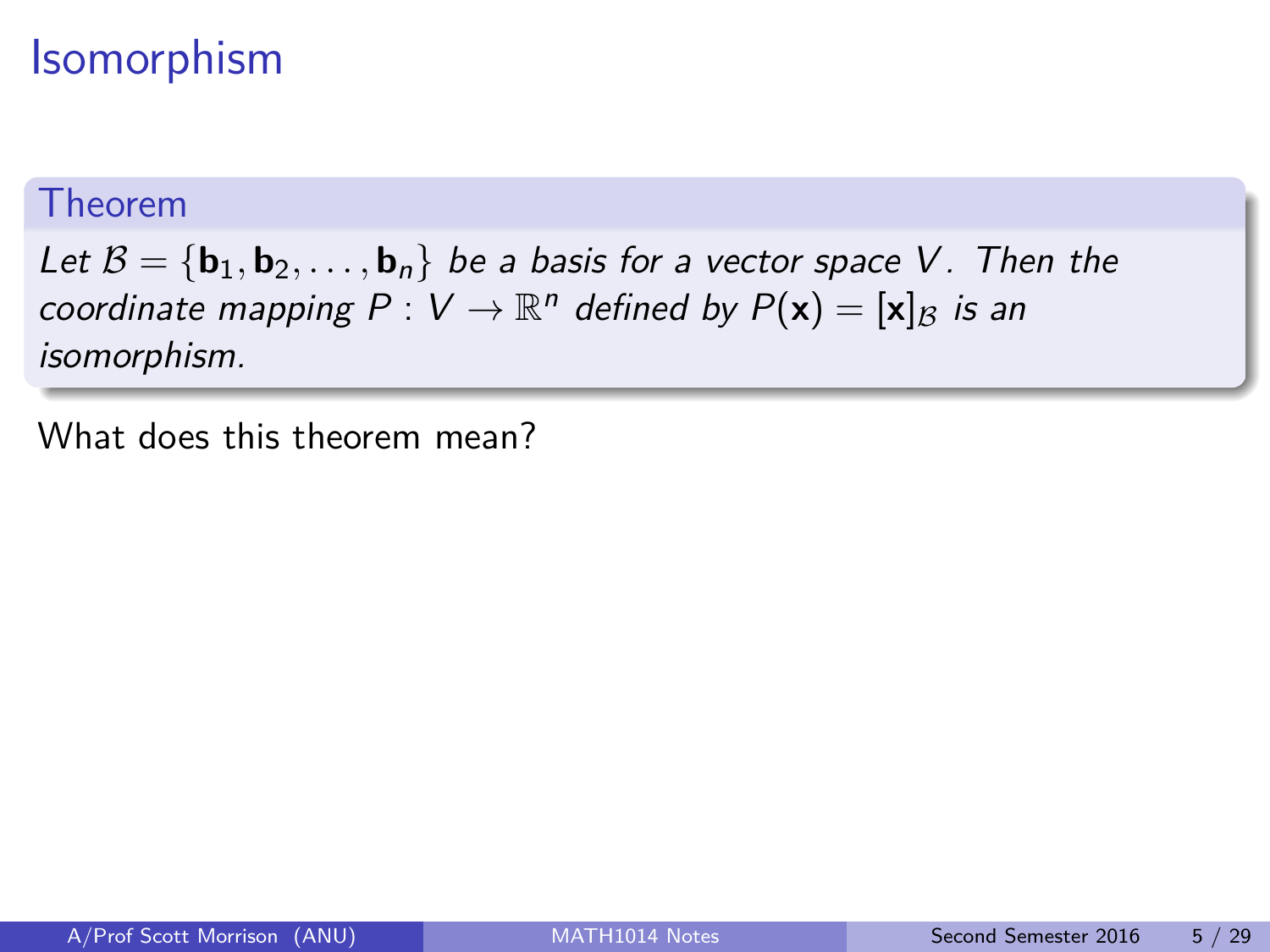# Isomorphism

#### Theorem

Let  $B = \{b_1, b_2, \ldots, b_n\}$  be a basis for a vector space V. Then the coordinate mapping  $P: V \to \mathbb{R}^n$  defined by  $P(\mathbf{x}) = [\mathbf{x}]_B$  is an isomorphism.

What does this theorem mean?

 $V$  and  $\mathbb{R}^n$  are both vector spaces, and we're defining a specific map that takes vectors in  $V$  to vectors in  $\mathbb{R}^n$ . This map

- ...is a linear transformation
- $\bullet$  ... is one-to-one (i.e., if  $P(\mathbf{u}) = \mathbf{0}$ , then  $\mathbf{u} = \mathbf{0}$ )
- ...is onto (for every  $\mathbf{v} \in \mathbb{R}^n$ , there's some  $\mathbf{u} \in V$  with  $P(\mathbf{u}) = \mathbf{v}$ )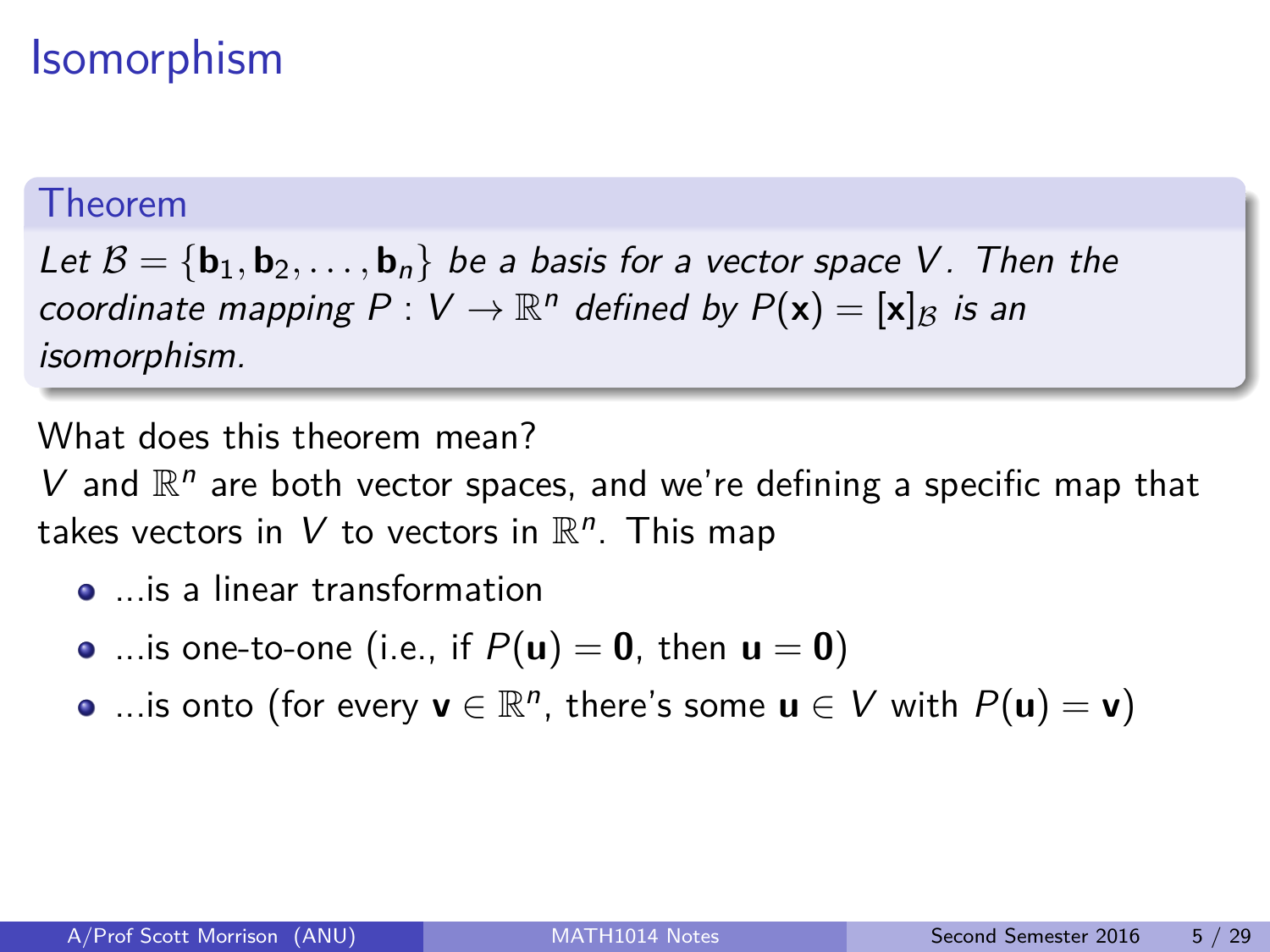# Isomorphism

#### Theorem

Let  $B = \{b_1, b_2, \ldots, b_n\}$  be a basis for a vector space V. Then the coordinate mapping  $P: V \to \mathbb{R}^n$  defined by  $P(\mathbf{x}) = [\mathbf{x}]_B$  is an isomorphism.

What does this theorem mean?

 $V$  and  $\mathbb{R}^n$  are both vector spaces, and we're defining a specific map that takes vectors in  $V$  to vectors in  $\mathbb{R}^n$ . This map

- ...is a linear transformation
- ...is one-to-one (i.e., if  $P(u) = 0$ , then  $u = 0$ )
- ...is onto (for every  $\mathbf{v} \in \mathbb{R}^n$ , there's some  $\mathbf{u} \in V$  with  $P(\mathbf{u}) = \mathbf{v}$ )

Every vector space with an *n*-element basis is isomorphic to  $\mathbb{R}^n$ .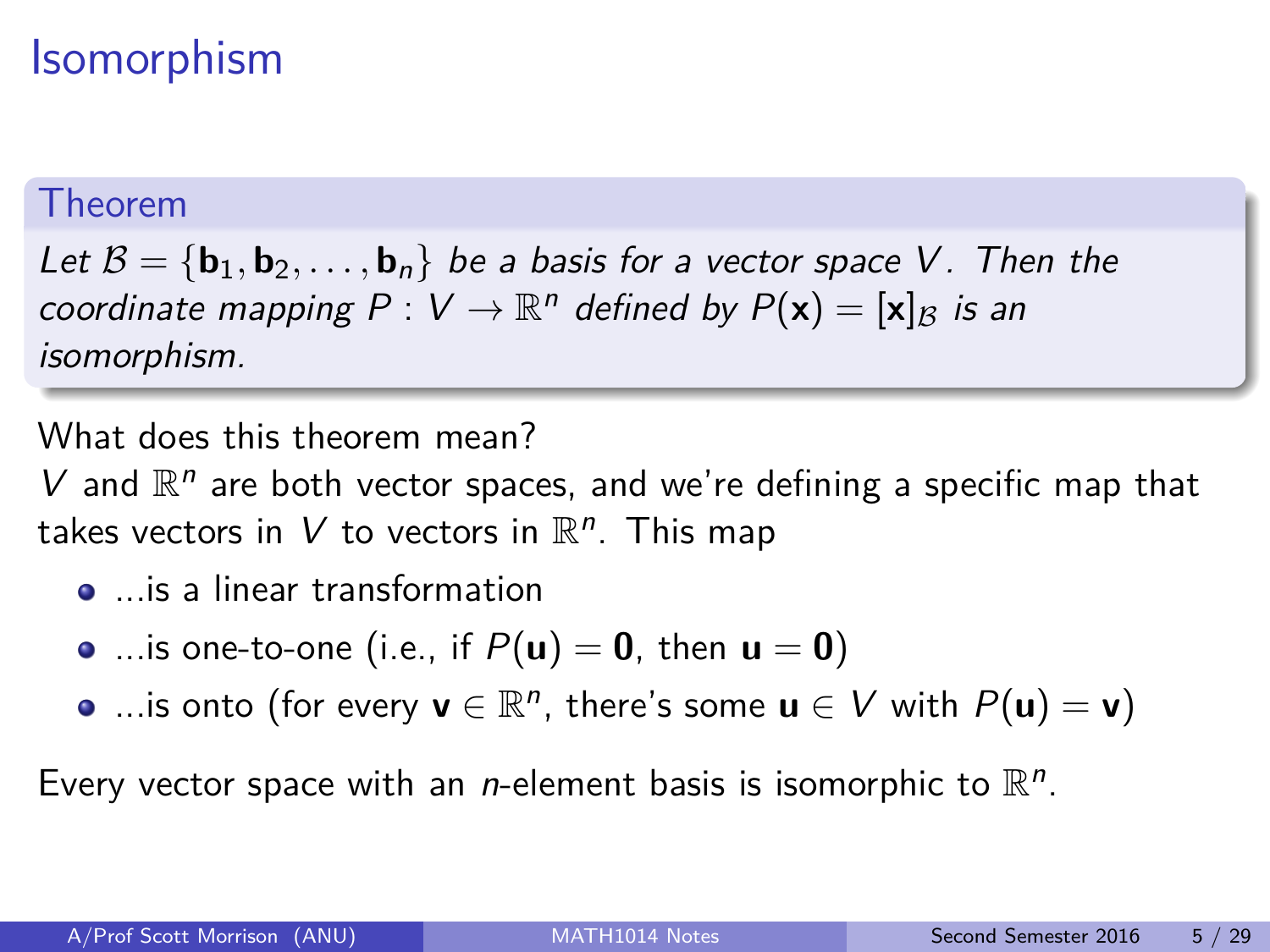If  $B = {\bf{b}}_1, \ldots, {\bf{b}}_n$  is a basis for a vector space V then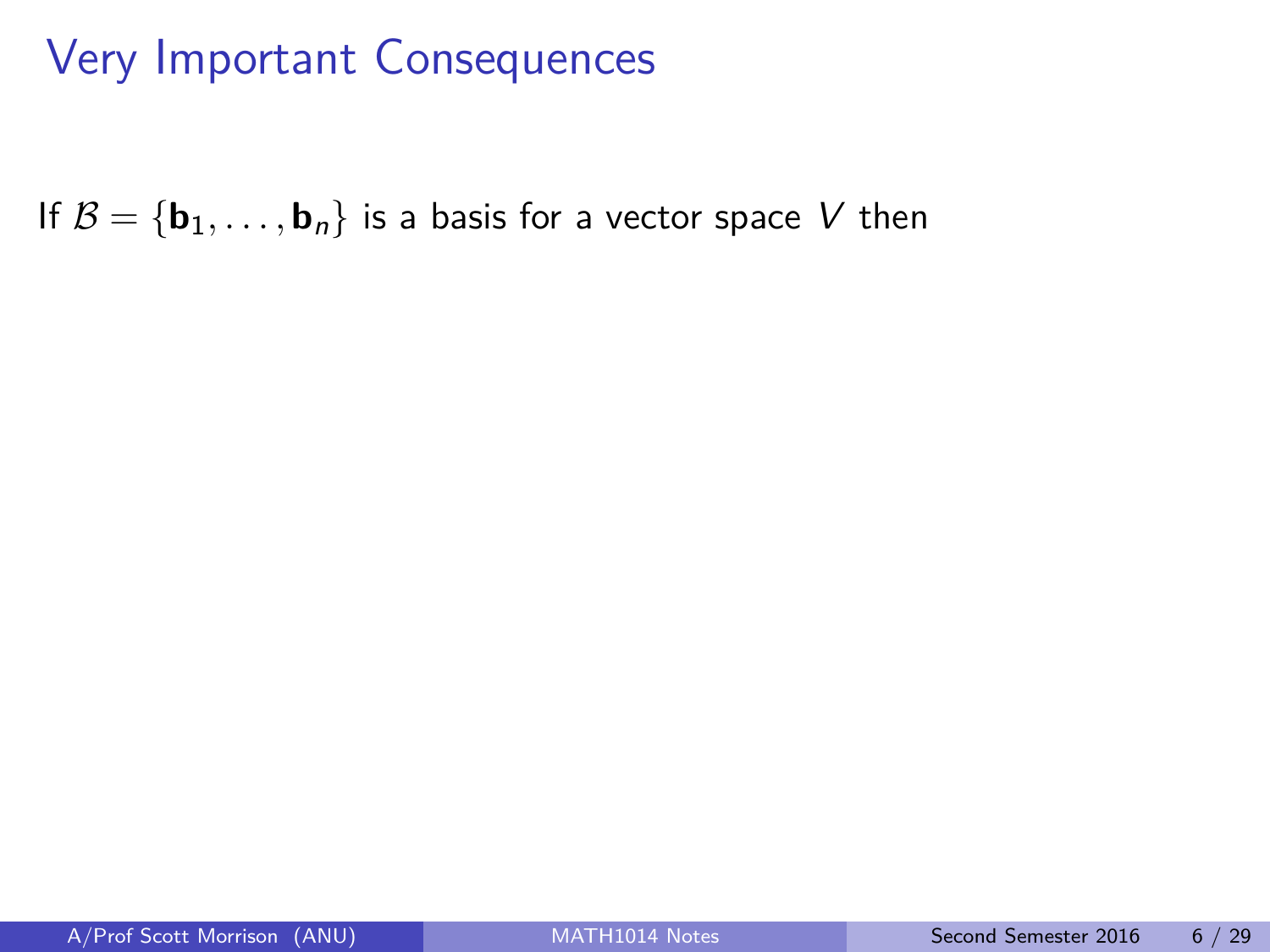If  $B = \{b_1, \ldots, b_n\}$  is a basis for a vector space V then

• A set of vectors  $\{u_1, \dots, u_p\}$  in V spans V if and only if the set of the coordinate vectors  $\{[\mathbf{u}_1]_{\mathcal{B}},\ldots,[\mathbf{u}_\rho]_{\mathcal{B}}\}$  spans  $\mathbb{R}^n;$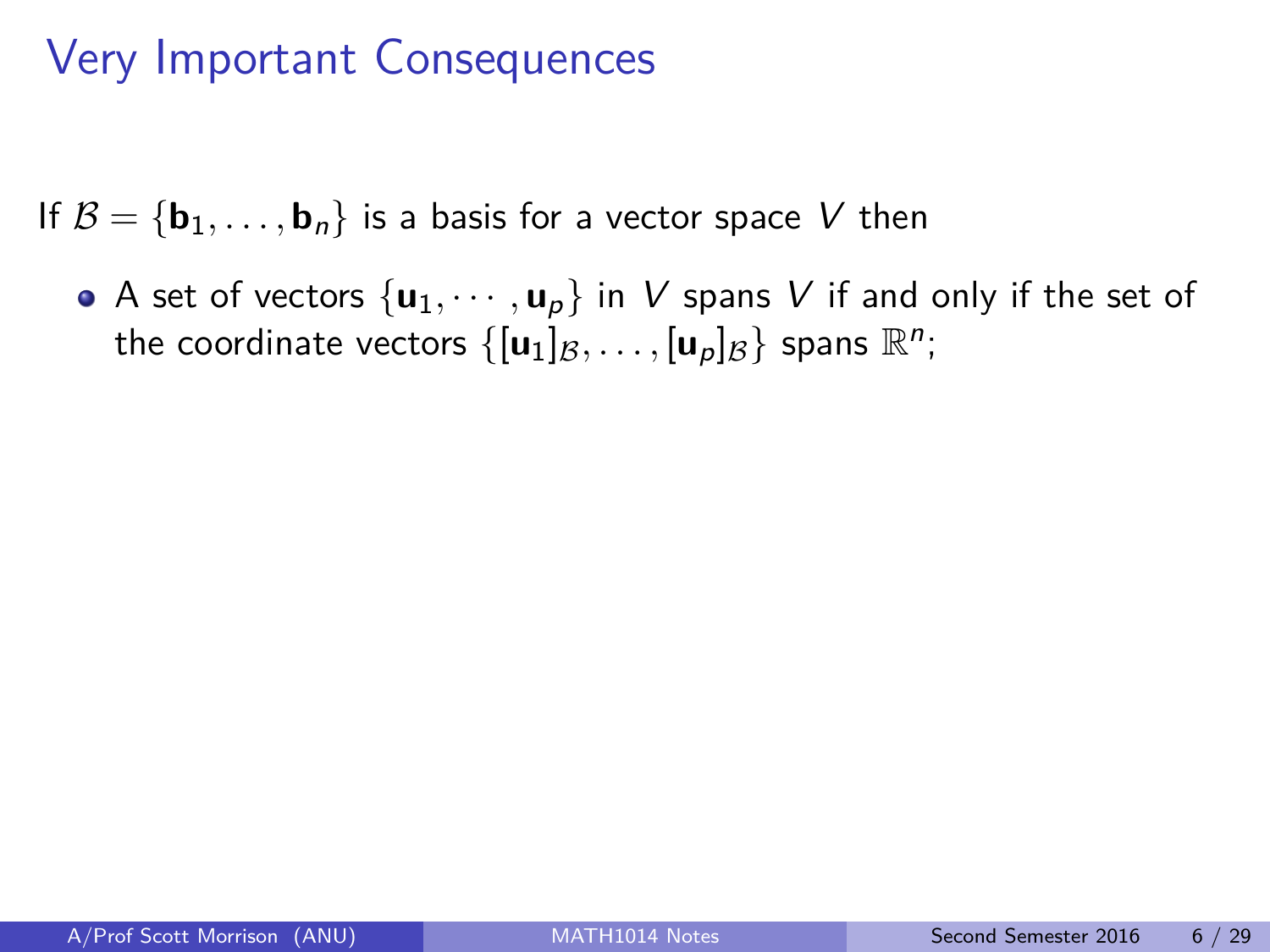If  $\mathcal{B} = \{b_1, \ldots, b_n\}$  is a basis for a vector space V then

- A set of vectors  $\{u_1, \dots, u_p\}$  in V spans V if and only if the set of the coordinate vectors  $\{[\mathbf{u}_1]_{\mathcal{B}},\ldots,[\mathbf{u}_\rho]_{\mathcal{B}}\}$  spans  $\mathbb{R}^n;$
- A set of vectors  $\{u_1, \dots, u_p\}$  in V is linearly independent in V if and only if the set of the coordinate vectors  $\{[\mathbf{u}_1]_B, \ldots, [\mathbf{u}_p]_B\}$  is linearly independent in  $\mathbb{R}^n$ .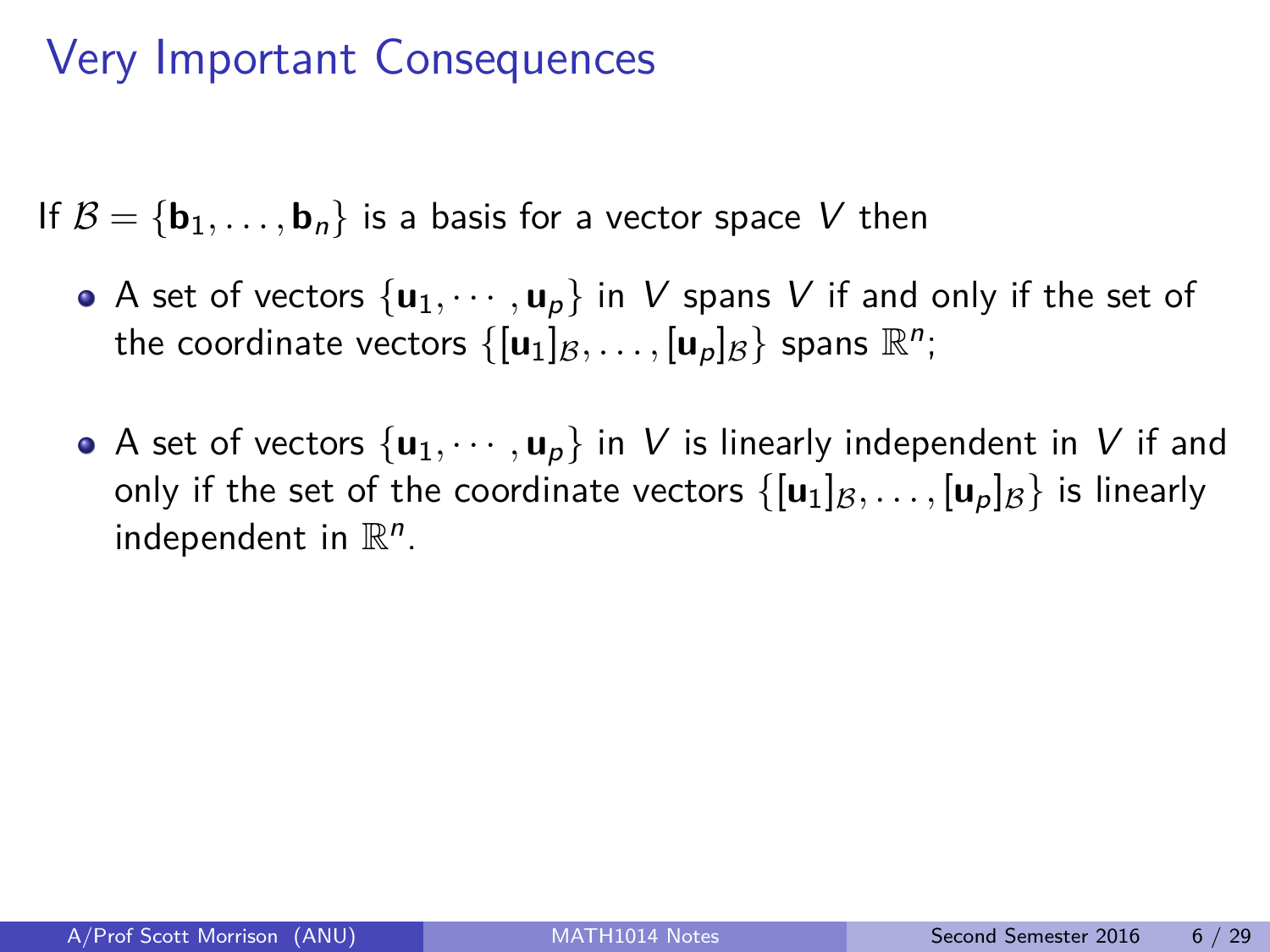If  $\mathcal{B} = \{b_1, \ldots, b_n\}$  is a basis for a vector space V then

- A set of vectors  $\{u_1, \dots, u_p\}$  in V spans V if and only if the set of the coordinate vectors  $\{[\mathbf{u}_1]_{\mathcal{B}},\ldots,[\mathbf{u}_\rho]_{\mathcal{B}}\}$  spans  $\mathbb{R}^n;$
- A set of vectors  $\{u_1, \dots, u_p\}$  in V is linearly independent in V if and only if the set of the coordinate vectors  $\{[\mathbf{u}_1]_B, \ldots, [\mathbf{u}_p]_B\}$  is linearly independent in  $\mathbb{R}^n$ .
- An indexed set of vectors  $\{u_1, \dots, u_p\}$  in V is a basis for V if and only if the set of the coordinate vectors  $\{[\mathbf{u}_1]_B, \ldots, [\mathbf{u}_p]_B\}$  is a basis for  $\mathbb{R}^n$ .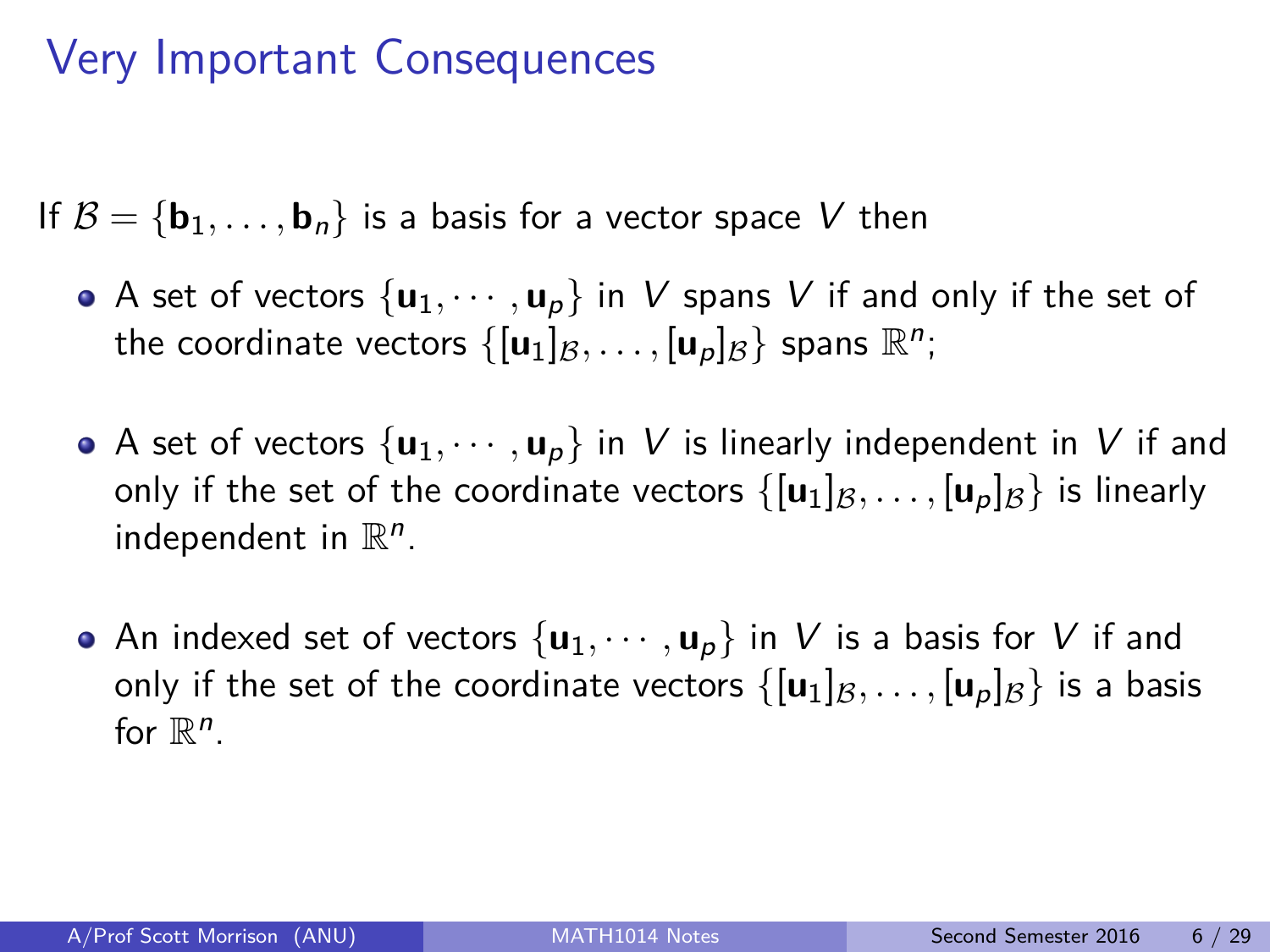#### Theorem

If a vector space V has a basis  $\mathcal{B} = {\bf b}_1, \ldots, {\bf b}_n$ , then any set in V containing more than n vectors is linearly dependent.

#### Theorem

If a vector space V has a basis consisting of n vectors, then every basis of V must consist of exactly n vectors.

That is, every basis for V has the same number of elements. This number is called the *dimension* of  $V$  and we'll study it more tomorrow.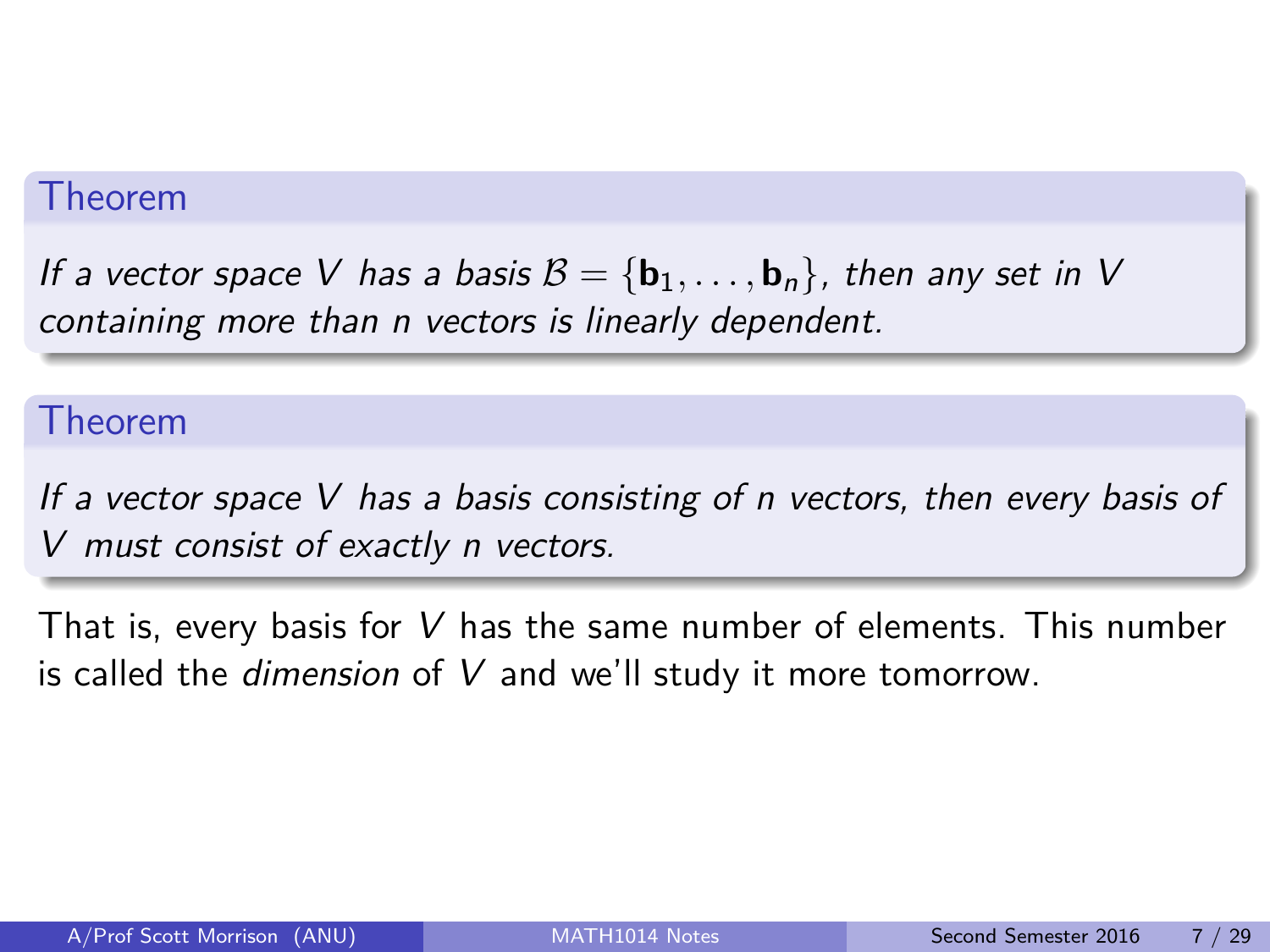# Changing Coordinates (Lay §4.7)

When a basis  $\beta$  is chosen for V, the associated coordinate mapping onto  $\mathbb{R}^n$  defines a coordinate system for  $V.$  Each  $\mathbf{x} \in V$  is identified uniquely by its coordinate vector  $[x]_B$ .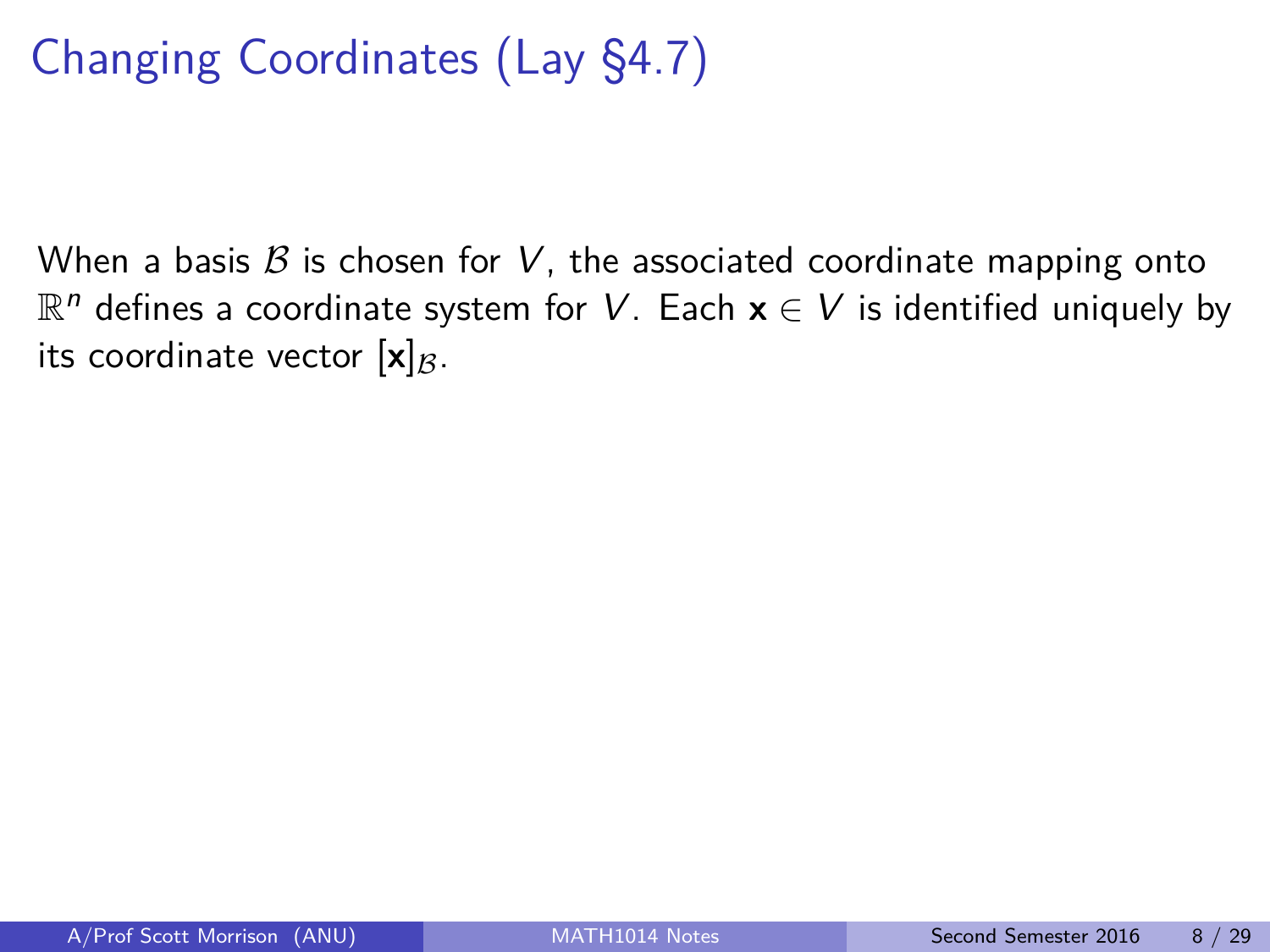# Changing Coordinates (Lay §4.7)

When a basis  $\beta$  is chosen for V, the associated coordinate mapping onto  $\mathbb{R}^n$  defines a coordinate system for  $V.$  Each  $\mathbf{x} \in V$  is identified uniquely by its coordinate vector  $[x]_B$ .

In some applications, a problem is initially described by using a basis  $\mathcal{B}$ , but by choosing a different basis  $C$ , the problem can be greatly simplified and easily solved.

We want to study the relationship between  $[\mathbf{x}]_{\mathcal{B}}, [\mathbf{x}]_{\mathcal{C}}$  in  $\mathbb{R}^n$  and the vector **x** in V. We'll try to solve this problem in 2 different ways.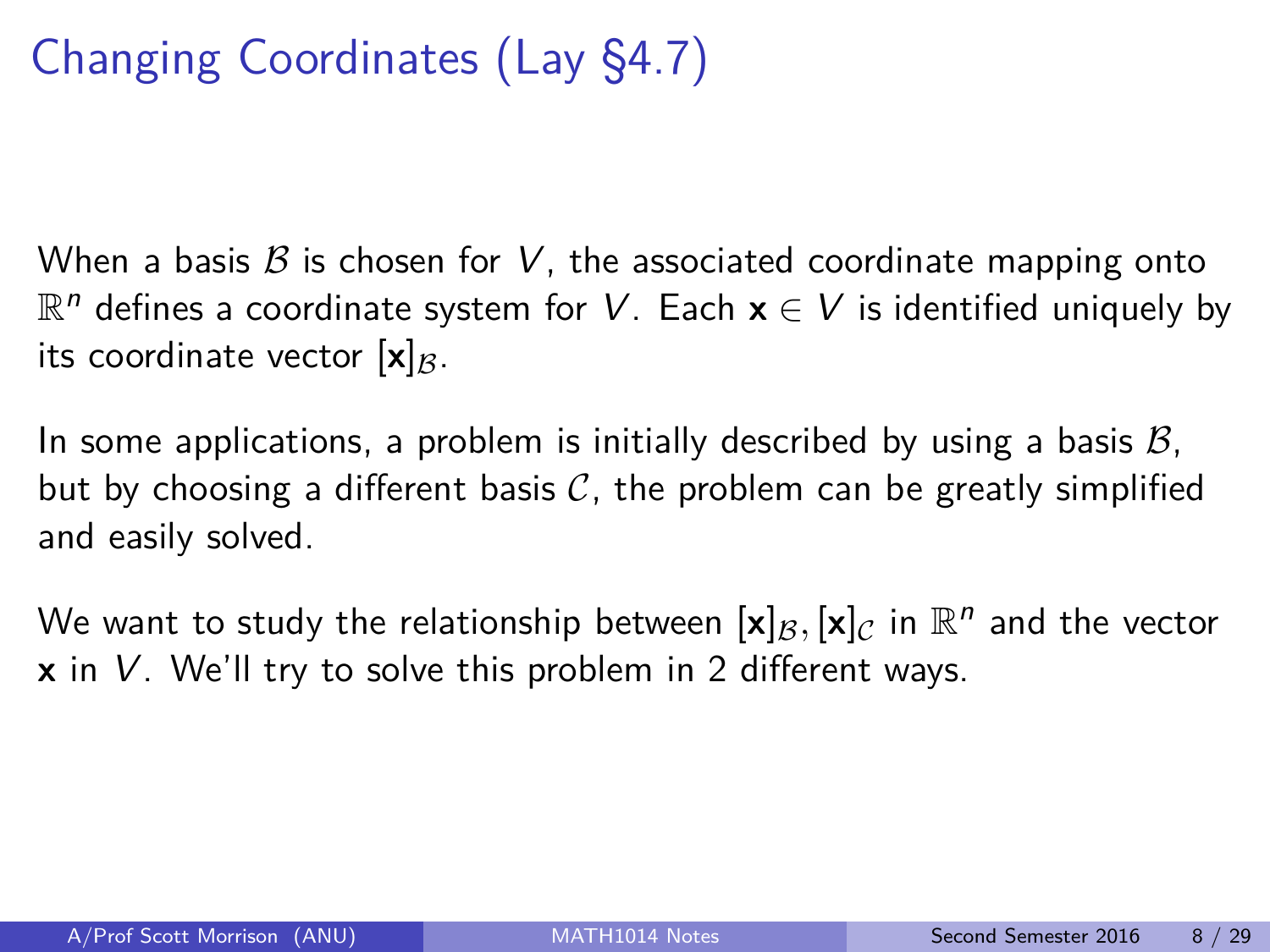# Changing from  $\beta$  to  $\beta$  coordinates: Approach  $\#1$

#### Example 1

Let  $B = {\bf{b}}_1, {\bf{b}}_2$  and  $C = {\bf{c}}_1, {\bf{c}}_2$  be bases for a vector space V, and suppose that

<span id="page-17-1"></span><span id="page-17-0"></span>
$$
\mathbf{b}_1 = -\mathbf{c}_1 + 4\mathbf{c}_2 \quad \text{and} \quad \mathbf{b}_2 = 5\mathbf{c}_1 - 3\mathbf{c}_2. \tag{2}
$$
\nFurther, suppose that  $[\mathbf{x}]_B = \begin{bmatrix} 2 \\ 3 \end{bmatrix}$  for some vector  $\mathbf{x}$  in  $V$ . What is  $[\mathbf{x}]_C$ ?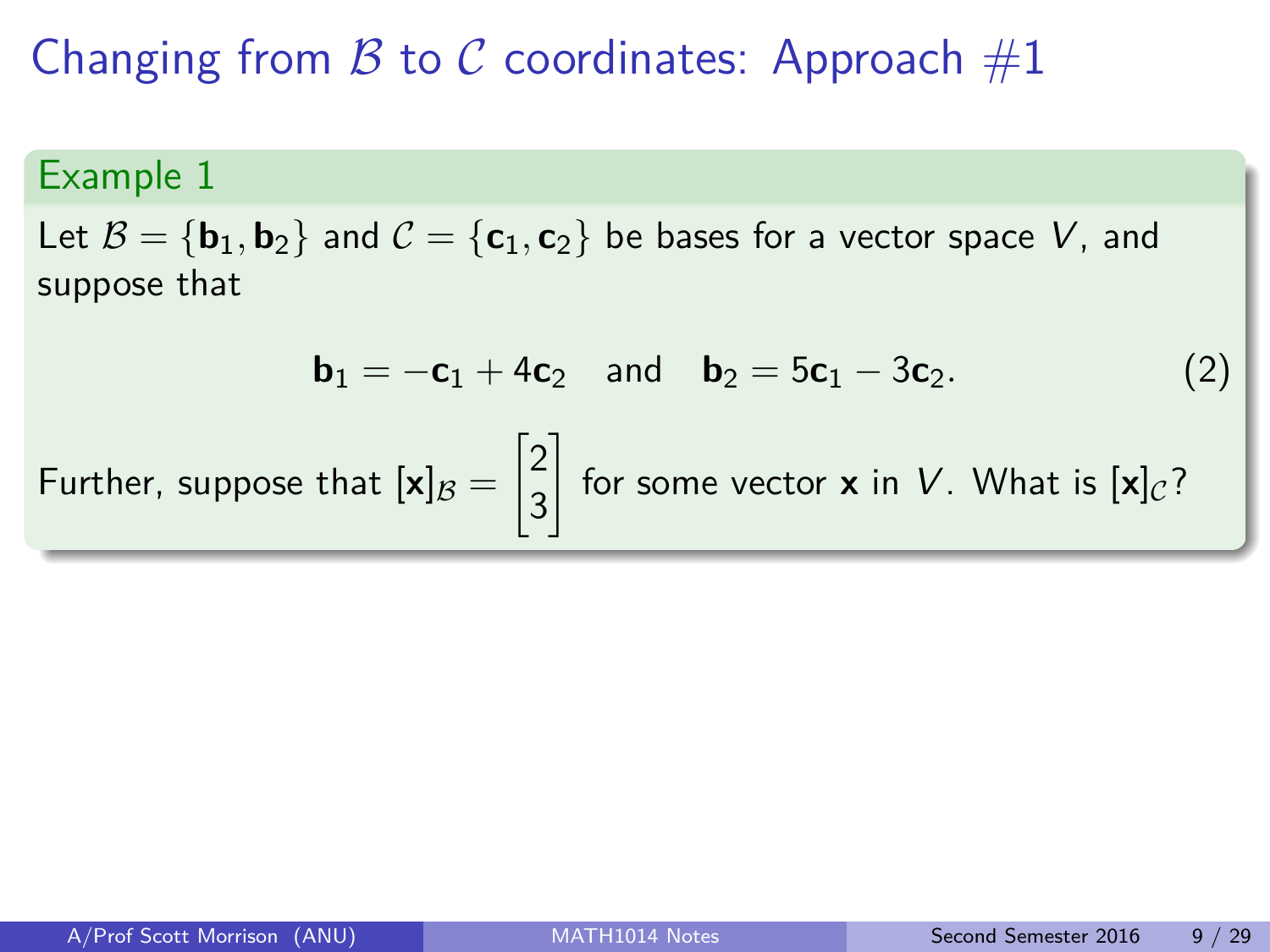# Changing from B to C coordinates: Approach  $#1$

#### Example 1

Let  $\mathcal{B} = {\mathbf{b}_1, \mathbf{b}_2}$  and  $\mathcal{C} = {\mathbf{c}_1, \mathbf{c}_2}$  be bases for a vector space V, and suppose that

$$
\mathbf{b}_1 = -\mathbf{c}_1 + 4\mathbf{c}_2 \quad \text{and} \quad \mathbf{b}_2 = 5\mathbf{c}_1 - 3\mathbf{c}_2. \tag{2}
$$
\nFurther, suppose that  $[\mathbf{x}]_B = \begin{bmatrix} 2 \\ 3 \end{bmatrix}$  for some vector  $\mathbf{x}$  in  $V$ . What is  $[\mathbf{x}]_C$ ?

Let's try to solve this from the definitions of the objects: Since  $[\mathsf{x}]_\mathcal{B} =$  $\sqrt{2}$ 3 1 we have

$$
\mathbf{x} = 2\mathbf{b}_1 + 3\mathbf{b}_2. \tag{3}
$$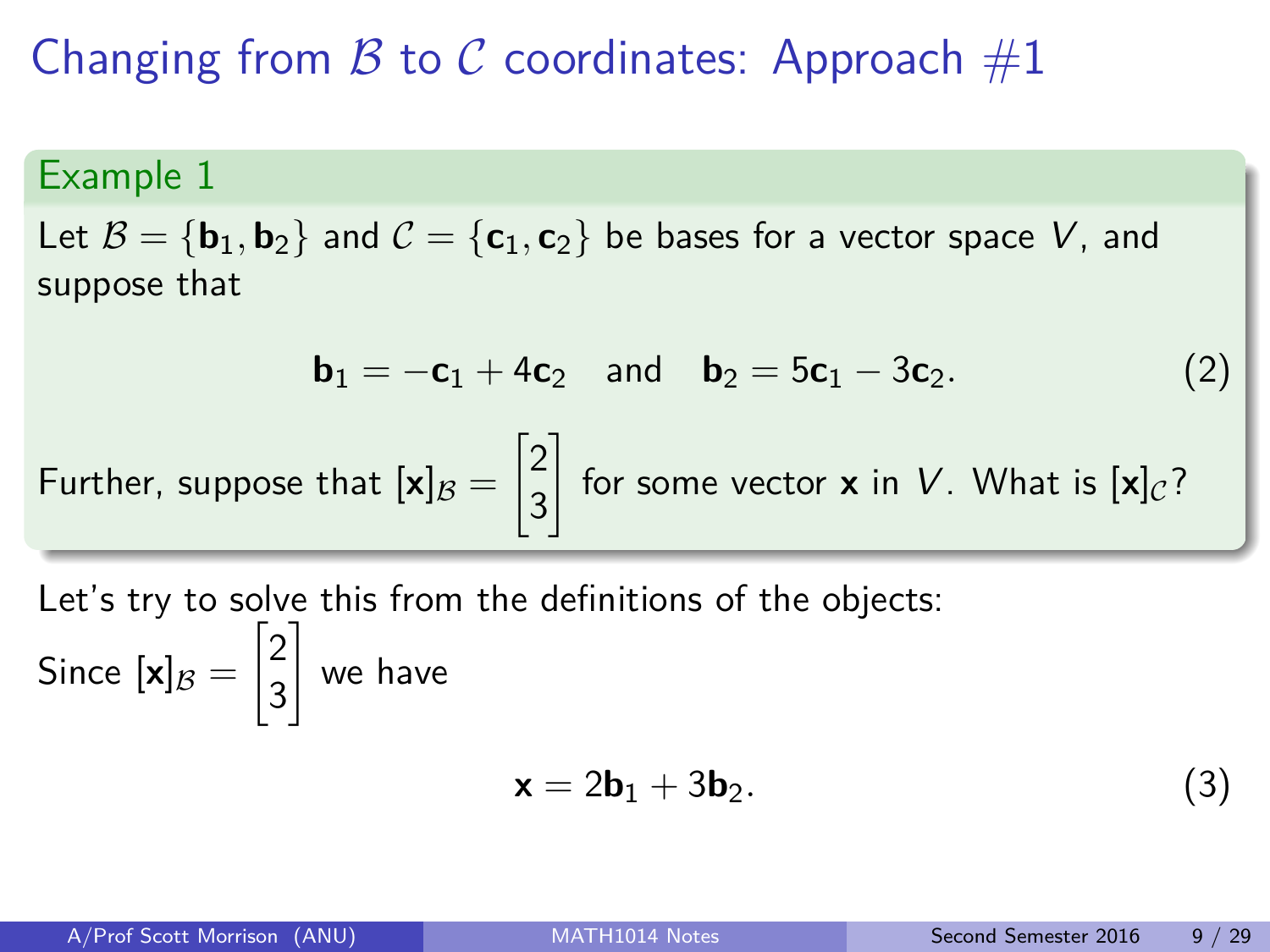The coordinate mapping determined by  $C$  is a linear transformation, so we can apply it to equation [\(3\)](#page-17-0):

<span id="page-19-0"></span>
$$
\begin{array}{rcl} [\mathbf{x}]_{\mathcal{C}} & = & [2\mathbf{b}_1 + 3\mathbf{b}_2]_{\mathcal{C}} \\ & = & 2[\mathbf{b}_1]_{\mathcal{C}} + 3[\mathbf{b}_2]_{\mathcal{C}} \end{array}
$$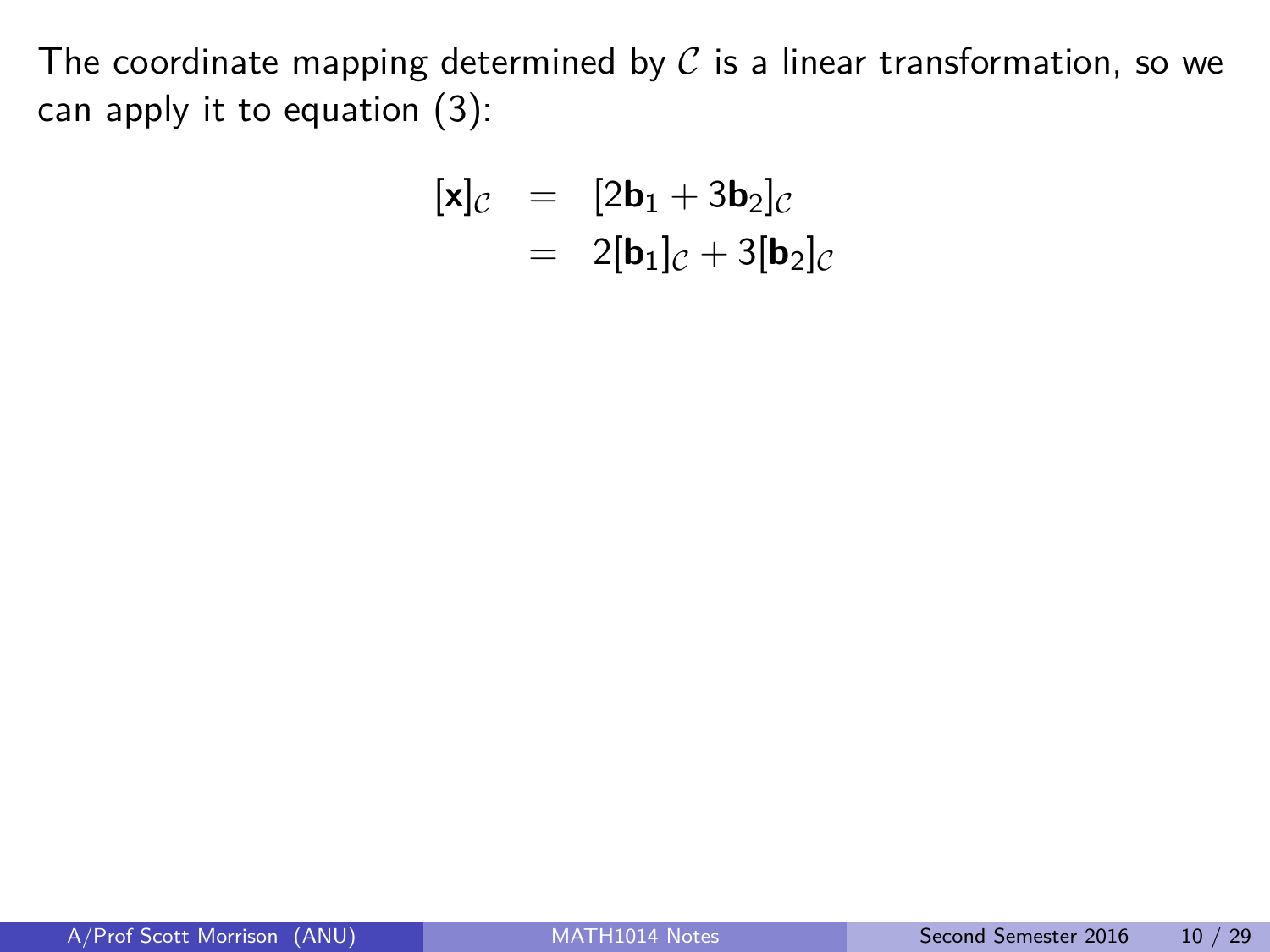The coordinate mapping determined by  $\mathcal C$  is a linear transformation, so we can apply it to equation [\(3\)](#page-17-0):

$$
\begin{array}{rcl} [\mathbf{x}]_{\mathcal{C}} & = & [2\mathbf{b}_1 + 3\mathbf{b}_2]_{\mathcal{C}} \\ & = & 2[\mathbf{b}_1]_{\mathcal{C}} + 3[\mathbf{b}_2]_{\mathcal{C}} \end{array}
$$

We can write this vector equation as a matrix equation:

$$
[\mathbf{x}]_{\mathcal{C}} = \begin{bmatrix} [\mathbf{b}_1]_{\mathcal{C}} & [\mathbf{b}_2]_{\mathcal{C}} \end{bmatrix} \begin{bmatrix} 2 \\ 3 \end{bmatrix}.
$$
 (4)

Here the vector  $[\mathbf{b}_i]_C$  becomes the  $i^{th}$  column of the matrix.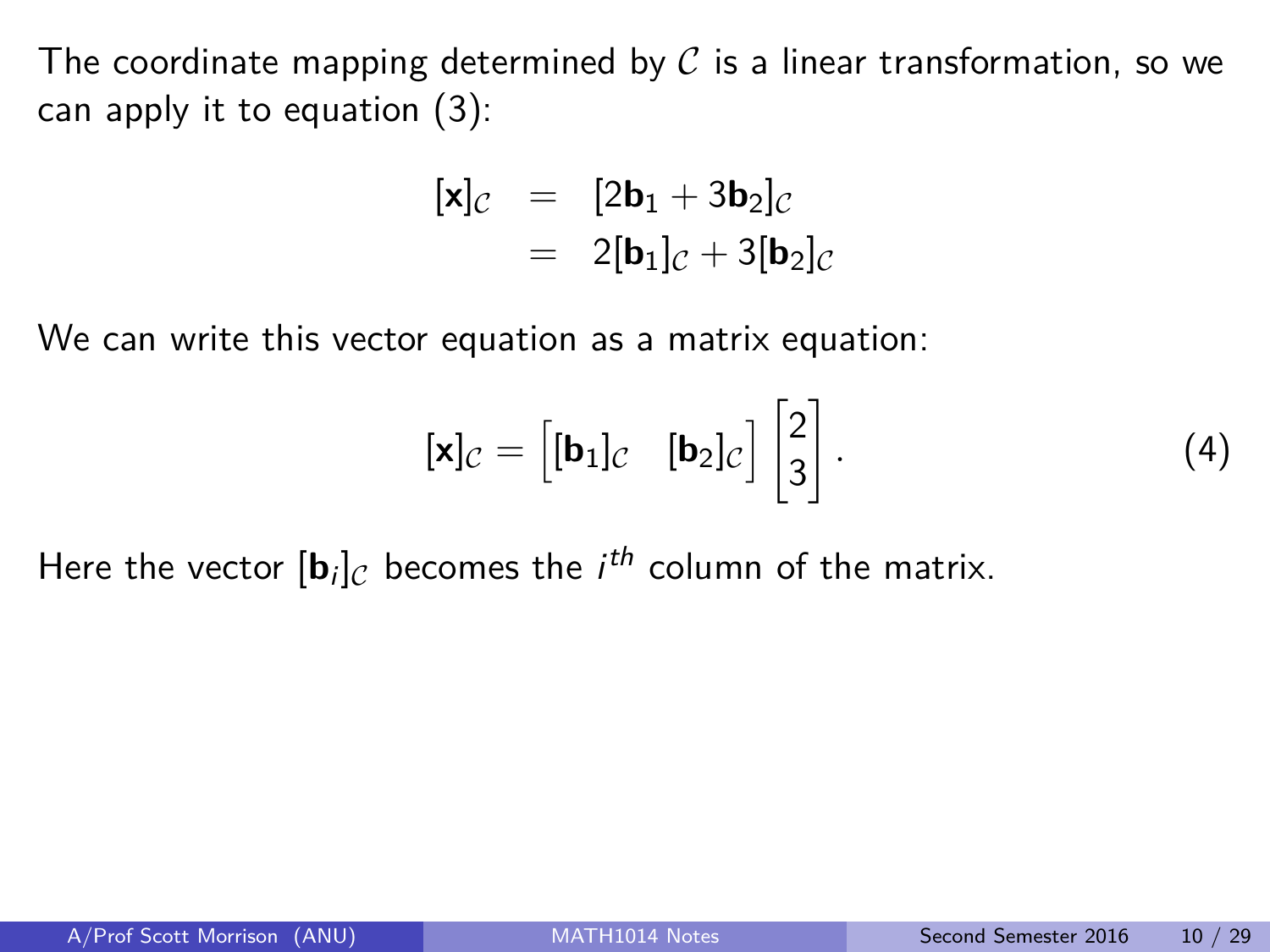The coordinate mapping determined by  $\mathcal C$  is a linear transformation, so we can apply it to equation [\(3\)](#page-17-0):

$$
\begin{array}{rcl} [\mathbf{x}]_{\mathcal{C}} & = & [2\mathbf{b}_1 + 3\mathbf{b}_2]_{\mathcal{C}} \\ & = & 2[\mathbf{b}_1]_{\mathcal{C}} + 3[\mathbf{b}_2]_{\mathcal{C}} \end{array}
$$

We can write this vector equation as a matrix equation:

$$
[\mathbf{x}]_{\mathcal{C}} = \begin{bmatrix} [\mathbf{b}_1]_{\mathcal{C}} & [\mathbf{b}_2]_{\mathcal{C}} \end{bmatrix} \begin{bmatrix} 2 \\ 3 \end{bmatrix}.
$$
 (4)

Here the vector  $[\mathbf{b}_i]_C$  becomes the  $i^{th}$  column of the matrix. This formula gives us  $[x]_C$  once we know the columns of the matrix. But from equation [\(2\)](#page-17-1) we get

$$
[\mathbf{b}_1]_C = \begin{bmatrix} -1 \\ 4 \end{bmatrix} \quad \text{and} \quad [\mathbf{b}_2]_C = \begin{bmatrix} 5 \\ -3 \end{bmatrix}
$$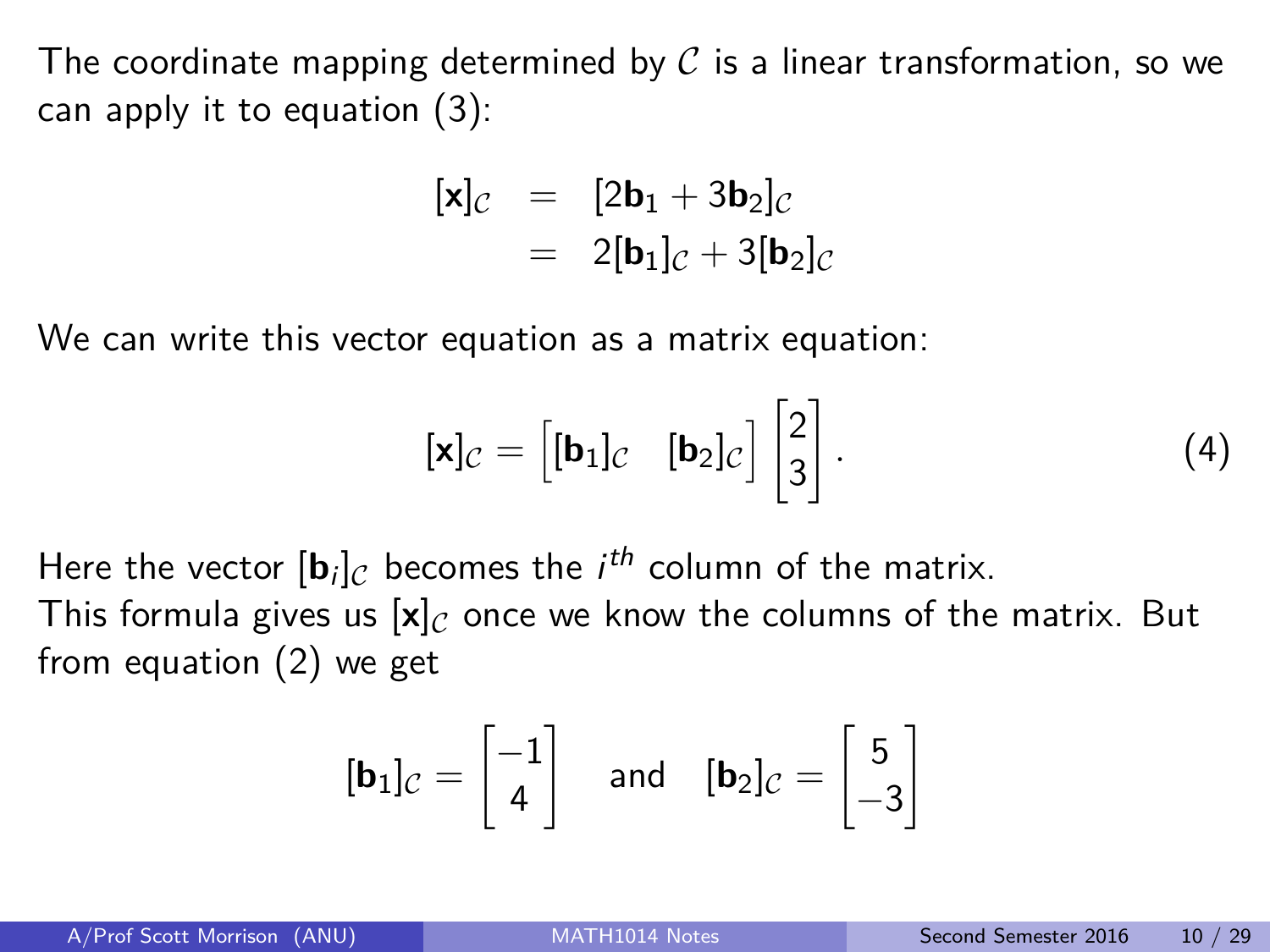So the solution is

$$
\begin{array}{rcl}\n[\mathbf{x}]_C & = & \begin{bmatrix} -1 & 5 \\ 4 & -3 \end{bmatrix} \begin{bmatrix} 2 \\ 3 \end{bmatrix} = \begin{bmatrix} 13 \\ -1 \end{bmatrix} \qquad \text{or} \\
[\mathbf{x}]_C & = & \begin{bmatrix} P \\ c + B \end{bmatrix} \mathbf{x}]_B\n\end{array}
$$

where 
$$
P_{c \leftarrow B} = \begin{bmatrix} -1 & 5 \\ 4 & -3 \end{bmatrix}
$$
 is called the *change of coordinate matrix from basis B to C*.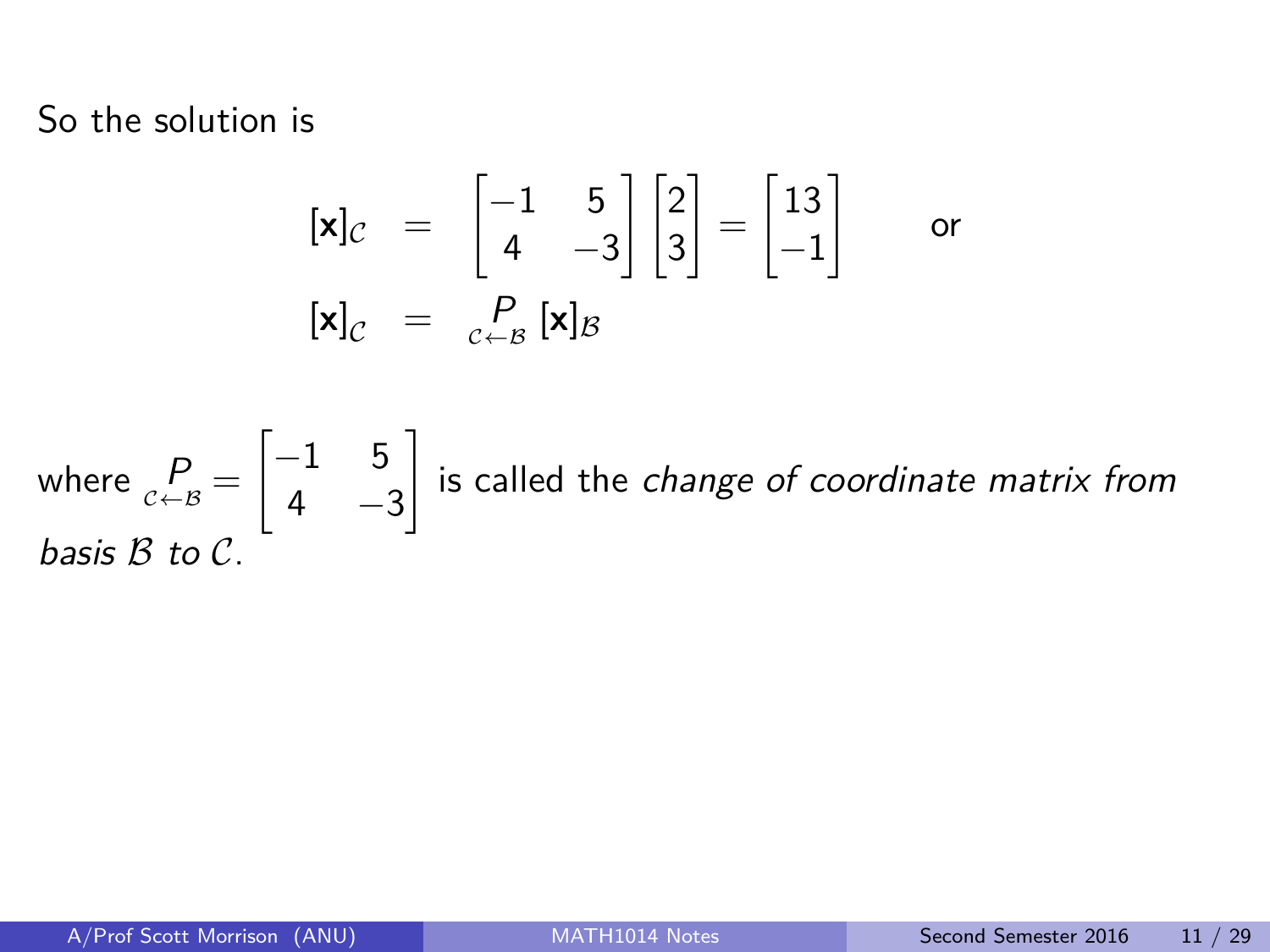So the solution is

$$
\begin{array}{rcl}\n[\mathbf{x}]_C & = & \begin{bmatrix} -1 & 5 \\ 4 & -3 \end{bmatrix} \begin{bmatrix} 2 \\ 3 \end{bmatrix} = \begin{bmatrix} 13 \\ -1 \end{bmatrix} \qquad \text{or} \\
[\mathbf{x}]_C & = & \begin{bmatrix} P \\ C \end{bmatrix} \mathbf{x} \end{array}
$$

where 
$$
P_{c \leftarrow B} = \begin{bmatrix} -1 & 5 \\ 4 & -3 \end{bmatrix}
$$
 is called the *change of coordinate matrix from basis B to C*.

Note that from equation [\(4\)](#page-19-0), we have

$$
{}_{c \leftarrow B}^{\mathcal{P}} = \begin{bmatrix} [\mathbf{b}_1]_c & [\mathbf{b}_2]_c \end{bmatrix}
$$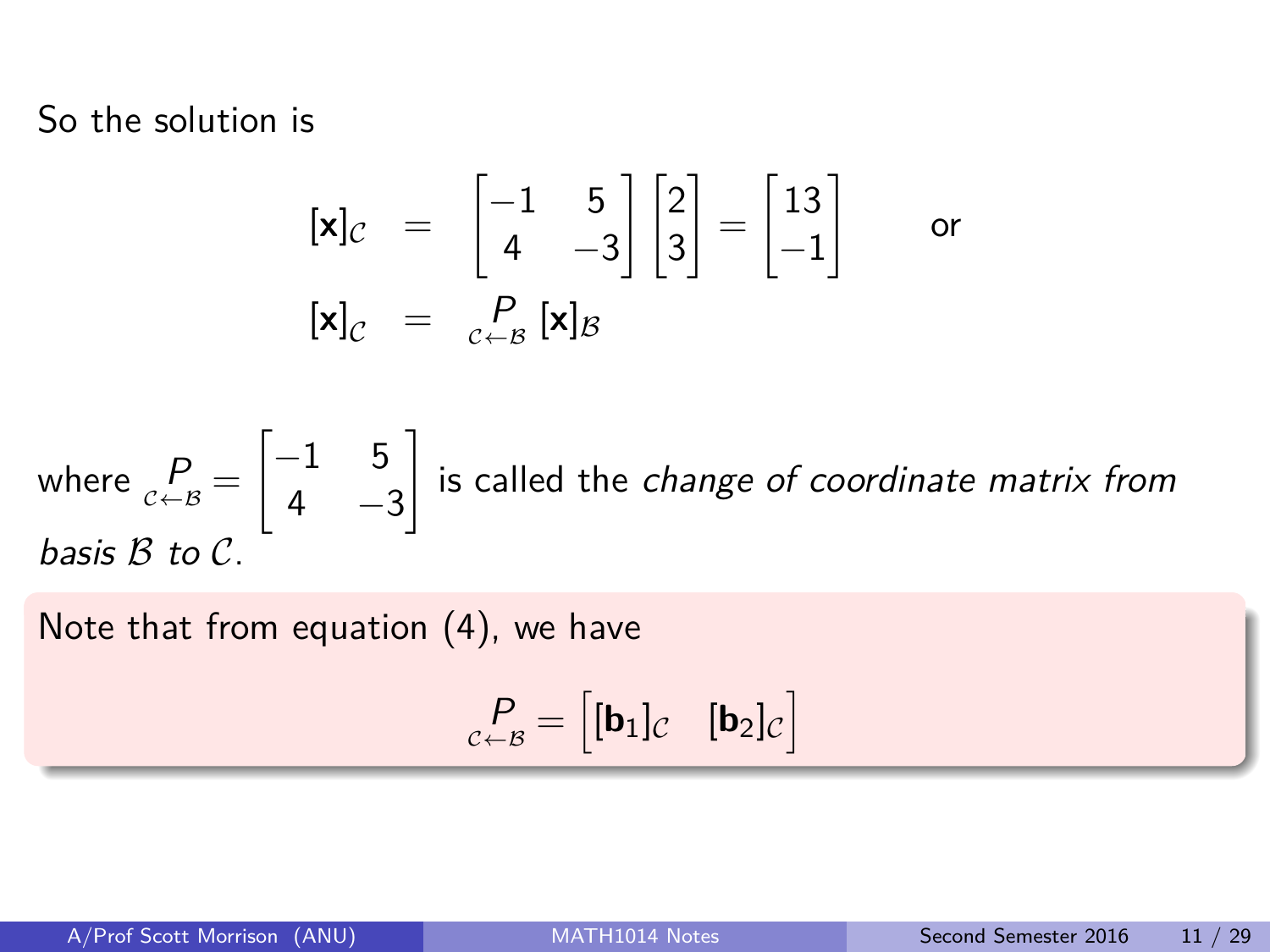The argument used to derive the formula [\(4\)](#page-19-0) can be generalised to give the following result.

### Theorem (2)

<span id="page-24-0"></span>Let  $\mathcal{B} = {\mathbf{b}_1, \ldots, \mathbf{b}_n}$  and  $\mathcal{C} = {\mathbf{c}_1, \ldots, \mathbf{c}_n}$  be bases for a vector space V. Then there is a unique  $n \times n$  matrix  $\mathop{P}\limits_{c \leftarrow B}$  such that

$$
[\mathbf{x}]_{\mathcal{C}} = \underset{c \leftarrow B}{P} [\mathbf{x}]_{\mathcal{B}}.\tag{5}
$$

The columns of  $P_{\text{c}-\text{B}}$  are the C-coordinate vectors of the vectors in the basis B. That is

$$
P_{c \leftarrow B} = \begin{bmatrix} [\mathbf{b}_1]_c & [\mathbf{b}_2]_c & \cdots & [\mathbf{b}_n]_c \end{bmatrix} . \tag{6}
$$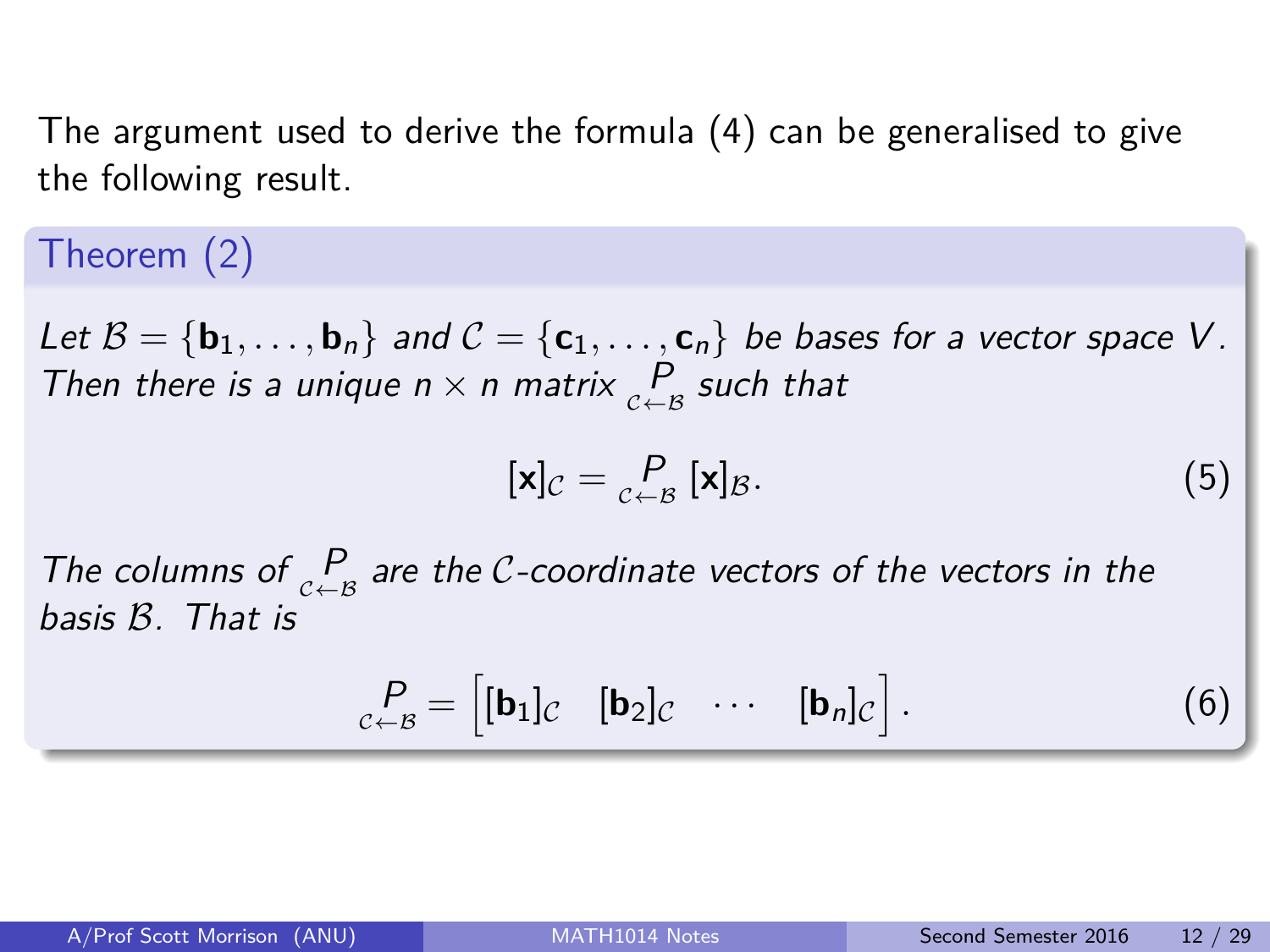The matrix  $\mathop{P}\limits_{c \leftarrow B}$  in Theorem [12](#page-24-0) is called the  $\boldsymbol{\epsilon}$  change of  $\boldsymbol{\epsilon}$  coordinate matrix from  $B$  to  $C$ .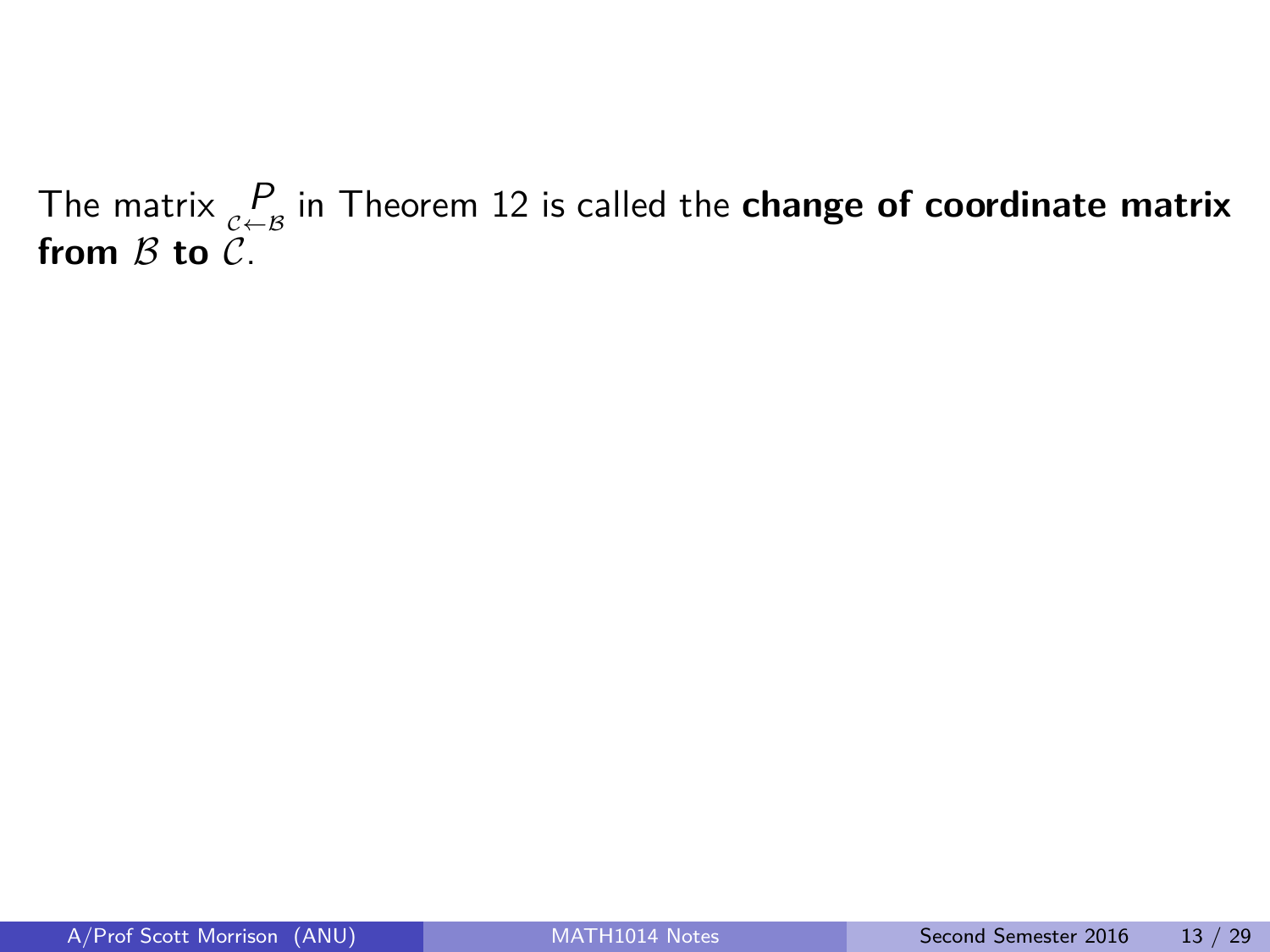The matrix  $\mathop{P}\limits_{c \leftarrow B}$  in Theorem [12](#page-24-0) is called the  $\boldsymbol{\epsilon}$  change of  $\boldsymbol{\epsilon}$  coordinate matrix from  $B$  to  $C$ . Multiplication by  $P\atop_{\mathcal{C}\leftarrow\mathcal{B}}$  converts  $\mathcal{B}\textrm{-coordinates}$  into  $\mathcal{C}\textrm{-coordinates}.$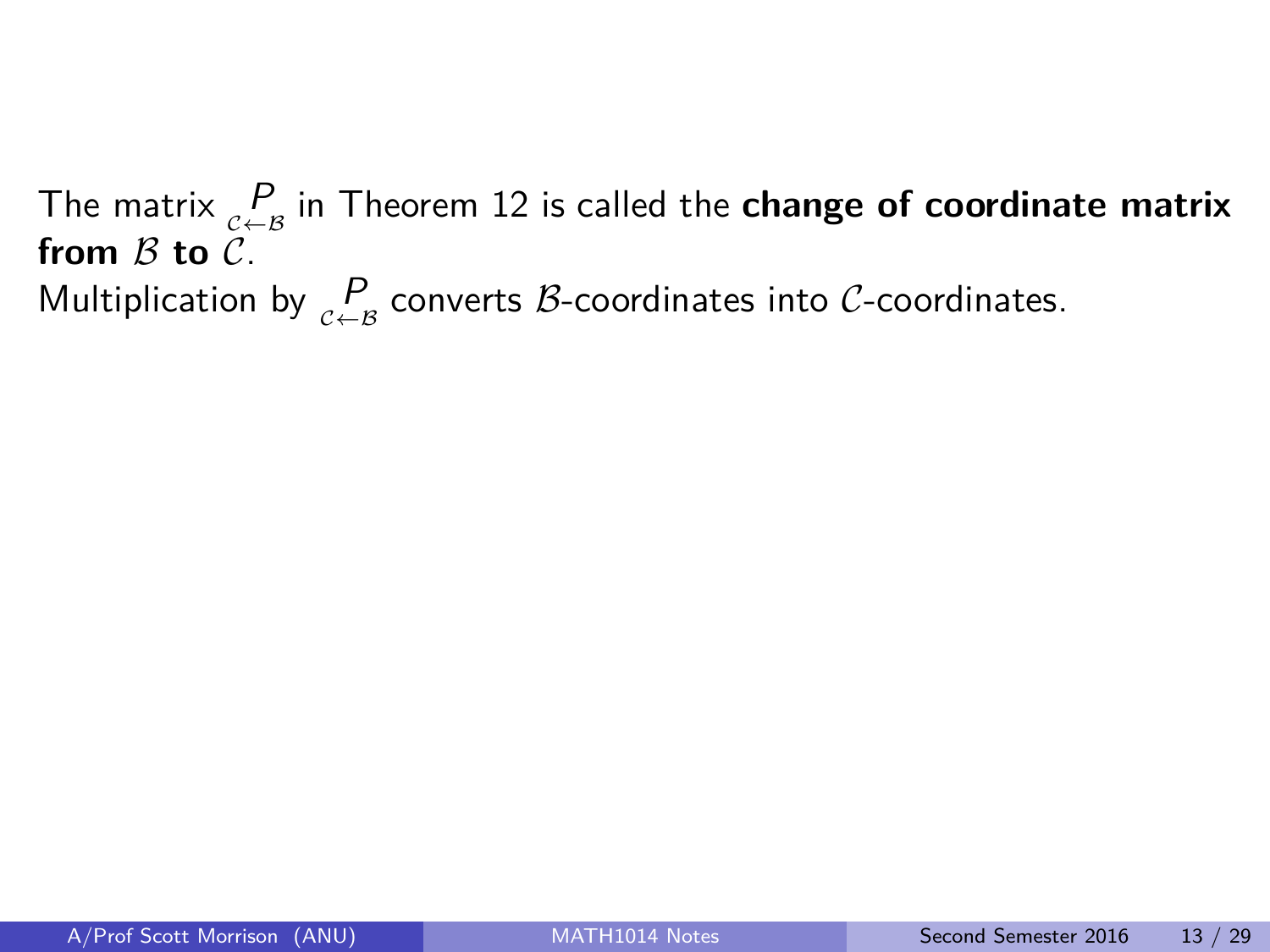The matrix  $\mathop{P}\limits_{c \leftarrow B}$  in Theorem [12](#page-24-0) is called the  $\boldsymbol{\epsilon}$  change of  $\boldsymbol{\epsilon}$  coordinate matrix from  $B$  to  $C$ . Multiplication by  $P\atop_{\mathcal{C}\leftarrow\mathcal{B}}$  converts  $\mathcal{B}\textrm{-coordinates}$  into  $\mathcal{C}\textrm{-coordinates}.$ 

Of course,

$$
[\mathbf{x}]_{\mathcal{B}} = \underset{\beta \leftarrow \mathcal{C}}{\mathcal{P}} [\mathbf{x}]_{\mathcal{C}},
$$

so that

$$
[\mathbf{x}]_{\mathcal{B}} = \underset{\mathcal{B}\leftarrow\mathcal{C}}{\mathcal{P}} \underset{\mathcal{C}\leftarrow\mathcal{B}}{\mathcal{P}} [\mathbf{x}]_{\mathcal{B}},
$$

whence  $\frac{P}{\varepsilon + c}$  and  $\frac{P}{c + s}$  are inverses of each other.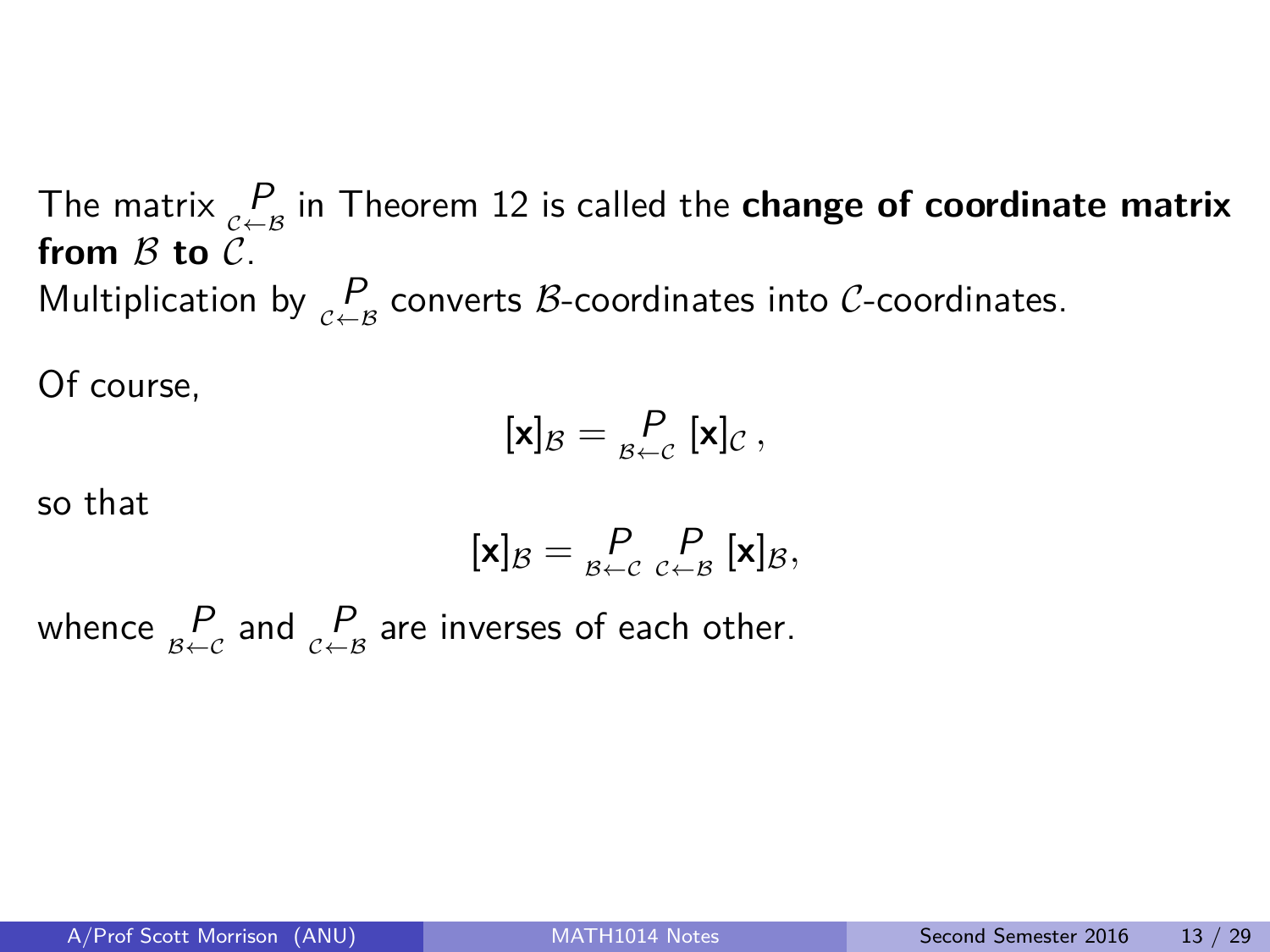The columns of  $\binom{P}{c+B}$  are the C-coordinate vectors of the vectors in the basis B.

Why is this true, and what's a good way to remember this?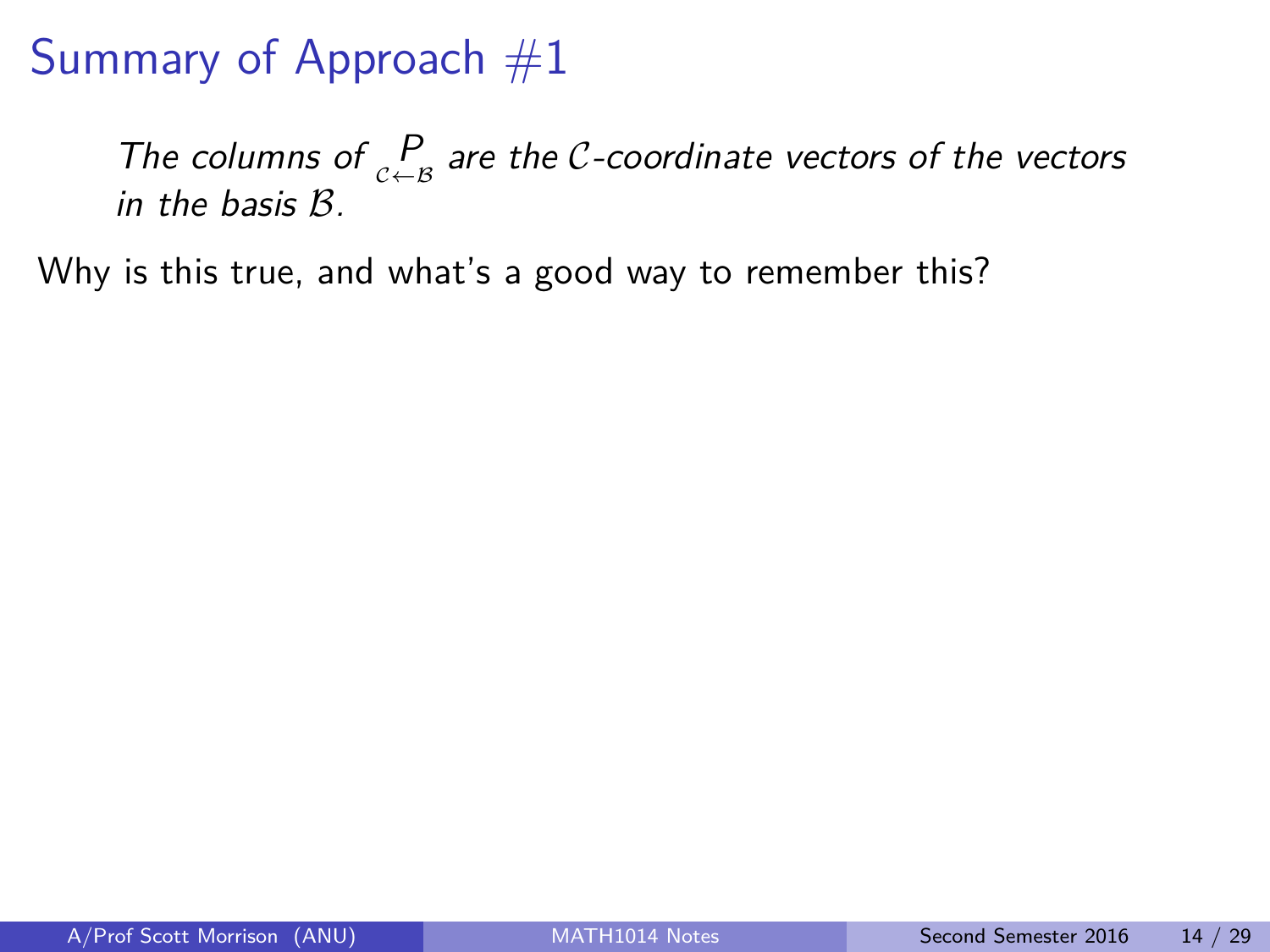The columns of  $\binom{P}{c+B}$  are the C-coordinate vectors of the vectors in the basis B.

Why is this true, and what's a good way to remember this?

Suppose  $\mathcal{B} = \{b_1, \ldots, b_n\}$  and  $\mathcal{C} = \{c_1, \ldots, c_n\}$  are bases for a vector space V. What is  $[b_1]_B$ ?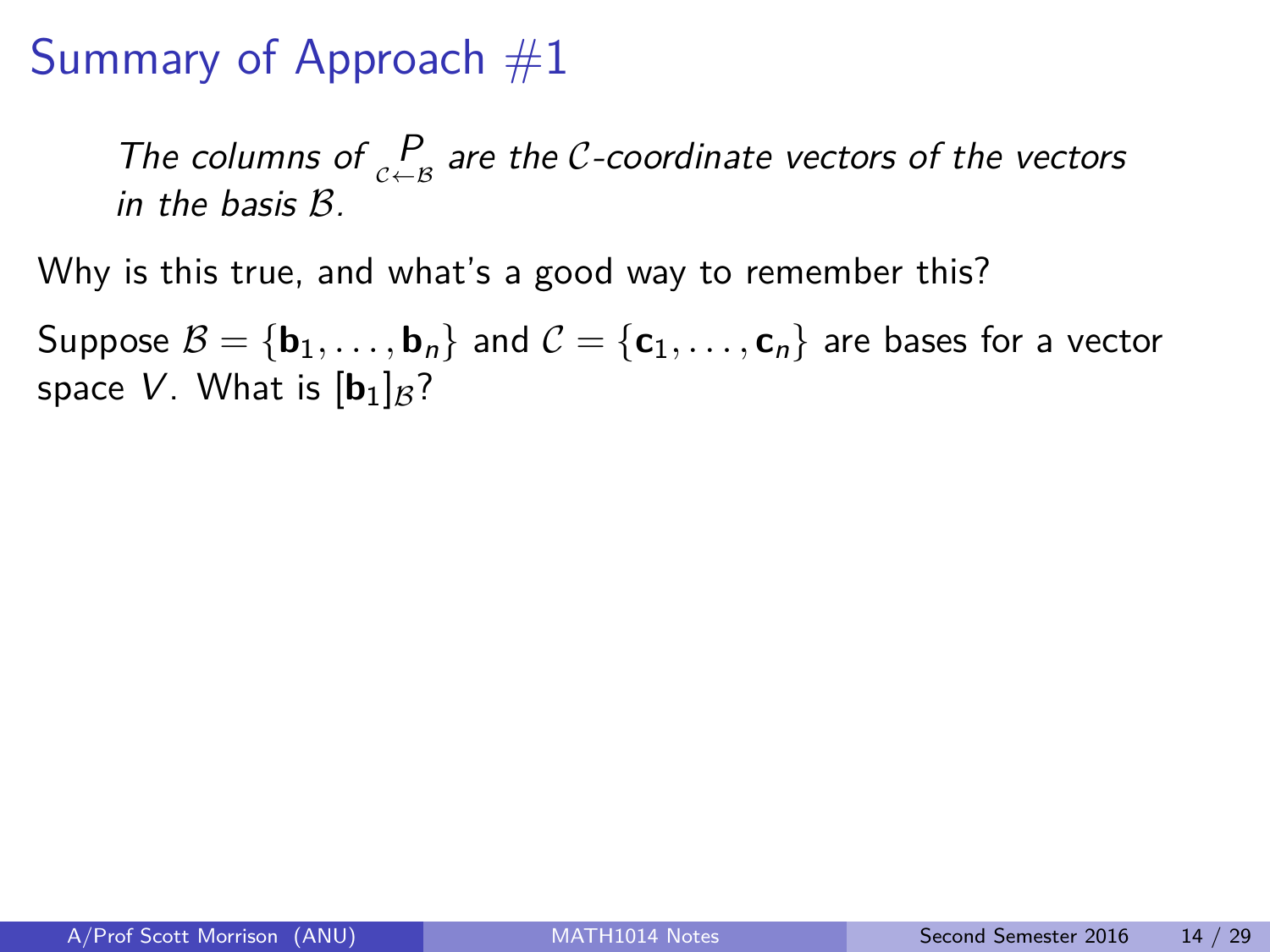The columns of  $\binom{P}{c+B}$  are the C-coordinate vectors of the vectors in the basis B.

Why is this true, and what's a good way to remember this?

Suppose  $\mathcal{B} = \{b_1, \ldots, b_n\}$  and  $\mathcal{C} = \{c_1, \ldots, c_n\}$  are bases for a vector space V. What is  $[b_1]_B$ ?

$$
[\mathbf{b}_1]_{\mathcal{B}} = \left[\begin{array}{c}1\\0\\ \vdots\\0\end{array}\right].
$$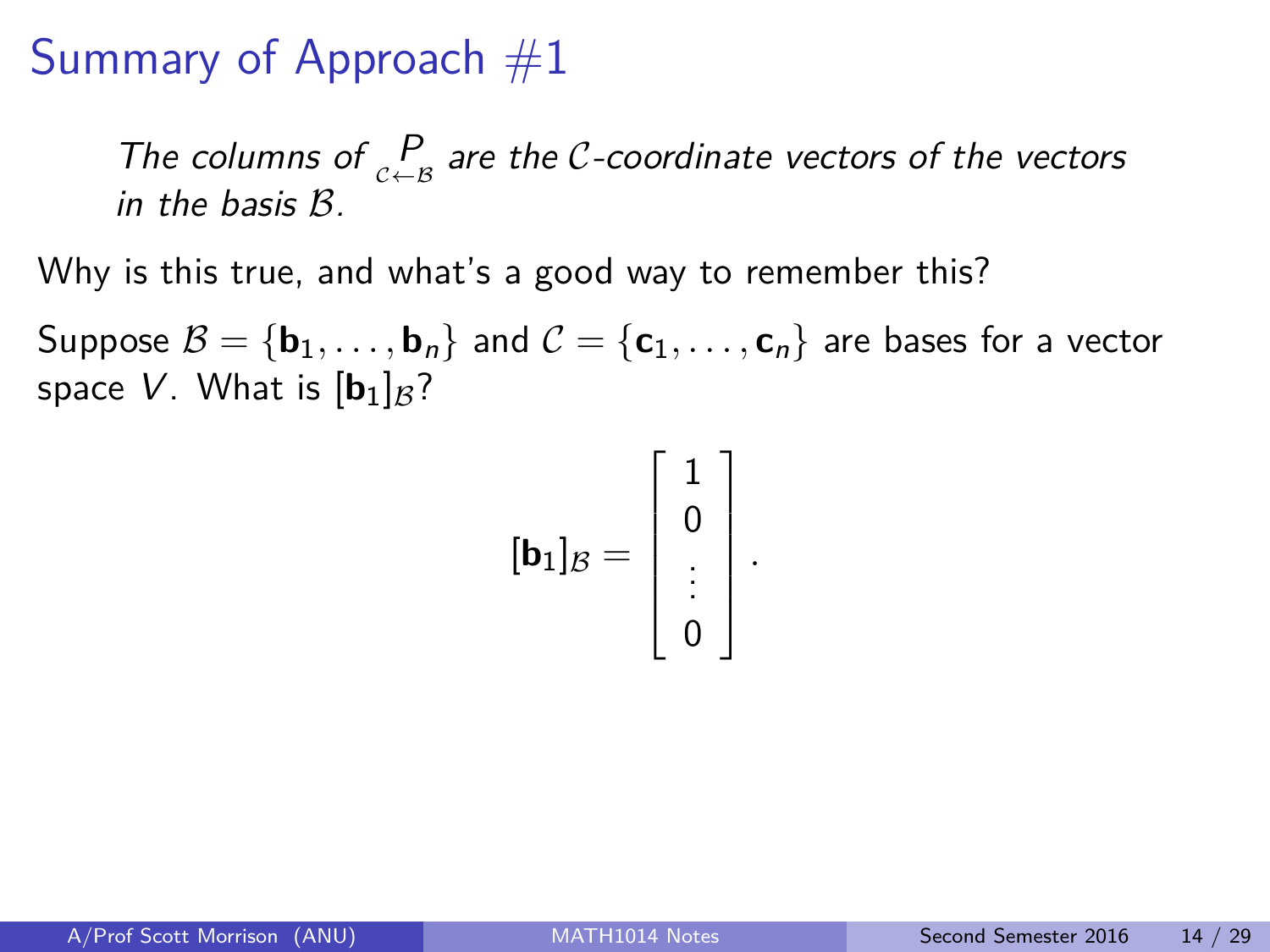The columns of  $\binom{P}{c+B}$  are the C-coordinate vectors of the vectors in the basis B.

Why is this true, and what's a good way to remember this?

Suppose  $\mathcal{B} = \{\mathbf{b}_1, \ldots, \mathbf{b}_n\}$  and  $\mathcal{C} = \{\mathbf{c}_1, \ldots, \mathbf{c}_n\}$  are bases for a vector space V. What is  $[b_1]_B$ ?

$$
[\mathbf{b}_1]_{\mathcal{B}} = \left[\begin{array}{c}1\\0\\ \vdots\\0\end{array}\right].
$$

We have

$$
[\mathbf{b}_1]_{\mathcal{C}} = \underset{\mathcal{C} \leftarrow \mathcal{B}}{\mathcal{P}}[\mathbf{b}_1]_{\mathcal{B}},
$$

so the first column of  $\mathop{P}\limits_{c \leftarrow B}$  needs to be the vector for  $\mathbf{b}_1$  in  $\mathop{\mathcal{C}}$  coordinates.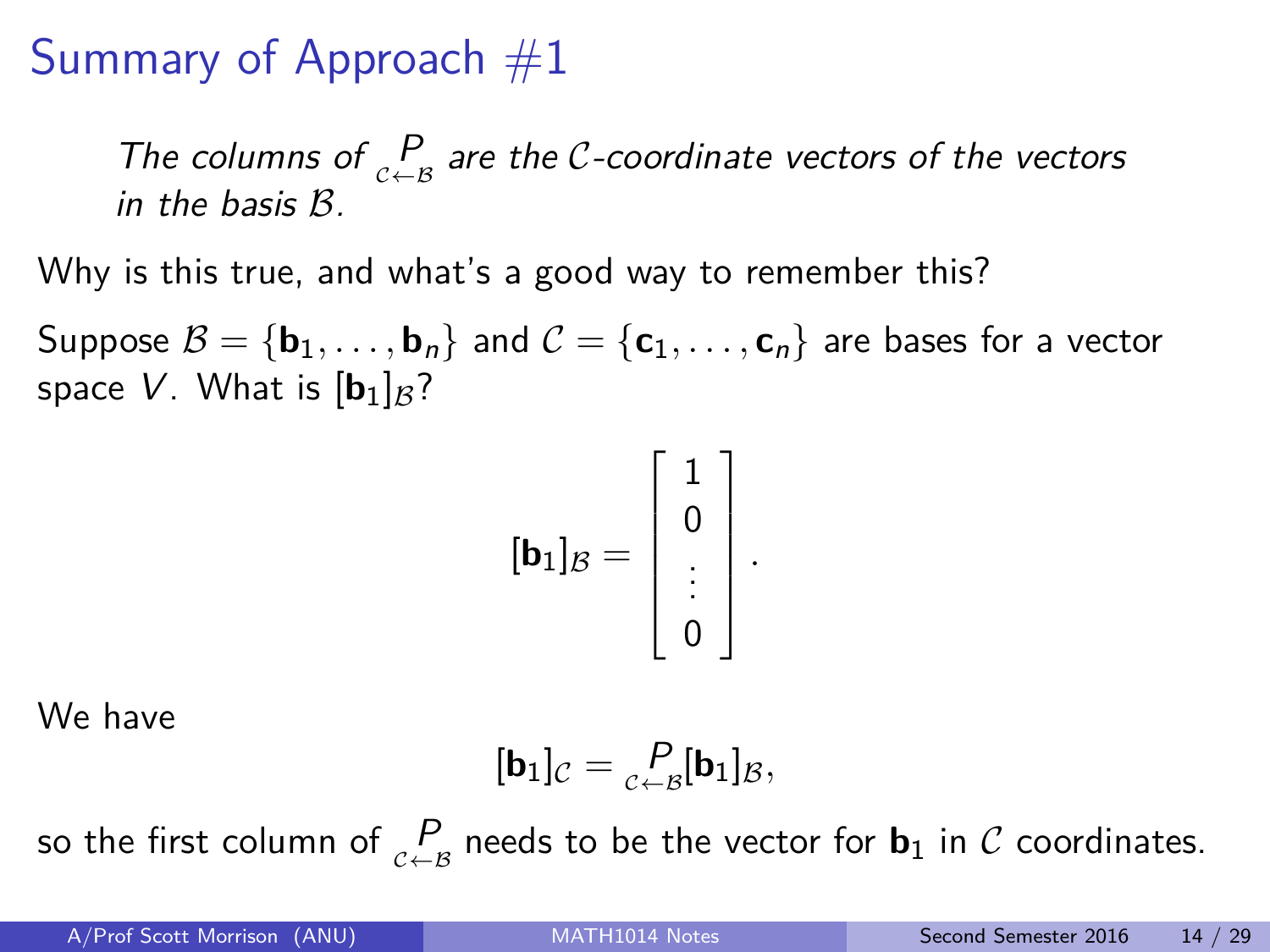### Example 2

Find the change of coordinates matrices  $\frac{P}{c-a}$  and  $\frac{P}{B+c}$  for the bases

$$
\mathcal{B} = \{1, x, x^2\} \text{ and } \mathcal{C} = \{1 + x, x + x^2, 1 + x^2\}
$$

of  $\mathbb{P}_2$ .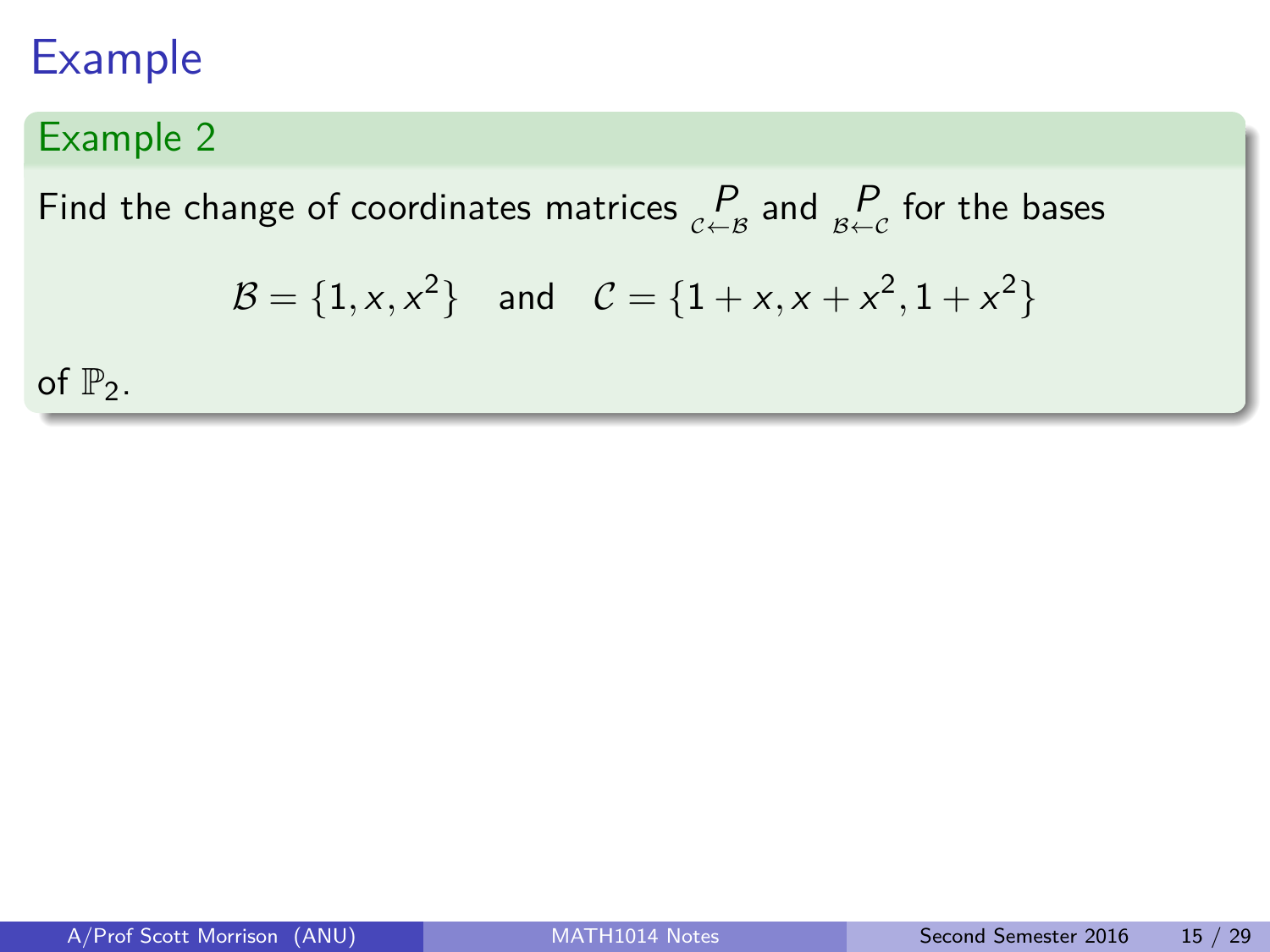### Example 2

Find the change of coordinates matrices  $\frac{P}{c-a}$  and  $\frac{P}{B+c}$  for the bases

$$
\mathcal{B} = \{1, x, x^2\} \text{ and } \mathcal{C} = \{1 + x, x + x^2, 1 + x^2\}
$$

of  $\mathbb{P}_2$ .

Notice that it's "easy" to write a vector in  $\mathcal C$  in  $\mathcal B$  coordinates.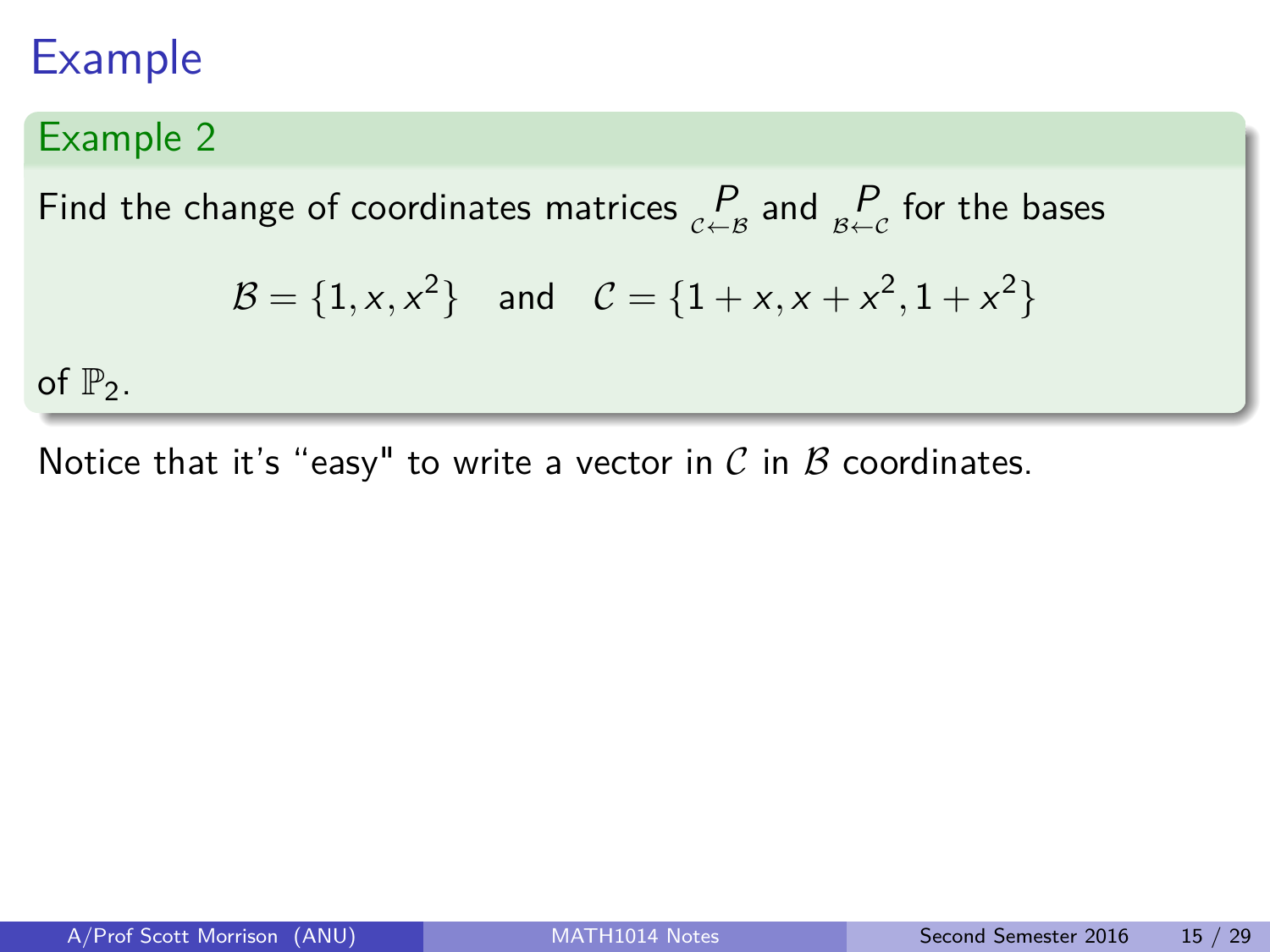### Example 2

Find the change of coordinates matrices  $\frac{P}{c-a}$  and  $\frac{P}{B+c}$  for the bases

$$
\mathcal{B} = \{1, x, x^2\} \quad \text{and} \quad \mathcal{C} = \{1 + x, x + x^2, 1 + x^2\}
$$

of  $\mathbb{P}_2$ .

Thus,

Notice that it's "easy" to write a vector in  $\mathcal C$  in  $\mathcal B$  coordinates.

$$
[1+x]_B = \begin{bmatrix} 1 \\ 1 \\ 0 \end{bmatrix}, \quad [x+x^2]_B = \begin{bmatrix} 0 \\ 1 \\ 1 \end{bmatrix}, \quad [1+x^2]_B = \begin{bmatrix} 1 \\ 0 \\ 1 \end{bmatrix}.
$$

$$
\begin{bmatrix} 1 & 0 & 1 \end{bmatrix}
$$

$$
P_{\beta \leftarrow \mathcal{C}} = \begin{bmatrix} 1 & 0 & 1 \\ 1 & 1 & 0 \\ 0 & 1 & 1 \end{bmatrix}.
$$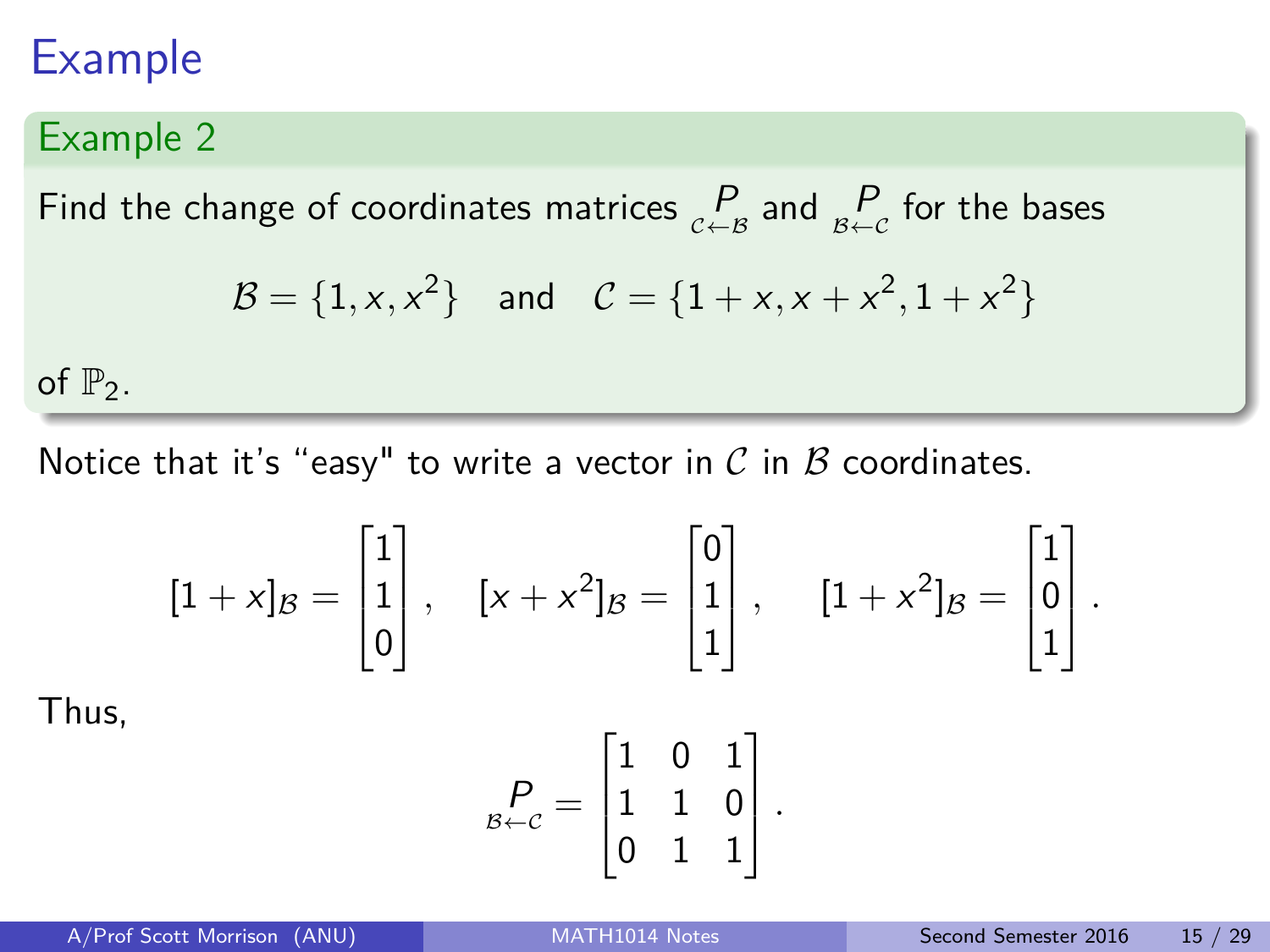#### Example 3 (continued)

Find the change of choordinates matrices  $\frac{P}{c \leftarrow B}$  and  $\frac{P}{B \leftarrow C}$  for the bases

$$
\mathcal{B} = \{1, x, x^2\} \text{ and } \mathcal{C} = \{1 + x, x + x^2, 1 + x^2\}
$$

of  $\mathbb{P}_2$ .

Since we just showed

$$
P_{B \leftarrow C} = \begin{bmatrix} 1 & 0 & 1 \\ 1 & 1 & 0 \\ 0 & 1 & 1 \end{bmatrix},
$$

we have

$$
P_{c \leftarrow B} = P_{c \leftarrow c}^{-1} = \begin{bmatrix} 1/2 & 1/2 & -1/2 \\ -1/2 & 1/2 & 1/2 \\ 1/2 & -1/2 & 1/2 \end{bmatrix}.
$$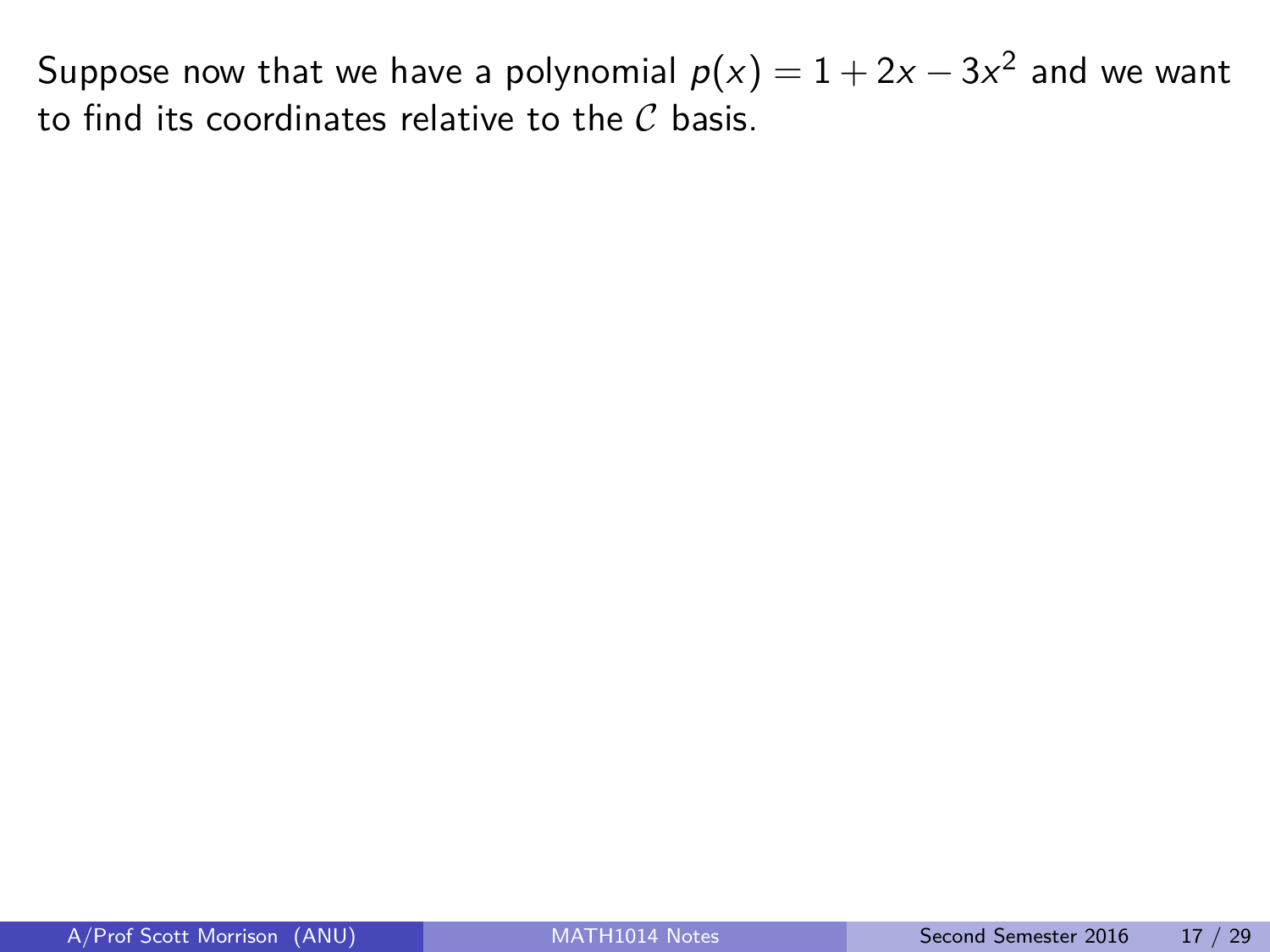$$
[p]_{\mathcal{B}} = \begin{bmatrix} 1 \\ 2 \\ -3 \end{bmatrix}
$$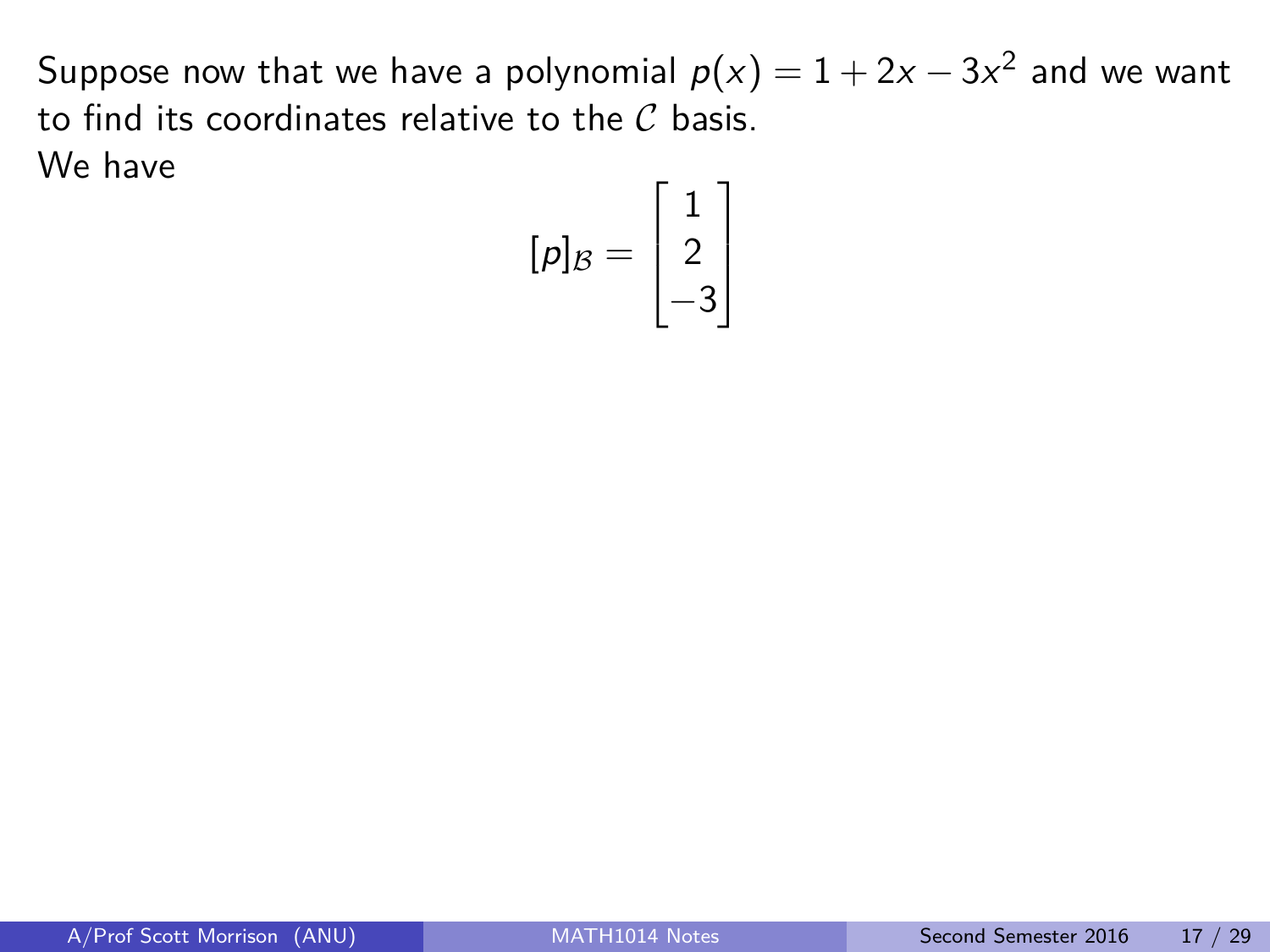$$
[p]_{\mathcal{B}} = \begin{bmatrix} 1 \\ 2 \\ -3 \end{bmatrix}
$$

and so

$$
[p]_{\mathcal{C}} = P_{\mathcal{C}\leftarrow\mathcal{B}} [p]_{\mathcal{B}}
$$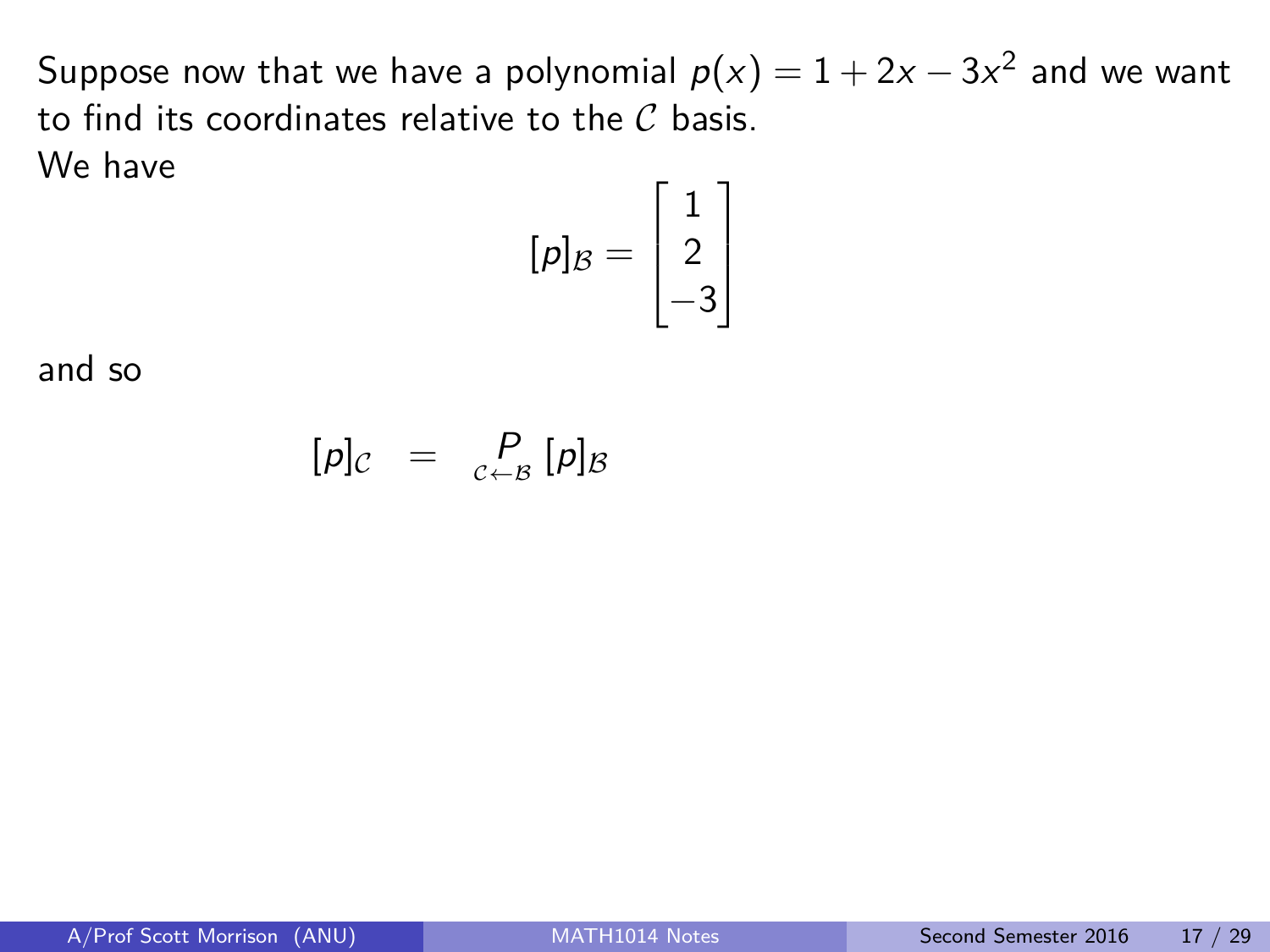$$
[\rho]_{\mathcal{B}} = \begin{bmatrix} 1 \\ 2 \\ -3 \end{bmatrix}
$$

and so

$$
[\rho]_{\mathcal{C}} = \begin{bmatrix} P \\ C & P \\ C \end{bmatrix} [\rho]_{\mathcal{B}}
$$
  
= 
$$
\begin{bmatrix} 1/2 & 1/2 & -1/2 \\ -1/2 & 1/2 & 1/2 \\ 1/2 & -1/2 & 1/2 \end{bmatrix} \begin{bmatrix} 1 \\ 2 \\ -3 \end{bmatrix}
$$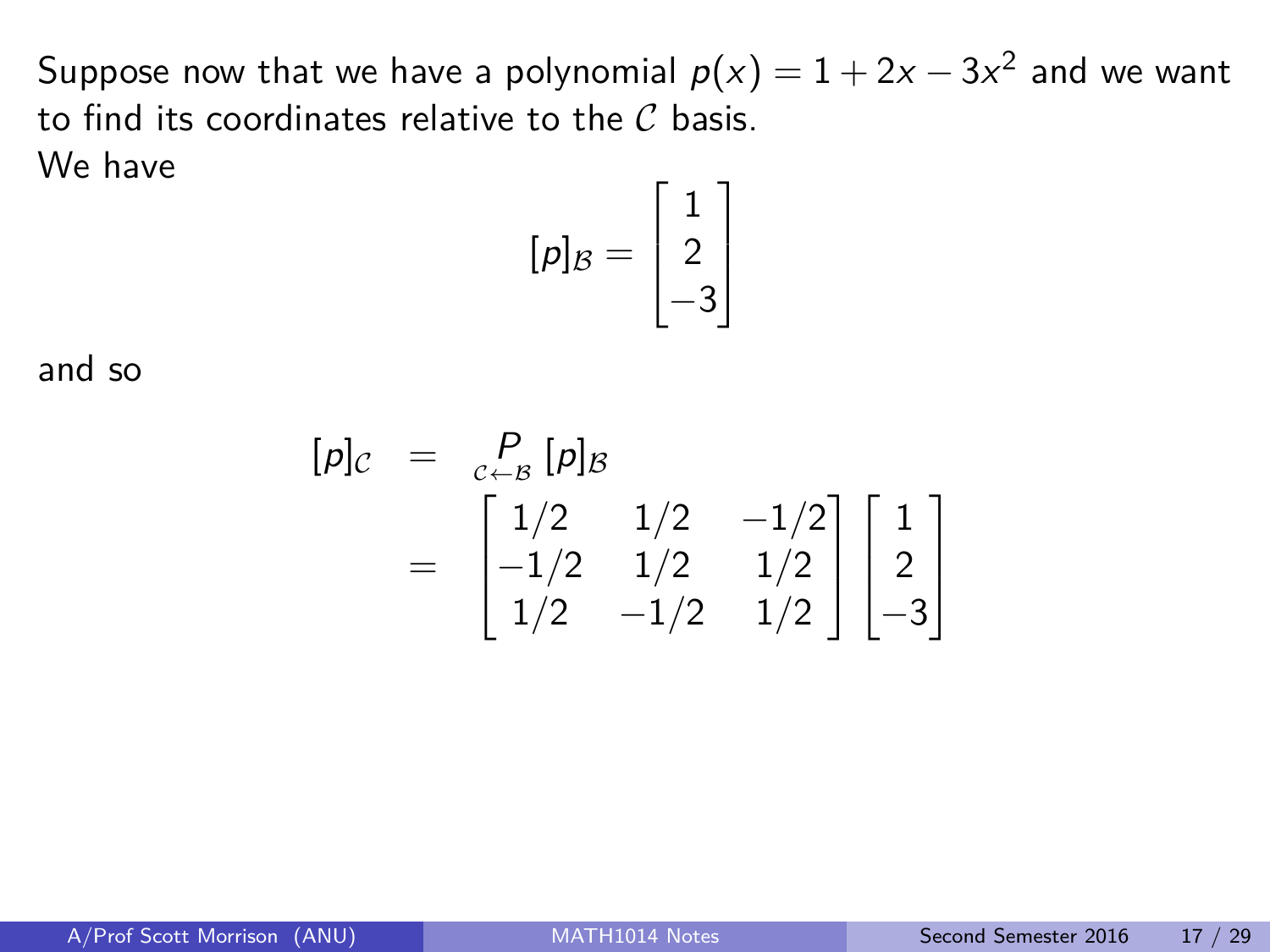$$
[\rho]_{\mathcal{B}} = \begin{bmatrix} 1 \\ 2 \\ -3 \end{bmatrix}
$$

and so

$$
[p]_C = \begin{bmatrix} P \\ C \\ C + B \end{bmatrix} [p]_B
$$
  
= 
$$
\begin{bmatrix} 1/2 & 1/2 & -1/2 \\ -1/2 & 1/2 & 1/2 \\ 1/2 & -1/2 & 1/2 \end{bmatrix} \begin{bmatrix} 1 \\ 2 \\ -3 \end{bmatrix}
$$
  
= 
$$
\begin{bmatrix} 3 \\ -1 \\ -2 \end{bmatrix}.
$$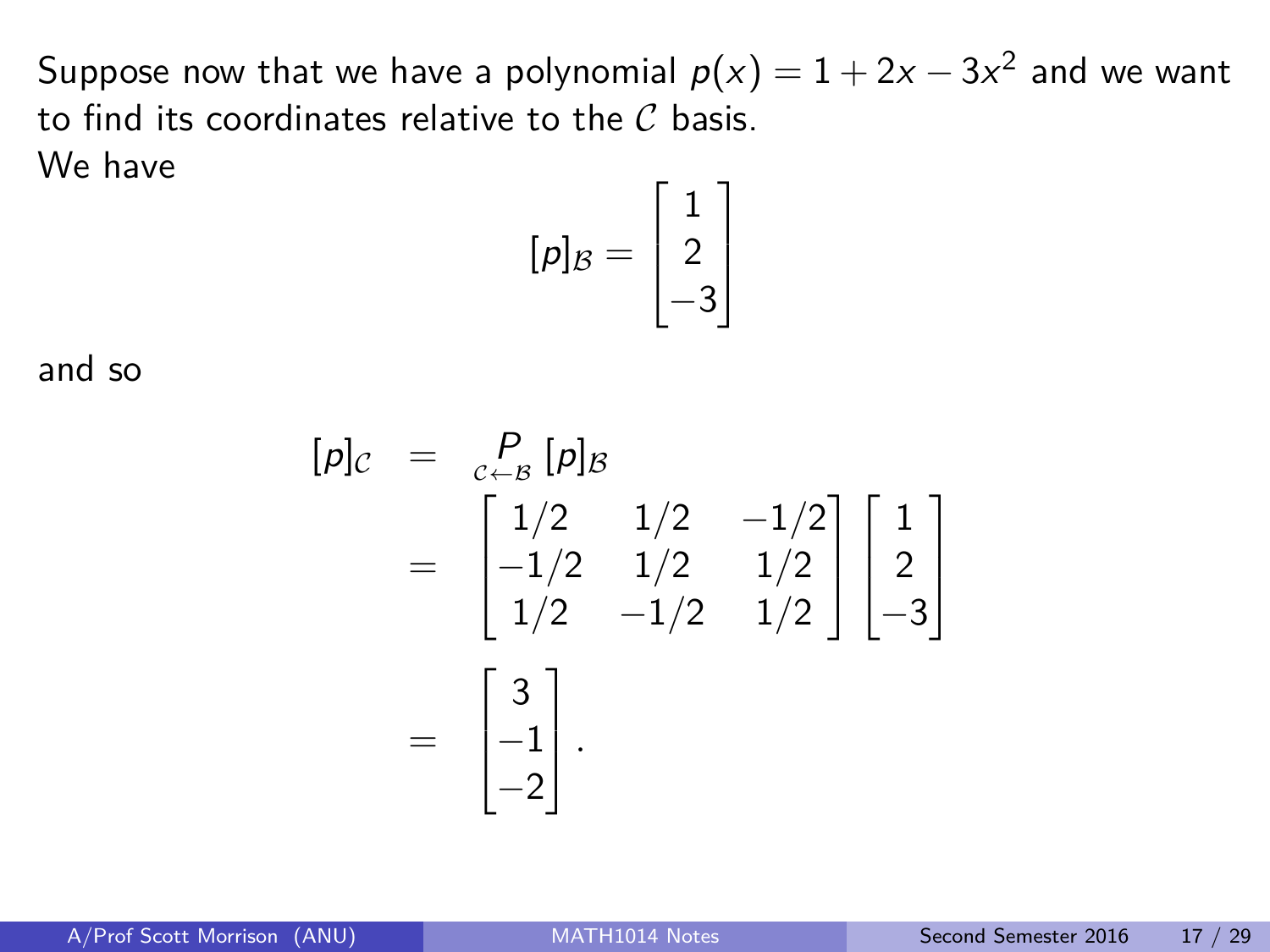# Changing from  $\beta$  to  $\beta$  coordinates: Approach  $\#2$

As we just saw, it's relatively easy to find a change of basis matrix from a standard basis (e.g.,  $\{ {\bf i,j,k} \}$  or  $\{ 1, x, x^2, x^3 \} )$  to a non-standard basis.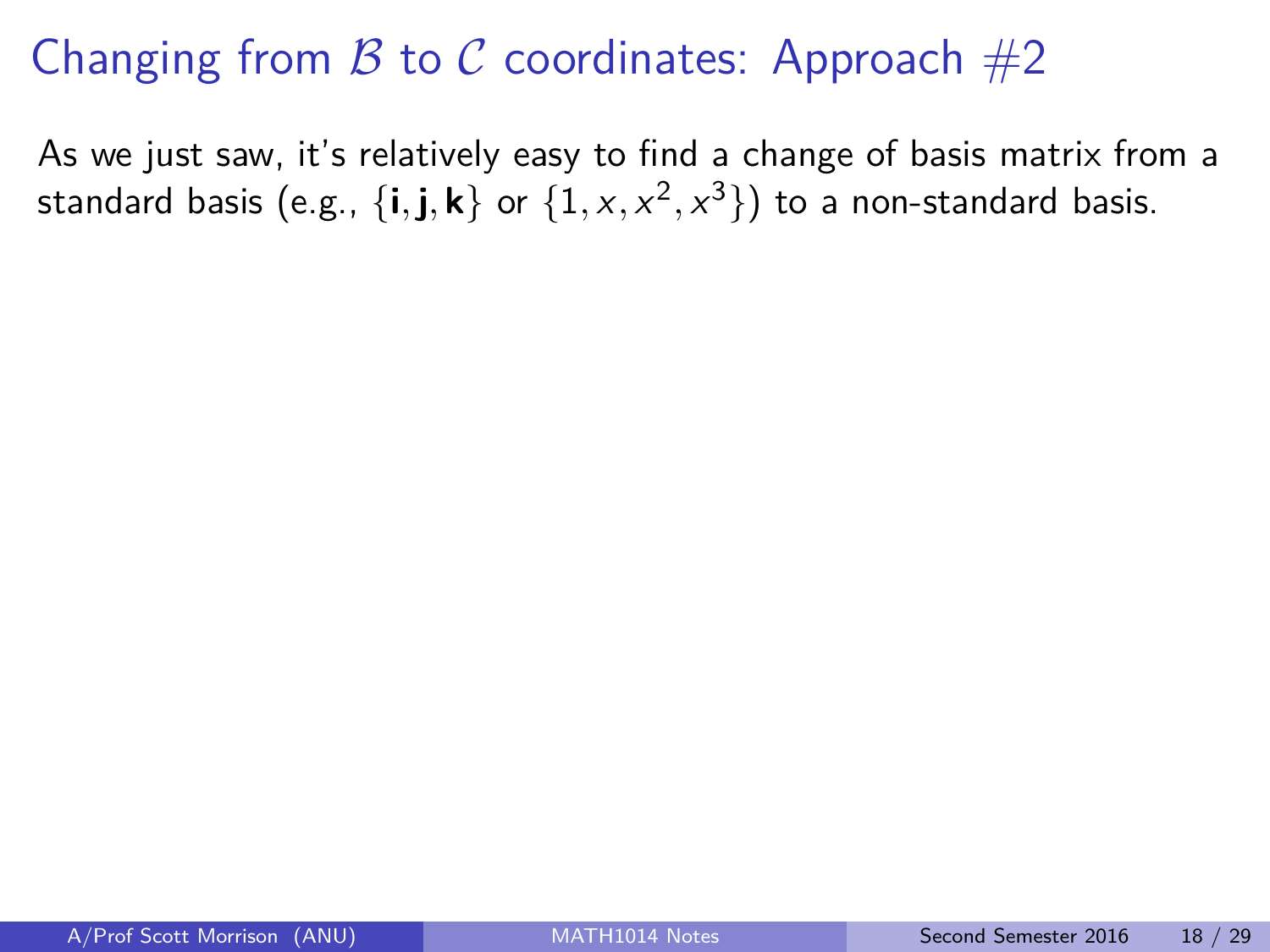# Changing from B to C coordinates: Approach  $#2$

As we just saw, it's relatively easy to find a change of basis matrix from a standard basis (e.g.,  $\{ {\bf i,j,k} \}$  or  $\{ 1, x, x^2, x^3 \} )$  to a non-standard basis.

We can use this fact to find a change of basis matrix between two non-standard bases, too. Suppose that  $\mathcal E$  is a standard basis and  $\mathcal B$  and  $\mathcal C$ are non-standard bases for some vector space.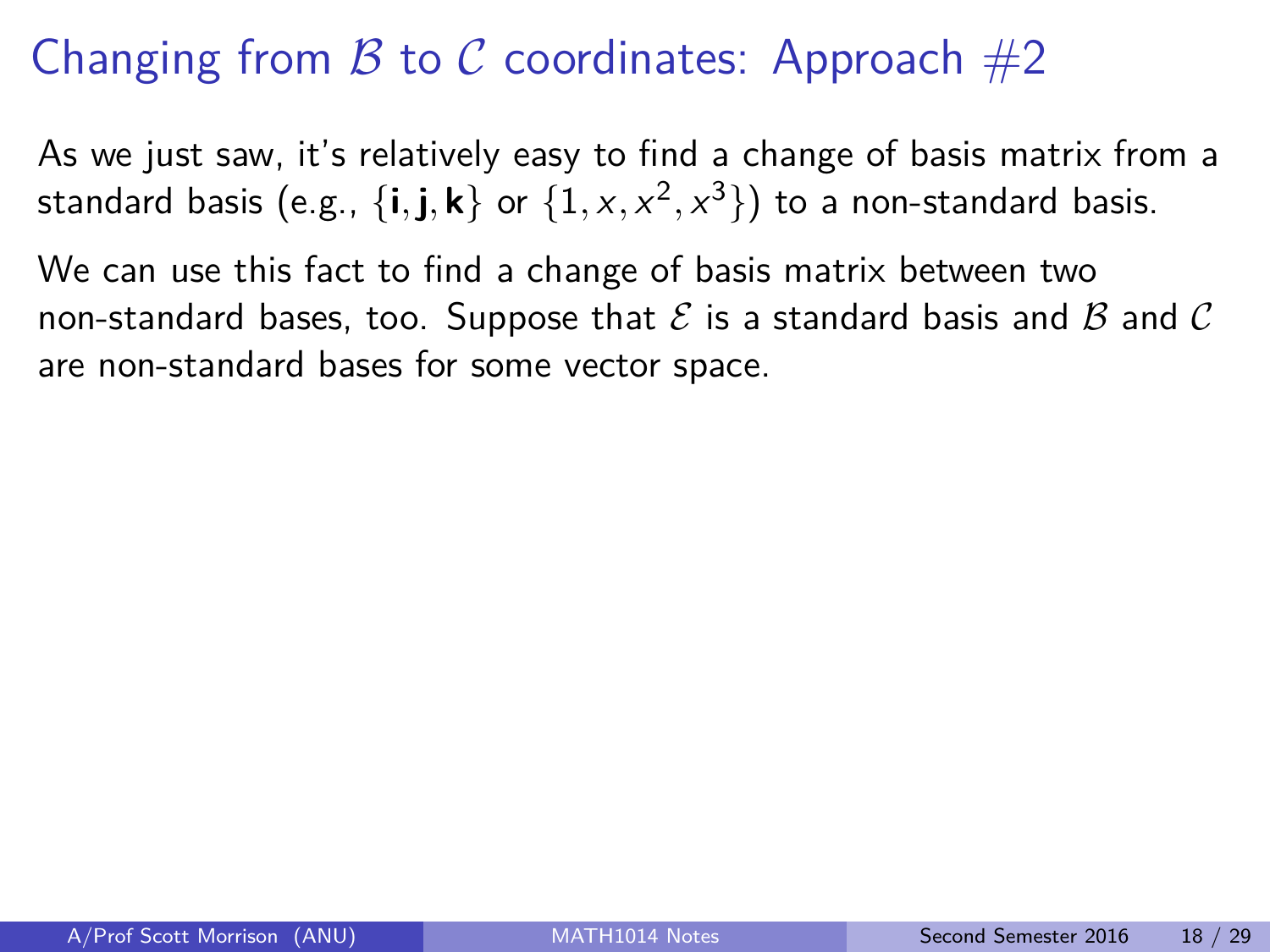# Changing from B to C coordinates: Approach  $#2$

As we just saw, it's relatively easy to find a change of basis matrix from a standard basis (e.g.,  $\{ {\bf i,j,k} \}$  or  $\{ 1, x, x^2, x^3 \} )$  to a non-standard basis.

We can use this fact to find a change of basis matrix between two non-standard bases, too. Suppose that  $\mathcal E$  is a standard basis and  $\mathcal B$  and  $\mathcal C$ are non-standard bases for some vector space.

To change from B to C coordinates, first change from B to E coordinates and then change from  $\mathcal E$  to  $\mathcal C$  coordinates:

$$
\underset{\mathcal{C}\leftarrow\mathcal{B}}{P}\mathbf{x}=\underset{\mathcal{C}\leftarrow\mathcal{E}}{P}\left(\underset{\mathcal{E}\leftarrow\mathcal{B}}{P}\mathbf{x}\right).
$$

Since this is true for all **x**, we can write the matrix  $\mathop{P}\limits_{c \leftarrow B}$  as a product of two matrices which are easy to find:

$$
\mathop{P}\limits_{c\leftarrow\mathcal{B}}=\mathop{P}\limits_{c\leftarrow\mathcal{E}\mathcal{E}\leftarrow\mathcal{B}}\mathop{P}\limits.
$$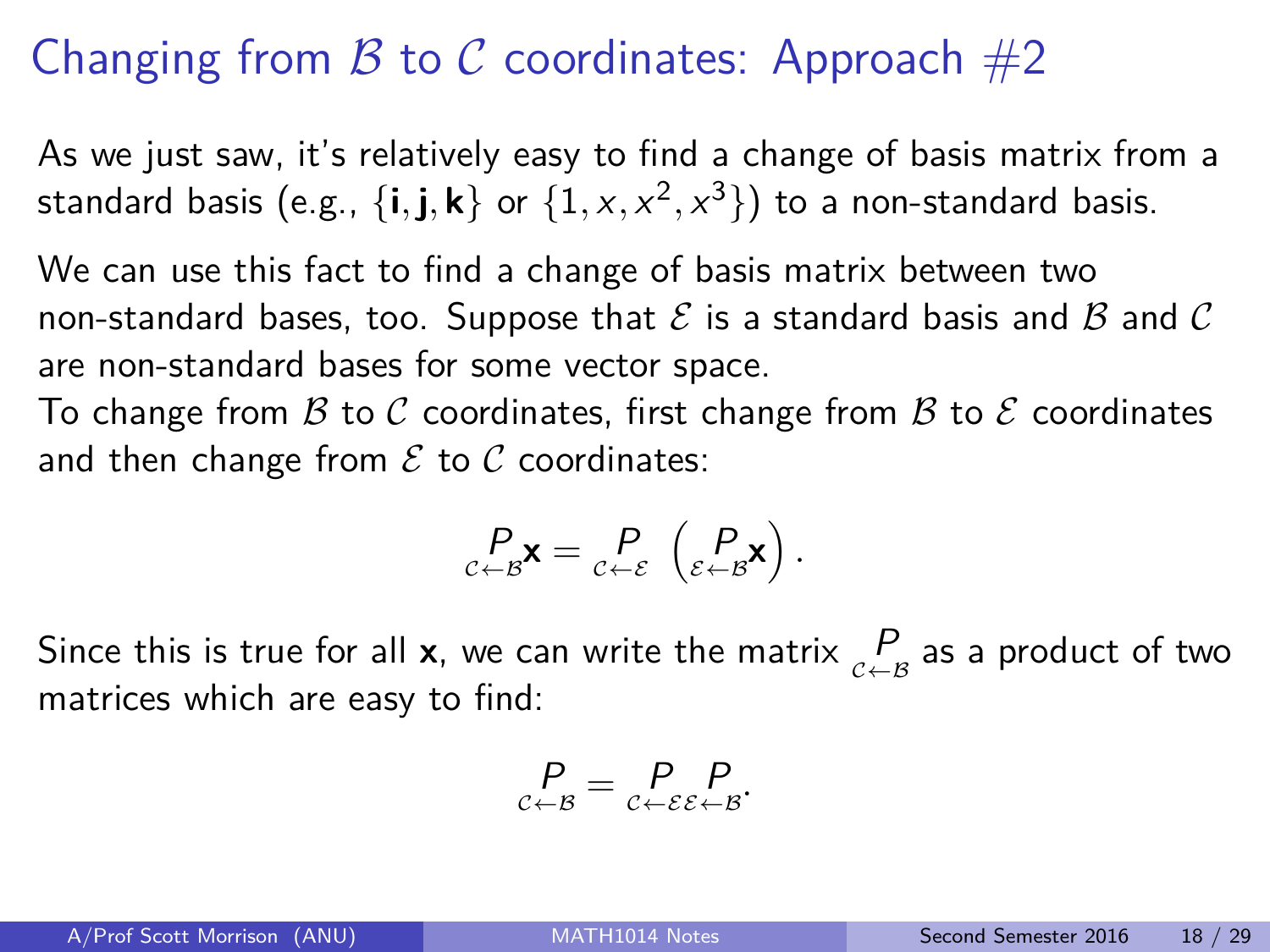Consider the bases  $B = {\bf{b}}_1, {\bf{b}}_2$  and  $C = {\bf{c}}_1, {\bf{c}}_2$ , where

$$
\mathbf{b}_1 = \begin{bmatrix} 7 \\ -2 \end{bmatrix}, \mathbf{b}_2 = \begin{bmatrix} 2 \\ -1 \end{bmatrix}, \mathbf{c}_1 = \begin{bmatrix} 4 \\ 1 \end{bmatrix}, \mathbf{c}_2 = \begin{bmatrix} 5 \\ 2 \end{bmatrix}.
$$

We want to find the change of coordinate matrix  $\mathop{P}\limits_{c \leftarrow B}$  using the method described above.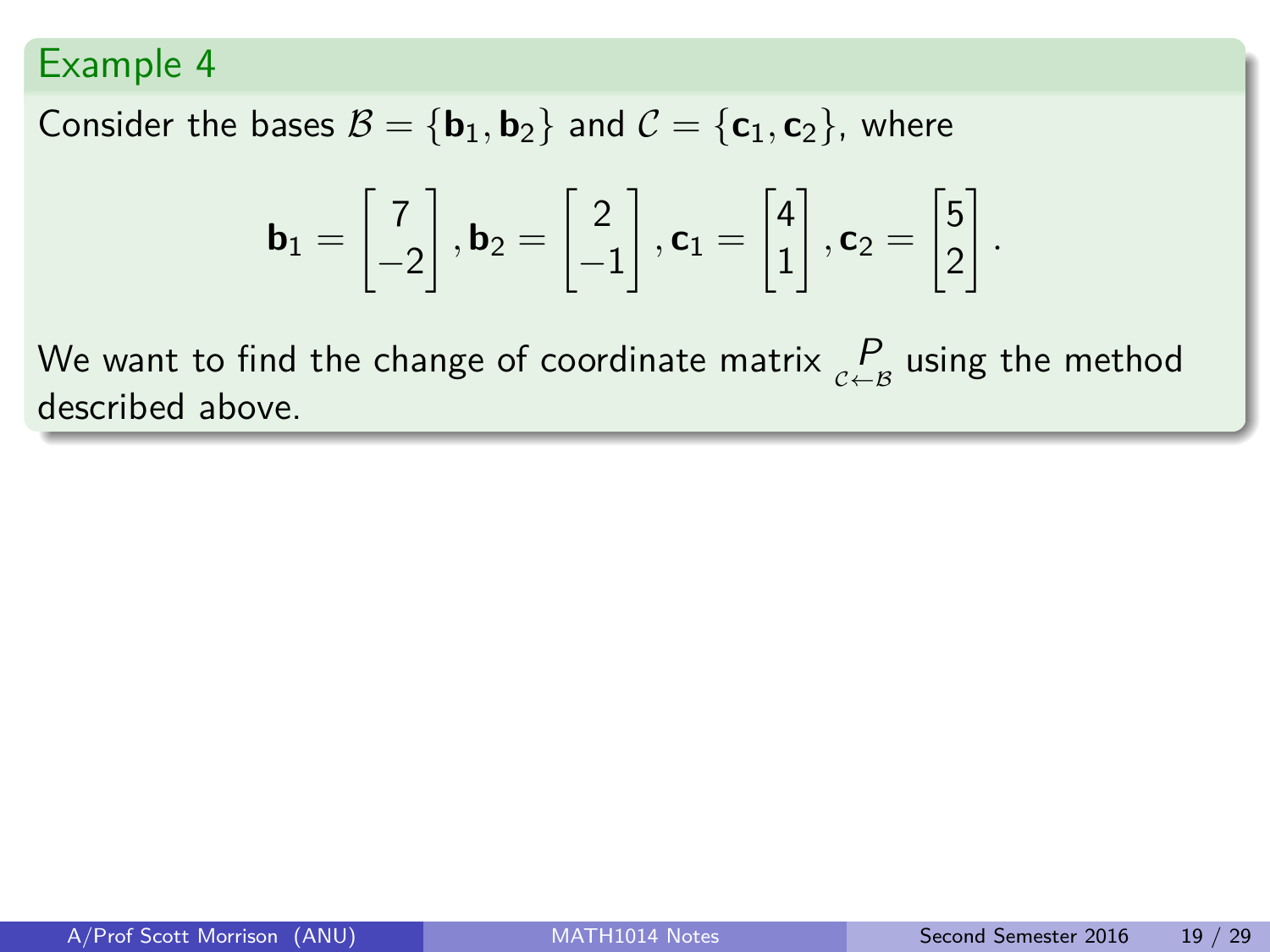Consider the bases  $B = {\bf{b}}_1, {\bf{b}}_2$  and  $C = {\bf{c}}_1, {\bf{c}}_2$ , where

$$
\mathbf{b}_1 = \begin{bmatrix} 7 \\ -2 \end{bmatrix}, \mathbf{b}_2 = \begin{bmatrix} 2 \\ -1 \end{bmatrix}, \mathbf{c}_1 = \begin{bmatrix} 4 \\ 1 \end{bmatrix}, \mathbf{c}_2 = \begin{bmatrix} 5 \\ 2 \end{bmatrix}.
$$

We want to find the change of coordinate matrix  $\mathop{P}\limits_{c \leftarrow B}$  using the method described above.

We have

$$
P_{\varepsilon \leftarrow B} = \begin{bmatrix} 7 & 2 \\ -2 & -1 \end{bmatrix}, \quad P_{\varepsilon \leftarrow C} = \begin{bmatrix} 4 & 5 \\ 1 & 2 \end{bmatrix} \quad \text{and} \quad P_{\varepsilon \leftarrow C}^{-1} = \frac{1}{3} \begin{bmatrix} 2 & -5 \\ -1 & 4 \end{bmatrix}
$$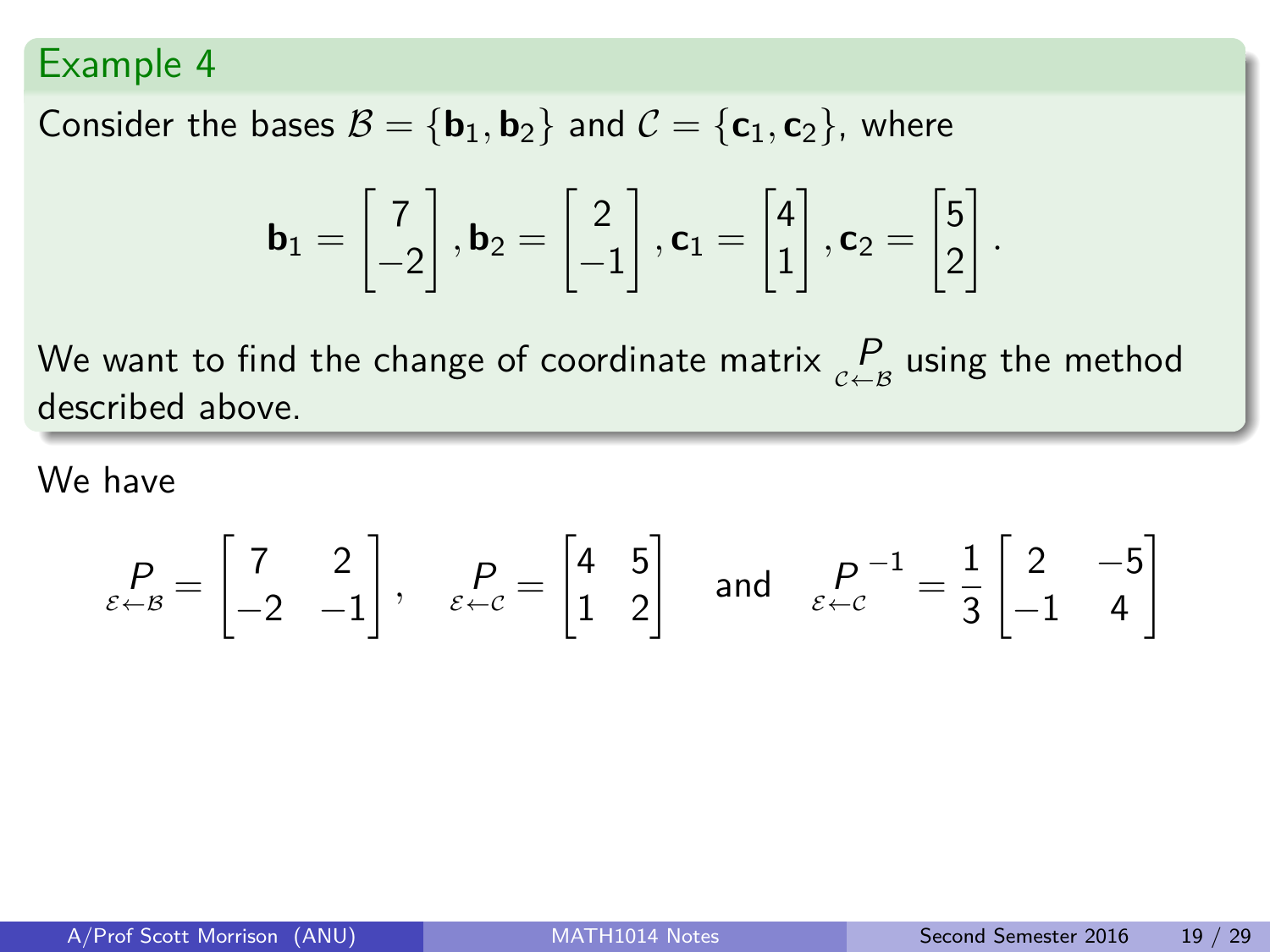Consider the bases  $B = {\bf{b}}_1, {\bf{b}}_2$  and  $C = {\bf{c}}_1, {\bf{c}}_2$ , where

$$
\mathbf{b}_1 = \begin{bmatrix} 7 \\ -2 \end{bmatrix}, \mathbf{b}_2 = \begin{bmatrix} 2 \\ -1 \end{bmatrix}, \mathbf{c}_1 = \begin{bmatrix} 4 \\ 1 \end{bmatrix}, \mathbf{c}_2 = \begin{bmatrix} 5 \\ 2 \end{bmatrix}.
$$

We want to find the change of coordinate matrix  $\mathop{P}\limits_{c \leftarrow B}$  using the method described above.

We have

$$
P_{\varepsilon \leftarrow B} = \begin{bmatrix} 7 & 2 \\ -2 & -1 \end{bmatrix}, \quad P_{\varepsilon \leftarrow C} = \begin{bmatrix} 4 & 5 \\ 1 & 2 \end{bmatrix} \quad \text{and} \quad P_{\varepsilon \leftarrow C}^{-1} = \frac{1}{3} \begin{bmatrix} 2 & -5 \\ -1 & 4 \end{bmatrix}
$$

Hence

$$
\underset{c \leftarrow B}{P} = \underset{\varepsilon \leftarrow c}{P}^{-1} \underset{\varepsilon \leftarrow B}{P} = \frac{1}{3} \begin{bmatrix} 2 & -5 \\ -1 & 4 \end{bmatrix} \begin{bmatrix} 7 & 2 \\ -2 & -1 \end{bmatrix} = \begin{bmatrix} 8 & 3 \\ -5 & -2 \end{bmatrix}
$$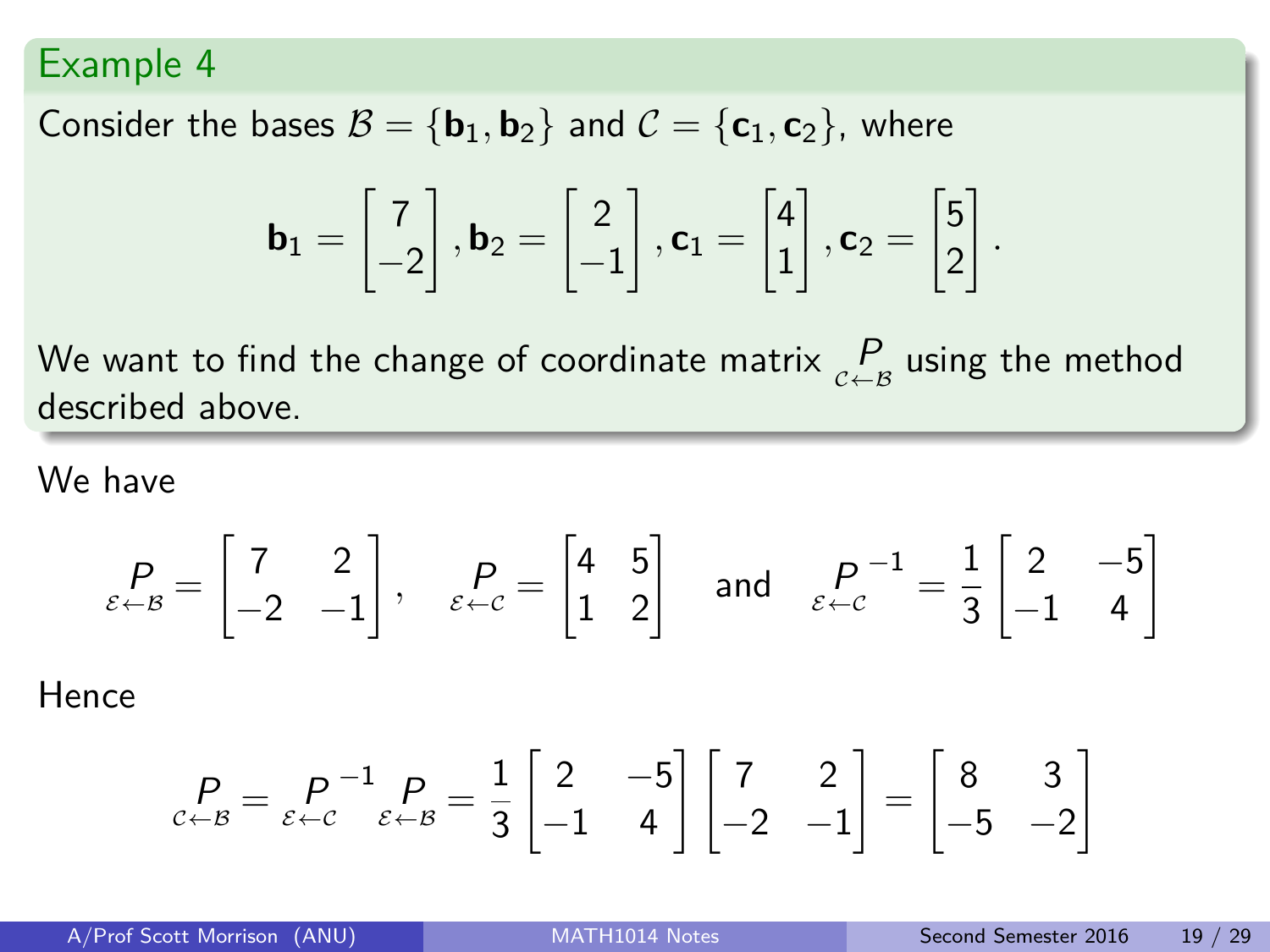### Examples: Approach  $#1$

#### Example 5

Consider the bases  $B = {\bf{b}}_1, {\bf{b}}_2$  and  $C = {\bf{c}}_1, {\bf{c}}_2$ , where

$$
\mathbf{b}_1 = \begin{bmatrix} -1 \\ 8 \end{bmatrix}, \mathbf{b}_2 = \begin{bmatrix} 1 \\ -5 \end{bmatrix}, \mathbf{c}_1 = \begin{bmatrix} 1 \\ 4 \end{bmatrix}, \mathbf{c}_2 = \begin{bmatrix} 1 \\ 1 \end{bmatrix}.
$$

We want to find the change of coordinate matrix from  $B$  to  $C$ , and from  $C$ to B.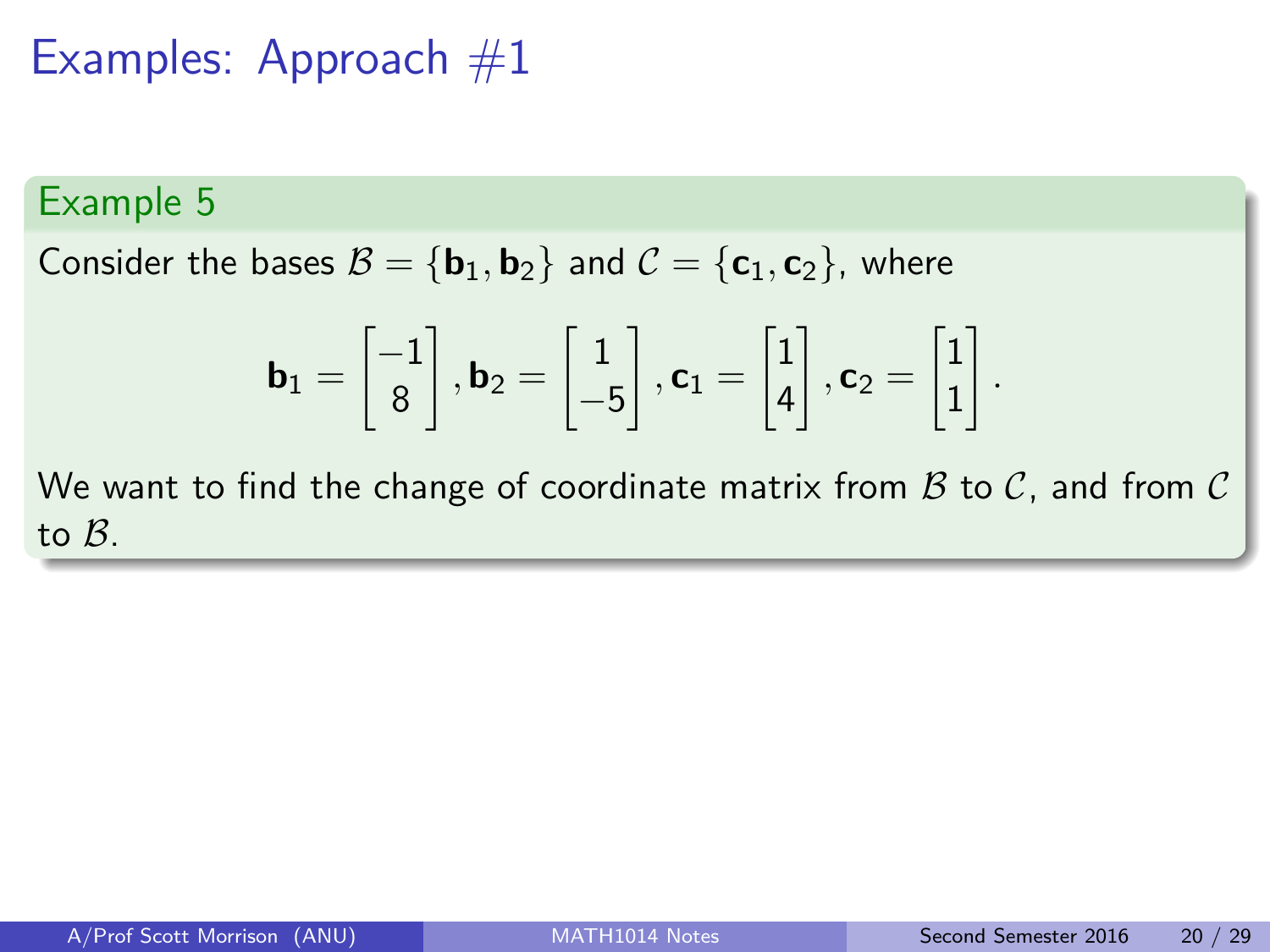### Examples: Approach  $#1$

#### Example 5

Consider the bases  $\mathcal{B} = {\bf{b}}_1, {\bf{b}}_2$  and  $\mathcal{C} = {\bf{c}}_1, {\bf{c}}_2$ , where

$$
\mathbf{b}_1 = \begin{bmatrix} -1 \\ 8 \end{bmatrix}, \mathbf{b}_2 = \begin{bmatrix} 1 \\ -5 \end{bmatrix}, \mathbf{c}_1 = \begin{bmatrix} 1 \\ 4 \end{bmatrix}, \mathbf{c}_2 = \begin{bmatrix} 1 \\ 1 \end{bmatrix}.
$$

We want to find the change of coordinate matrix from  $\mathcal B$  to  $\mathcal C$ , and from  $\mathcal C$ to B.

Solution The matrix  $\underset{c\leftarrow B}{P}$  involves the C-coordinate vectors of **b**<sub>1</sub> and **b**<sub>2</sub>. Suppose that

$$
[\mathbf{b}_1]_C = \begin{bmatrix} x_1 \\ x_2 \end{bmatrix} \quad \text{and} \quad [\mathbf{b}_2]_C = \begin{bmatrix} y_1 \\ y_2 \end{bmatrix}
$$

*.*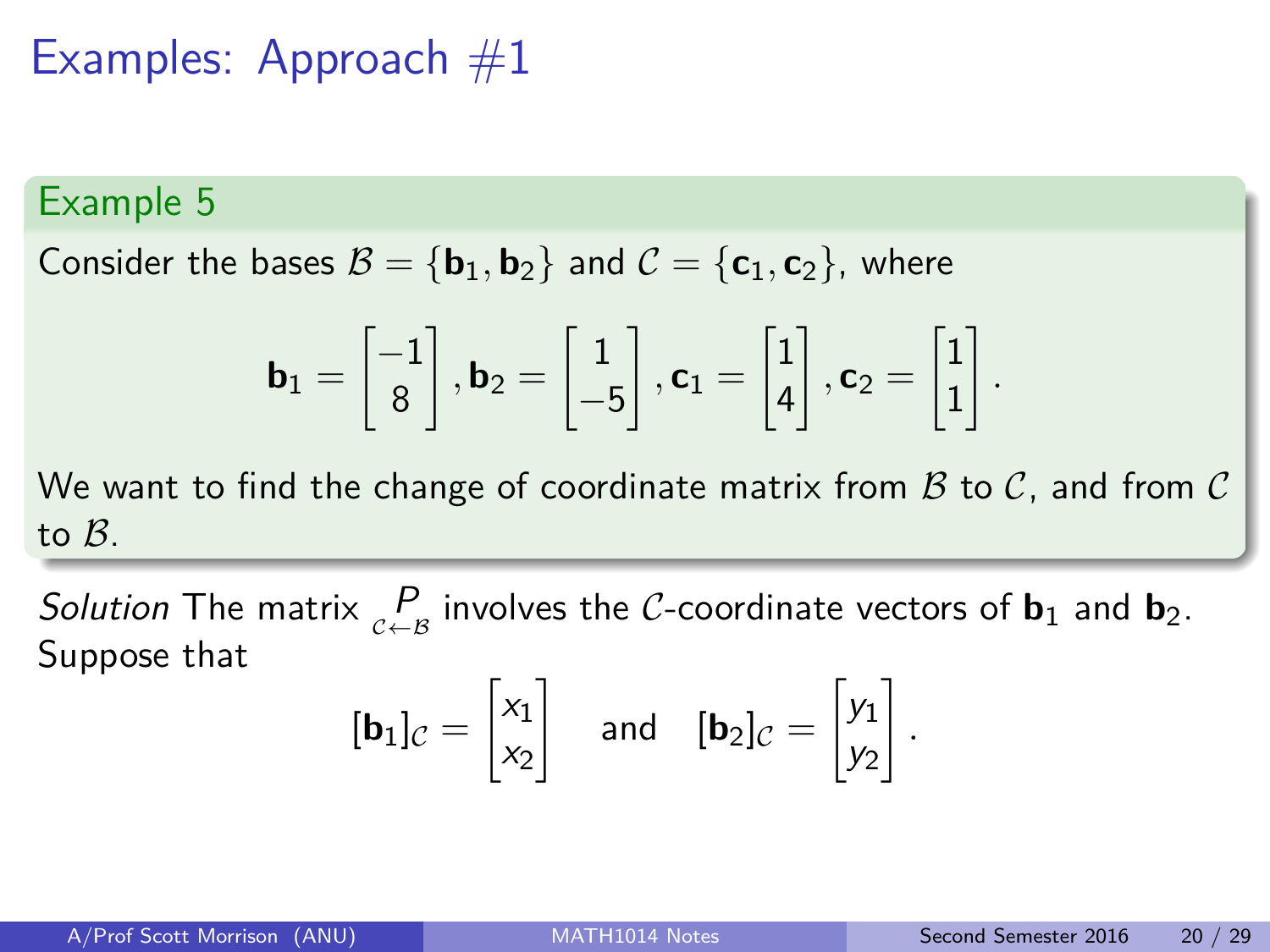From the definition

$$
\mathbf{b}_1 = x_1 \mathbf{c}_1 + x_2 \mathbf{c}_2 = \begin{bmatrix} \mathbf{c}_1 & \mathbf{c}_2 \end{bmatrix} \begin{bmatrix} x_1 \\ x_2 \end{bmatrix}
$$

and

<span id="page-49-0"></span>
$$
\mathbf{b}_2 = y_1 \mathbf{c}_1 + y_2 \mathbf{c}_2 = \begin{bmatrix} \mathbf{c}_1 & \mathbf{c}_2 \end{bmatrix} \begin{bmatrix} y_1 \\ y_2 \end{bmatrix}
$$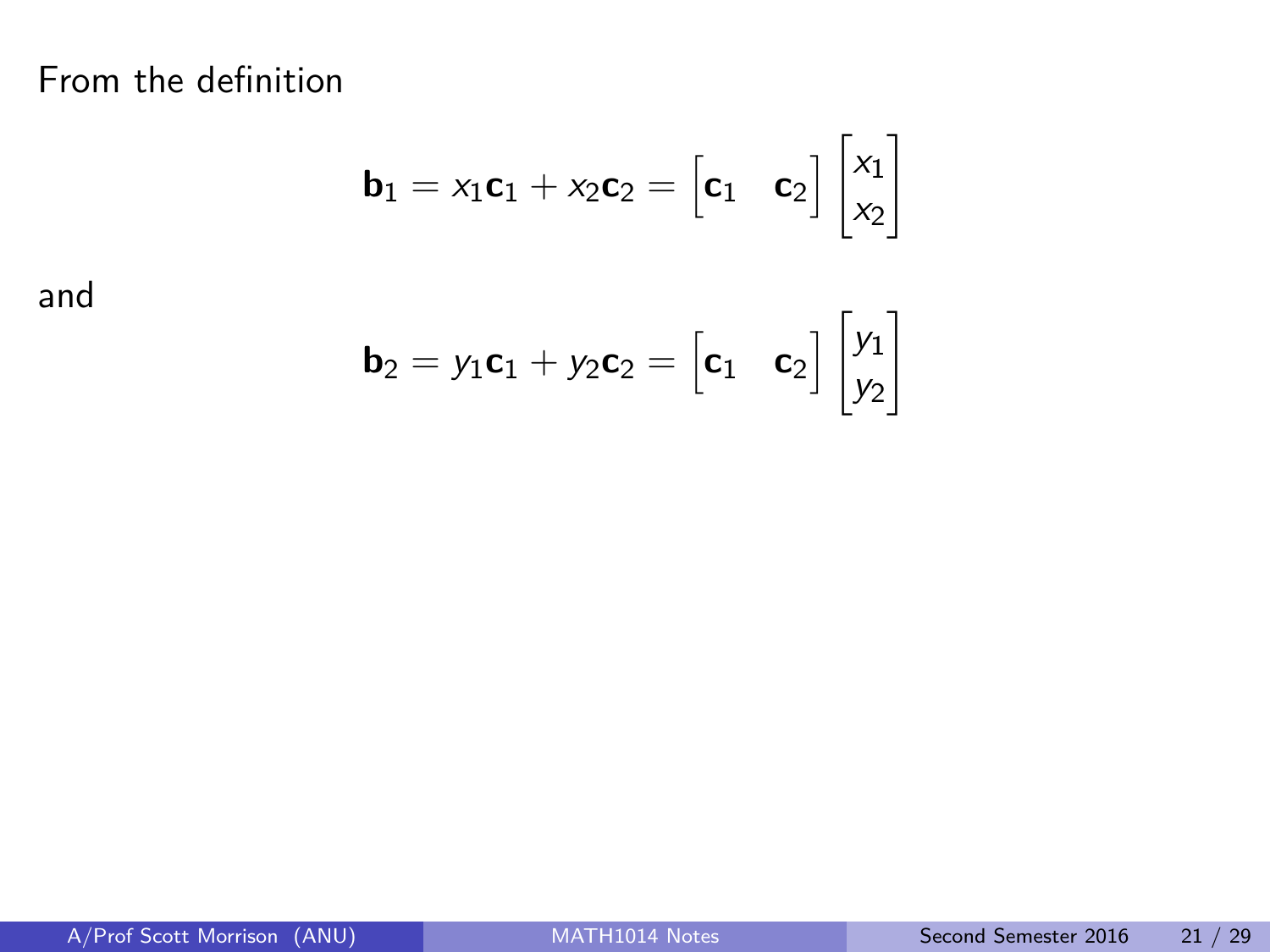From the definition

$$
\mathbf{b}_1 = x_1 \mathbf{c}_1 + x_2 \mathbf{c}_2 = \begin{bmatrix} \mathbf{c}_1 & \mathbf{c}_2 \end{bmatrix} \begin{bmatrix} x_1 \\ x_2 \end{bmatrix}
$$

and

$$
\mathbf{b}_2 = y_1 \mathbf{c}_1 + y_2 \mathbf{c}_2 = \begin{bmatrix} \mathbf{c}_1 & \mathbf{c}_2 \end{bmatrix} \begin{bmatrix} y_1 \\ y_2 \end{bmatrix}
$$

To solve these systems simultaneously we augment the coefficient matrix with  $\mathbf{b}_1$  and  $\mathbf{b}_2$  and row reduce:

$$
\begin{bmatrix} \mathbf{c}_1 & \mathbf{c}_2 & \vdots & \mathbf{b}_1 & \mathbf{b}_2 \end{bmatrix} = \begin{bmatrix} 1 & 1 & -1 & 1 \\ 4 & 1 & 8 & -5 \end{bmatrix}
$$

$$
\xrightarrow{ref} \begin{bmatrix} 1 & 0 & 3 & -2 \\ 0 & 1 & -4 & 3 \end{bmatrix} . \tag{7}
$$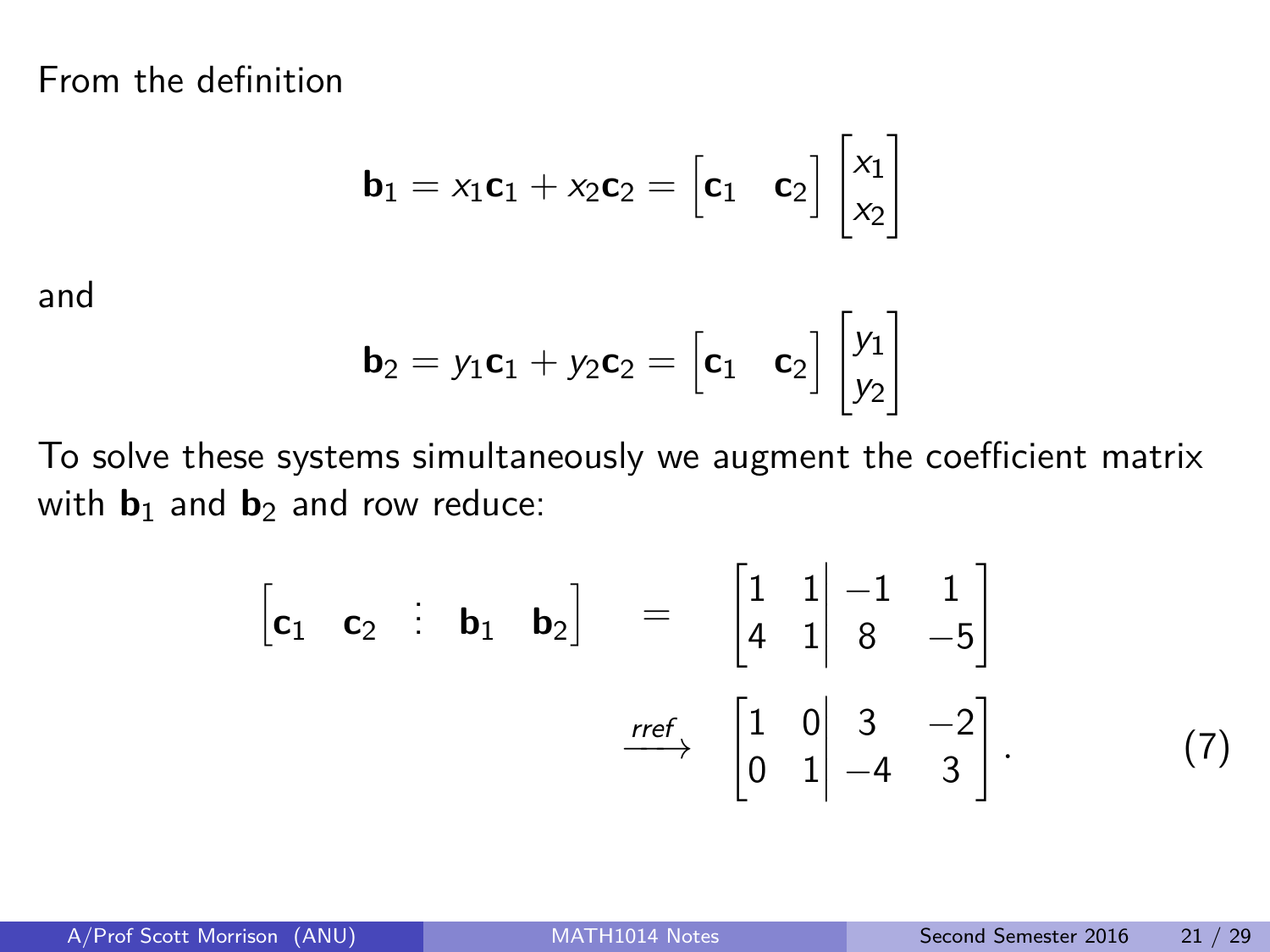This gives

and

$$
[\mathbf{b}_1]_C = \begin{bmatrix} 3 \\ -4 \end{bmatrix} \text{ and } [\mathbf{b}_2]_C = \begin{bmatrix} -2 \\ 3 \end{bmatrix},
$$

$$
{}_{C \leftarrow B}^P = \begin{bmatrix} [\mathbf{b}_1]_C & [\mathbf{b}_2]_C \end{bmatrix} = \begin{bmatrix} 3 & -2 \\ -4 & 3 \end{bmatrix}
$$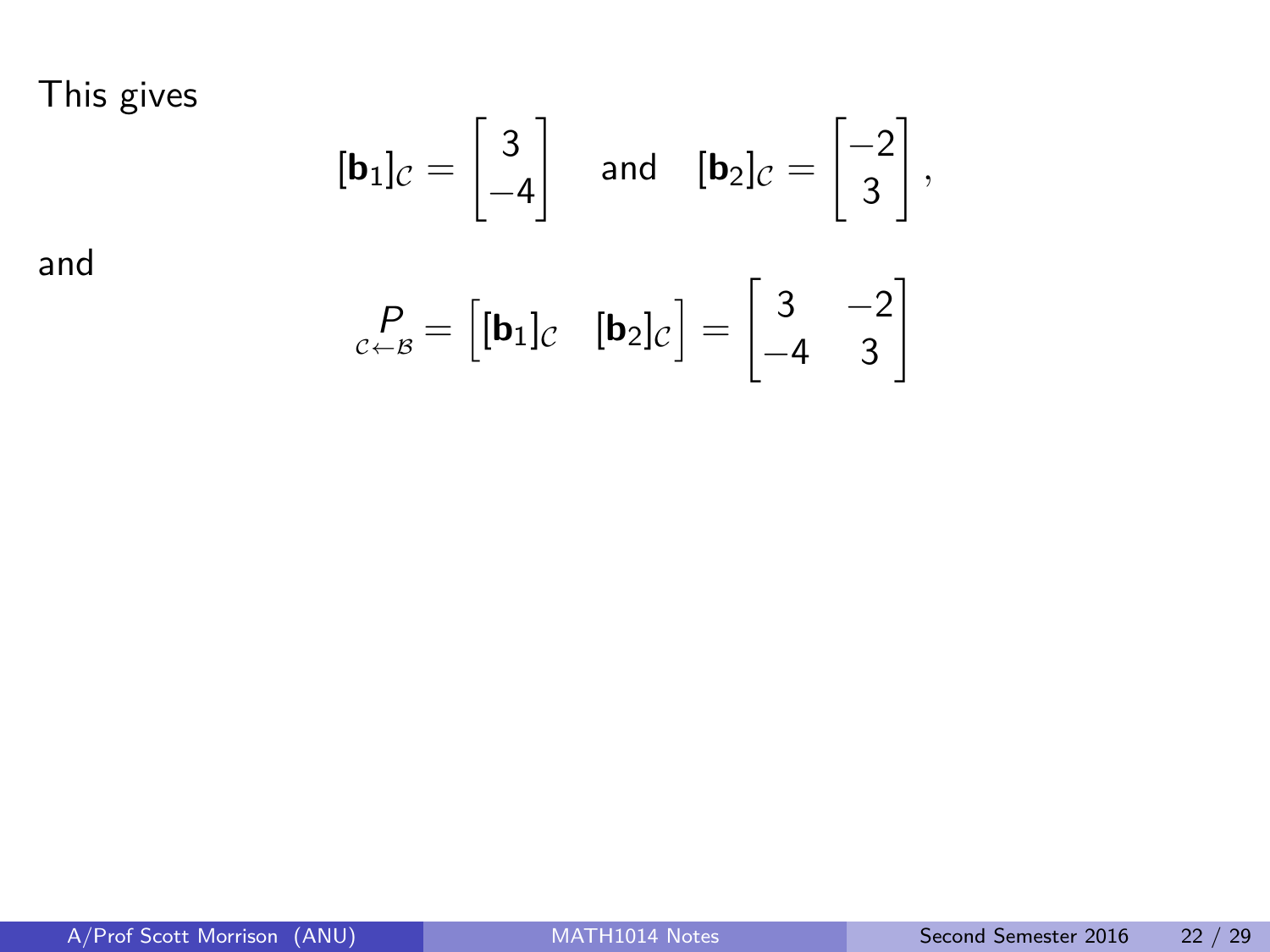This gives

and

$$
[\mathbf{b}_1]_C = \begin{bmatrix} 3 \\ -4 \end{bmatrix} \text{ and } [\mathbf{b}_2]_C = \begin{bmatrix} -2 \\ 3 \end{bmatrix},
$$

$$
{}_{c \leftarrow B}^P = \begin{bmatrix} [\mathbf{b}_1]_C & [\mathbf{b}_2]_C \end{bmatrix} = \begin{bmatrix} 3 & -2 \\ -4 & 3 \end{bmatrix}
$$

You may notice that the matrix  $\mathop{P}\limits_{c \leftarrow B}$  already appeared in [\(7\)](#page-49-0). This is because the first column of  $\mathop{P}\limits_{c \leftarrow B}$  results from row reducing  $\begin{bmatrix} \mathbf{c}_1 & \mathbf{c}_2 & \vdots & \mathbf{b}_1 \end{bmatrix}$  to  $\begin{bmatrix} I & \vdots & \mathbf{[b}_1]_C \end{bmatrix}$ , and similarly for the second column of  $\frac{P}{c \leftarrow B}$ . Thus  $\begin{bmatrix} \mathbf{c}_1 & \mathbf{c}_2 & \mathbf{b}_1 & \mathbf{b}_2 \end{bmatrix} \xrightarrow{rref} \begin{bmatrix} I & \mathbf{c} & P \\ P & \mathbf{c} & \mathbf{c} \end{bmatrix}$ i *.*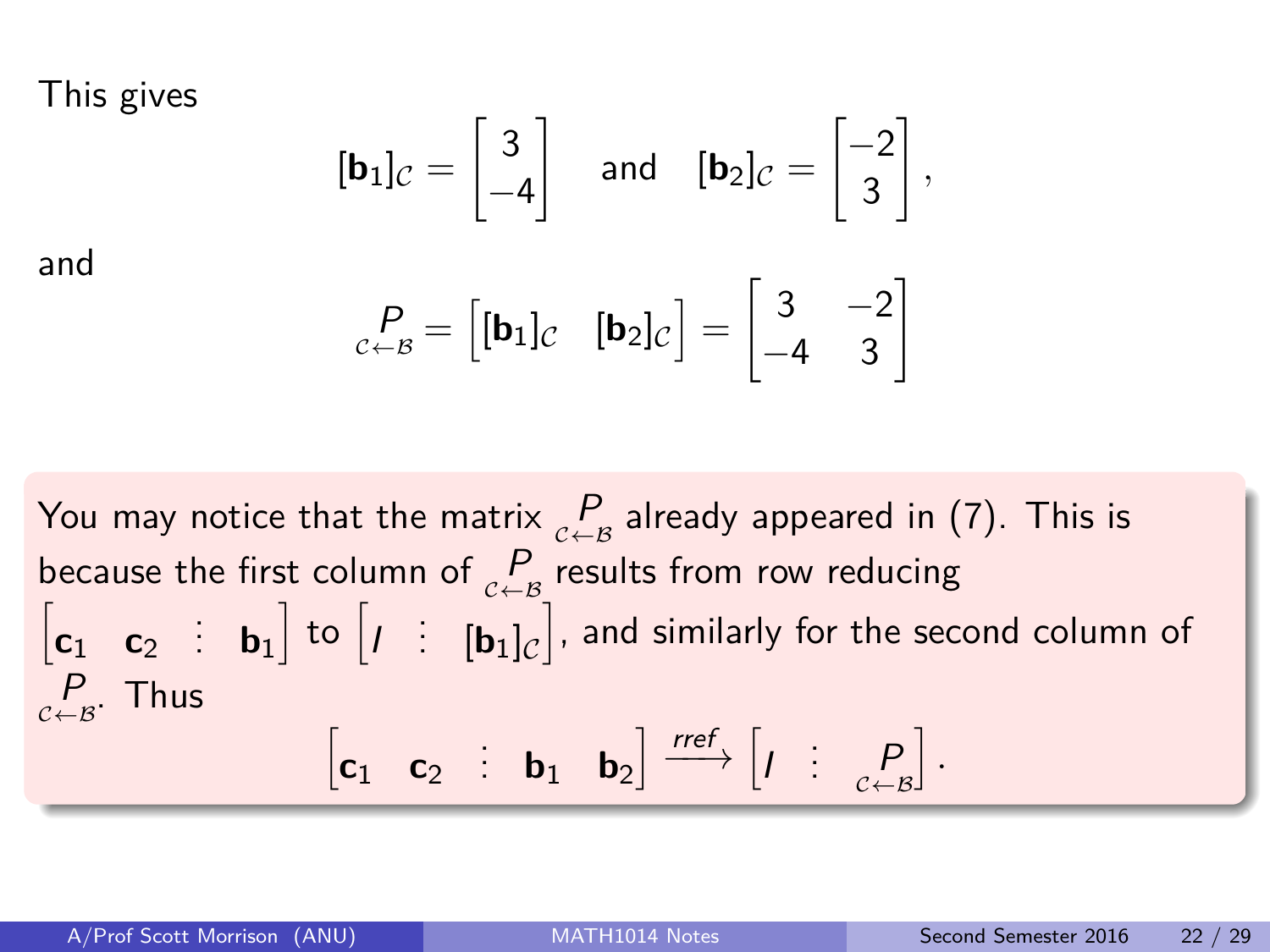Consider the bases  $B = {\bf{b}}_1, {\bf{b}}_2$  and  $C = {\bf{c}}_1, {\bf{c}}_2$ , where

$$
\mathbf{b}_1 = \begin{bmatrix} 7 \\ -2 \end{bmatrix}, \mathbf{b}_2 = \begin{bmatrix} 2 \\ -1 \end{bmatrix}, \mathbf{c}_1 = \begin{bmatrix} 4 \\ 1 \end{bmatrix}, \mathbf{c}_2 = \begin{bmatrix} 5 \\ 2 \end{bmatrix}.
$$

We want to find the change of coordinate matrix from  $B$  to  $C$ , and from  $C$ to B.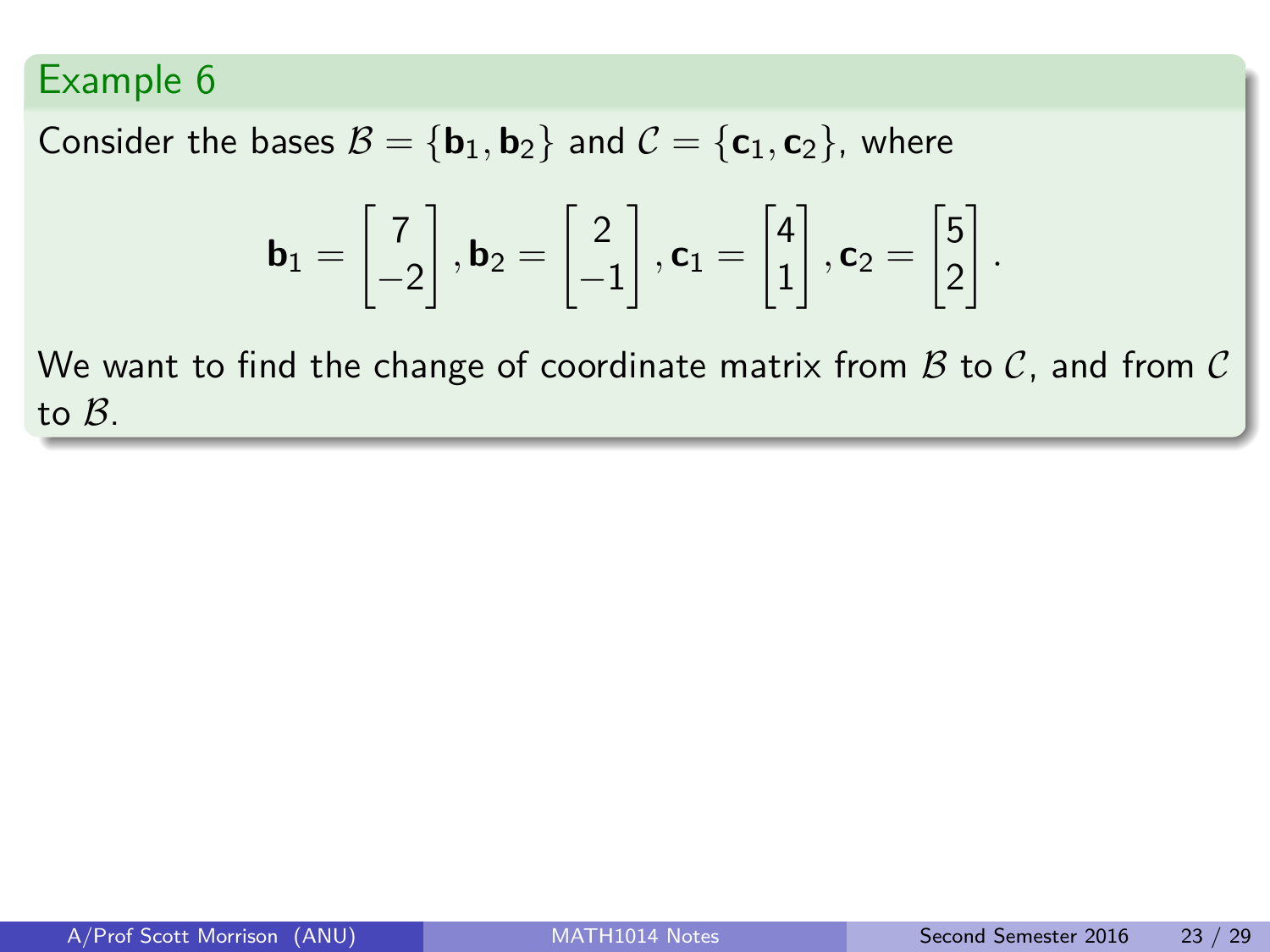Consider the bases  $B = {\bf{b}}_1, {\bf{b}}_2$  and  $C = {\bf{c}}_1, {\bf{c}}_2$ , where

$$
\mathbf{b}_1 = \begin{bmatrix} 7 \\ -2 \end{bmatrix}, \mathbf{b}_2 = \begin{bmatrix} 2 \\ -1 \end{bmatrix}, \mathbf{c}_1 = \begin{bmatrix} 4 \\ 1 \end{bmatrix}, \mathbf{c}_2 = \begin{bmatrix} 5 \\ 2 \end{bmatrix}.
$$

We want to find the change of coordinate matrix from  $B$  to  $C$ , and from  $C$ to B.

We use the following relationship:

$$
\begin{bmatrix} \mathbf{c}_1 & \mathbf{c}_2 & \vdots & \mathbf{b}_1 & \mathbf{b}_2 \end{bmatrix} \xrightarrow{\text{ref}} \begin{bmatrix} I & \vdots & P \\ I & \vdots & \vdots \end{bmatrix}.
$$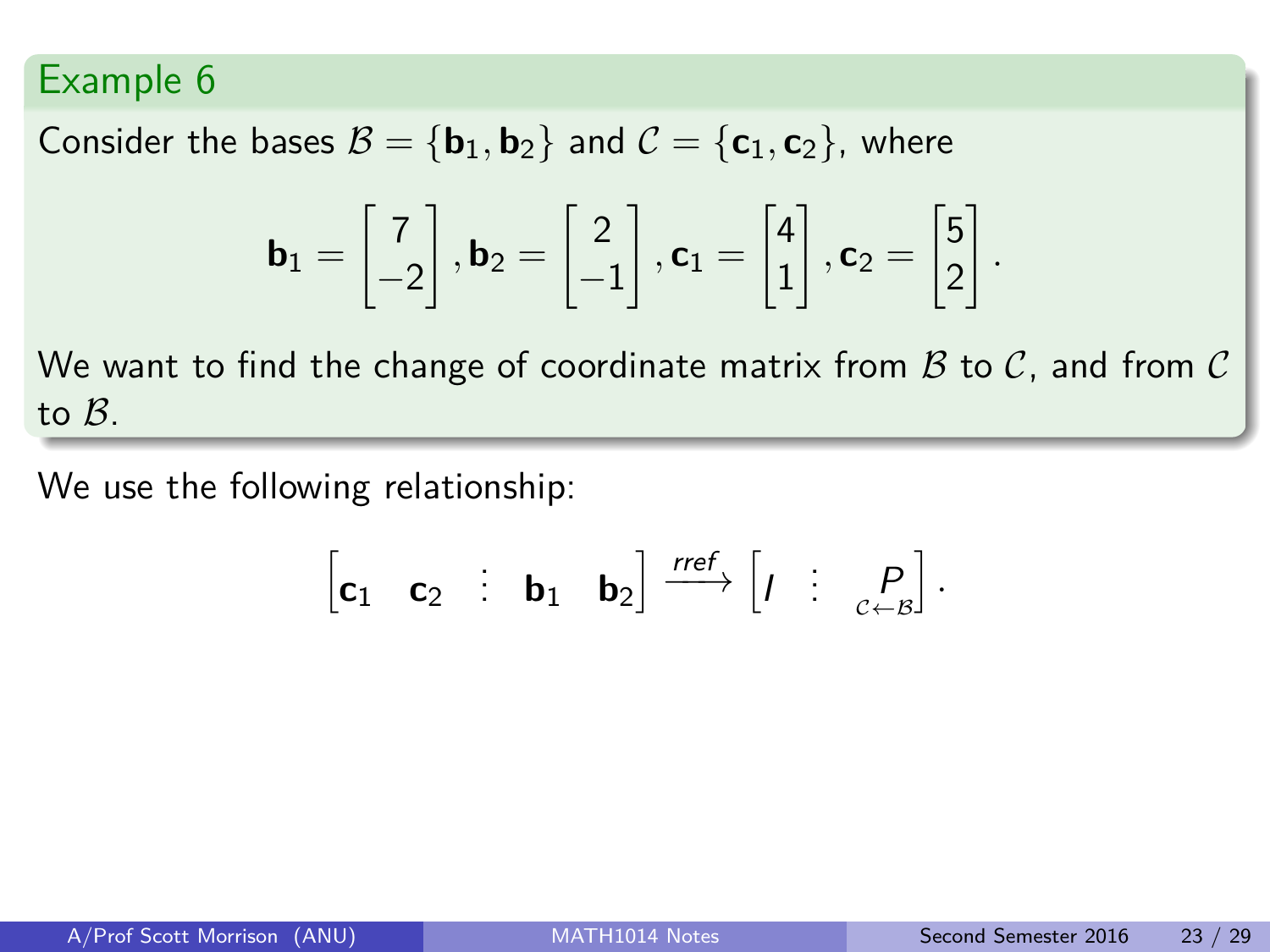Consider the bases  $B = {\bf{b}}_1, {\bf{b}}_2$  and  $C = {\bf{c}}_1, {\bf{c}}_2$ , where

$$
\mathbf{b}_1 = \begin{bmatrix} 7 \\ -2 \end{bmatrix}, \mathbf{b}_2 = \begin{bmatrix} 2 \\ -1 \end{bmatrix}, \mathbf{c}_1 = \begin{bmatrix} 4 \\ 1 \end{bmatrix}, \mathbf{c}_2 = \begin{bmatrix} 5 \\ 2 \end{bmatrix}
$$

We want to find the change of coordinate matrix from  $B$  to  $C$ , and from  $C$ to B.

We use the following relationship:

$$
\begin{bmatrix} \mathbf{c}_1 & \mathbf{c}_2 & \vdots & \mathbf{b}_1 & \mathbf{b}_2 \end{bmatrix} \xrightarrow{\text{rref}} \begin{bmatrix} I & \vdots & P \\ P & \vdots & P \end{bmatrix}.
$$

Here

$$
\begin{bmatrix} \mathbf{c}_1 & \mathbf{c}_2 & \vdots & \mathbf{b}_1 & \mathbf{b}_2 \end{bmatrix} = \begin{bmatrix} 4 & 5 & 7 & 2 \\ 1 & 2 & -2 & -1 \end{bmatrix} \xrightarrow{\text{rref}} \begin{bmatrix} 1 & 0 & 8 & 3 \\ 0 & 1 & -5 & -2 \end{bmatrix}
$$

*.*

*.*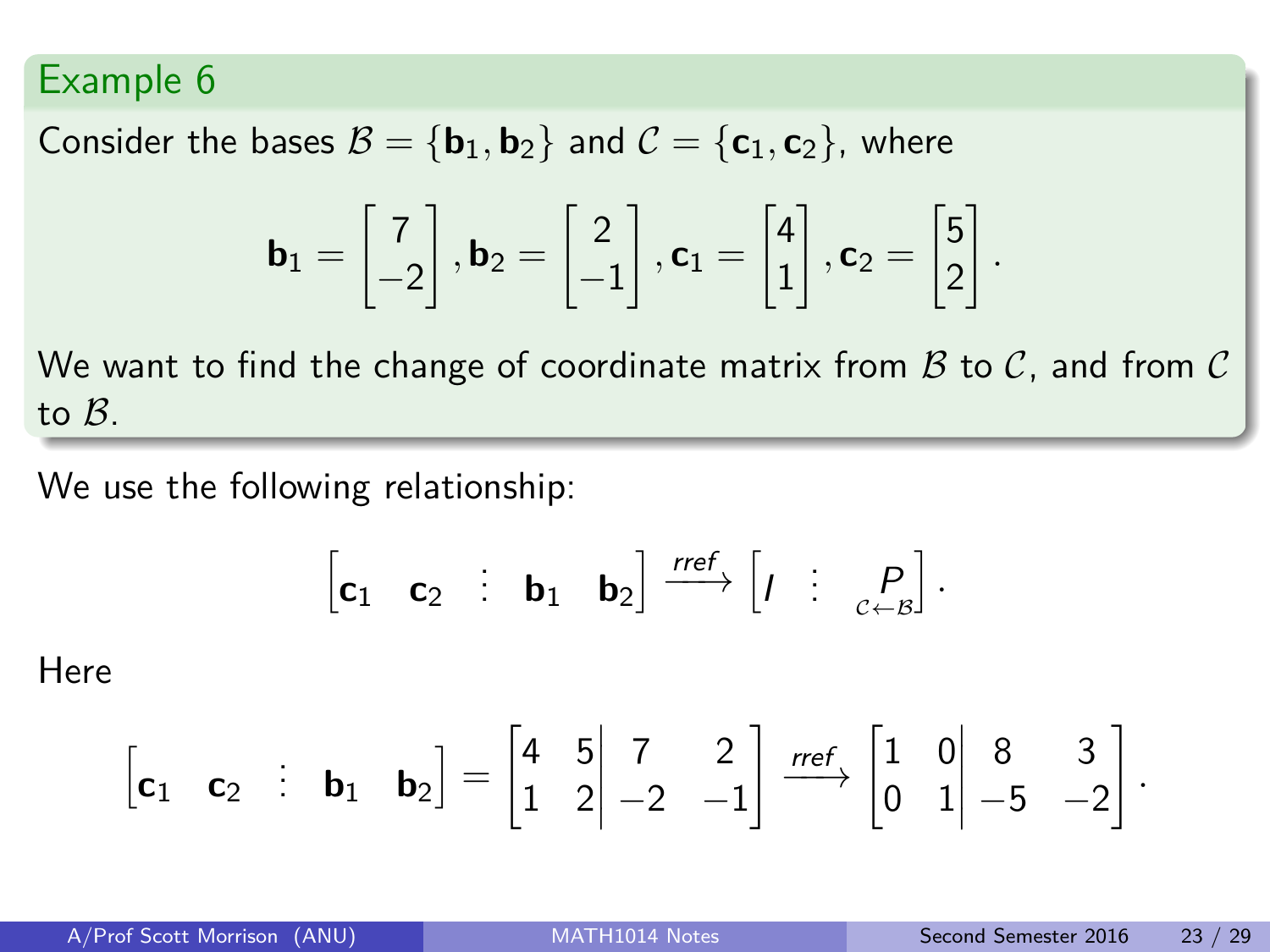This gives

$$
P_{c \leftarrow B} = \begin{bmatrix} 8 & 3 \\ -5 & -2 \end{bmatrix}.
$$

Further

$$
P_{\beta \leftarrow \mathcal{C}} = \begin{pmatrix} P \\ \mathcal{C} \leftarrow \mathcal{B} \end{pmatrix}^{-1} = \begin{bmatrix} 2 & 3 \\ -5 & -8 \end{bmatrix}.
$$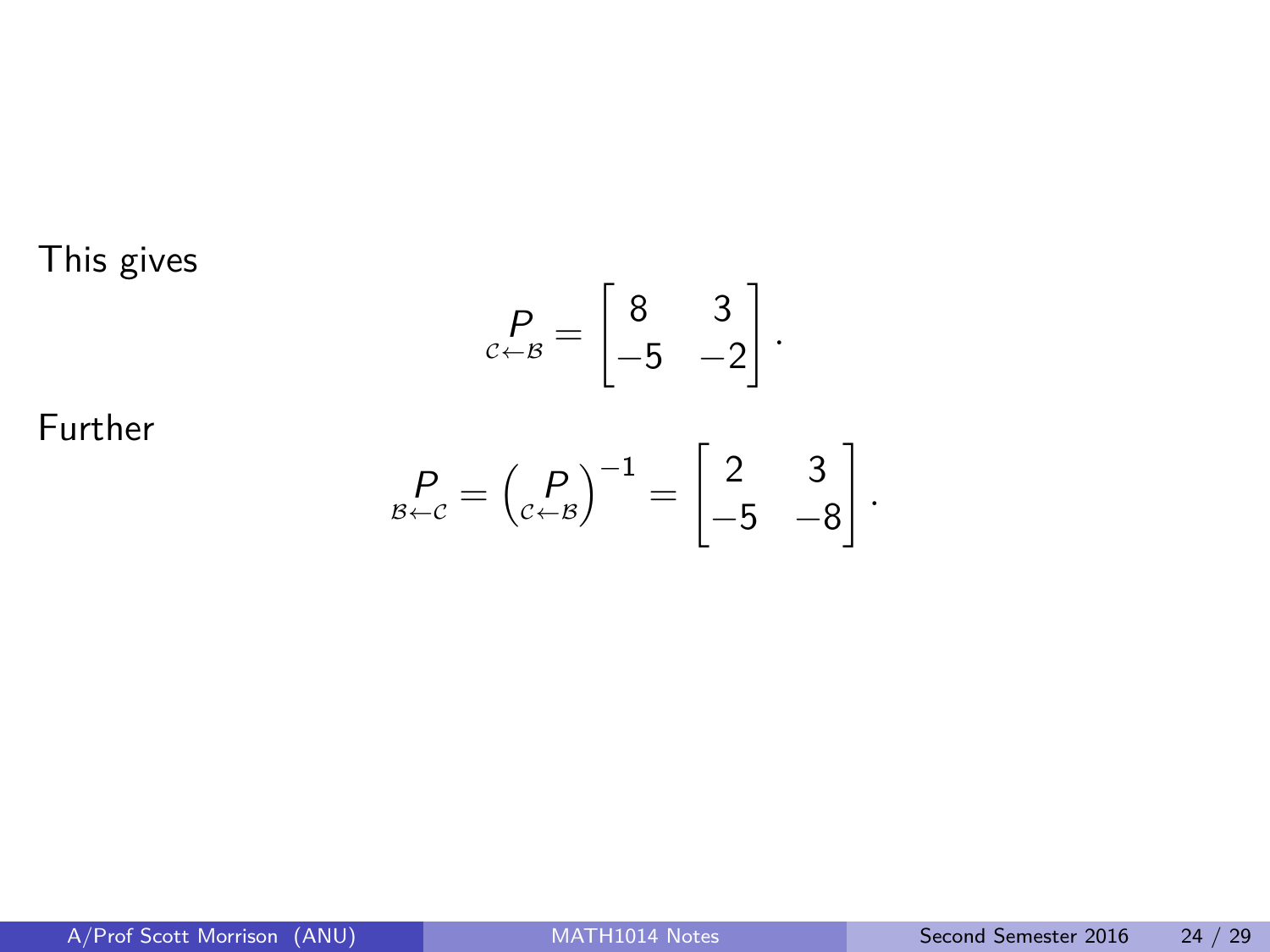In  $M_{2\times2}$  let  $\beta$  be the basis

$$
\left\{E_{11}=\begin{bmatrix}1&0\\0&0\end{bmatrix},E_{21}=\begin{bmatrix}0&0\\1&0\end{bmatrix},E_{12}=\begin{bmatrix}0&1\\0&0\end{bmatrix},E_{22}=\begin{bmatrix}0&0\\0&1\end{bmatrix}\right\}
$$

and let  $C$  be the basis

$$
\left\{ A = \begin{bmatrix} 1 & 0 \\ 0 & 0 \end{bmatrix}, B = \begin{bmatrix} 1 & 1 \\ 0 & 0 \end{bmatrix}, C = \begin{bmatrix} 1 & 1 \\ 1 & 0 \end{bmatrix}, D = \begin{bmatrix} 1 & 1 \\ 1 & 1 \end{bmatrix} \right\}
$$

We find the change of basis matrix  $\mathop{P}\limits_{c \leftarrow B}$  and verify that  $[X]_{\mathcal{C}} = \mathop{P}\limits_{c \leftarrow B} [X]_{\mathcal{B}}$ for  $X =$  $\begin{bmatrix} 1 & 2 \\ 3 & 4 \end{bmatrix}$ .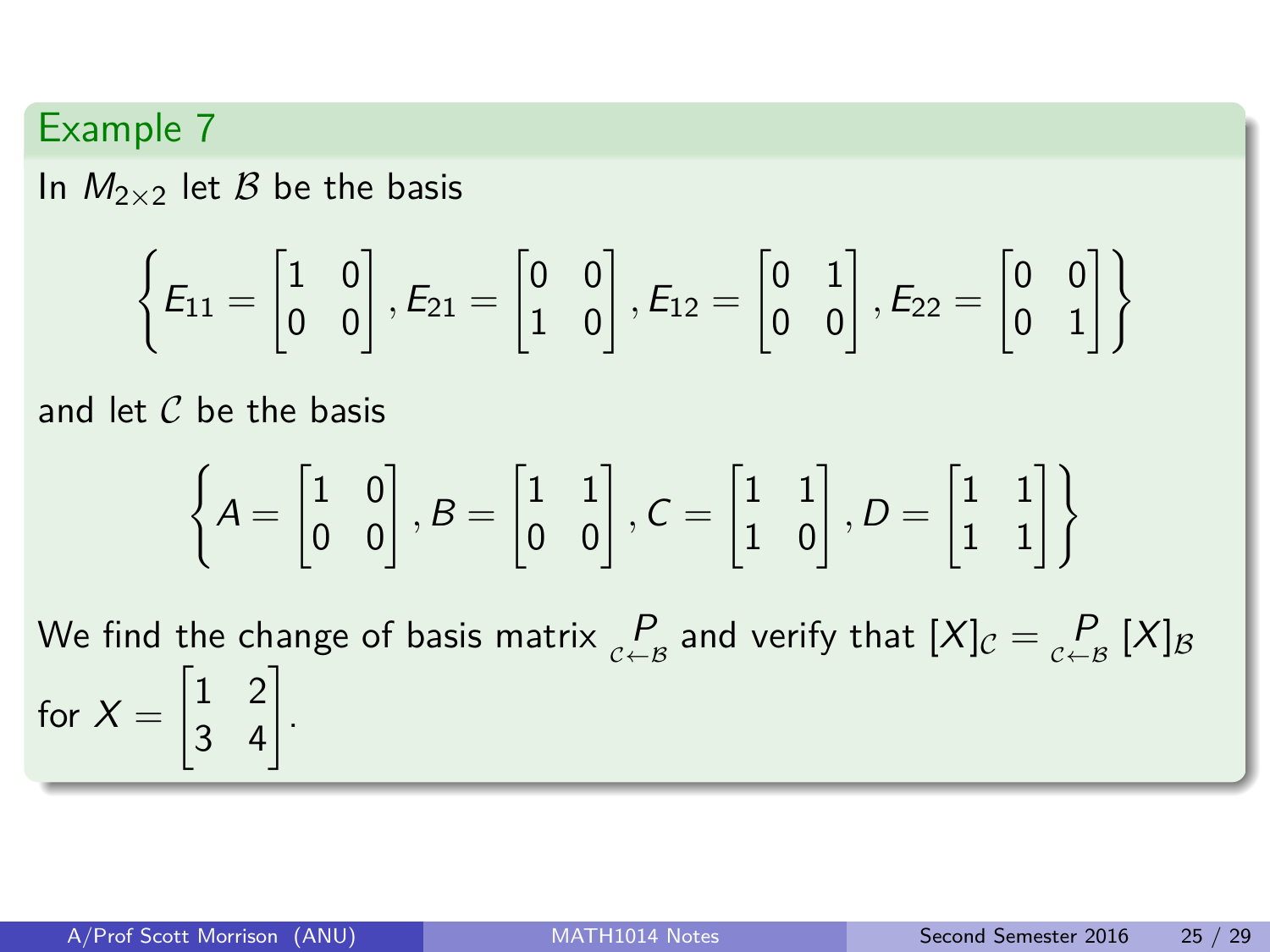Solution To solve this problem directly we must find the coordinate vectors of  $\beta$  with respect to  $\mathcal{C}$ .

This would usually involve solving a system of 4 linear equations of the form  $E_{11} = aA + bB + cC + dD$  where we need to find a, b, c and d.

We can avoid that in this case since we can find the required coefficients by inspection:

Clearly  $E_{11} = A$ ,  $E_{21} = -B + C$ ,  $E_{12} = -A + B$  and  $E_{22} = -C + D$ .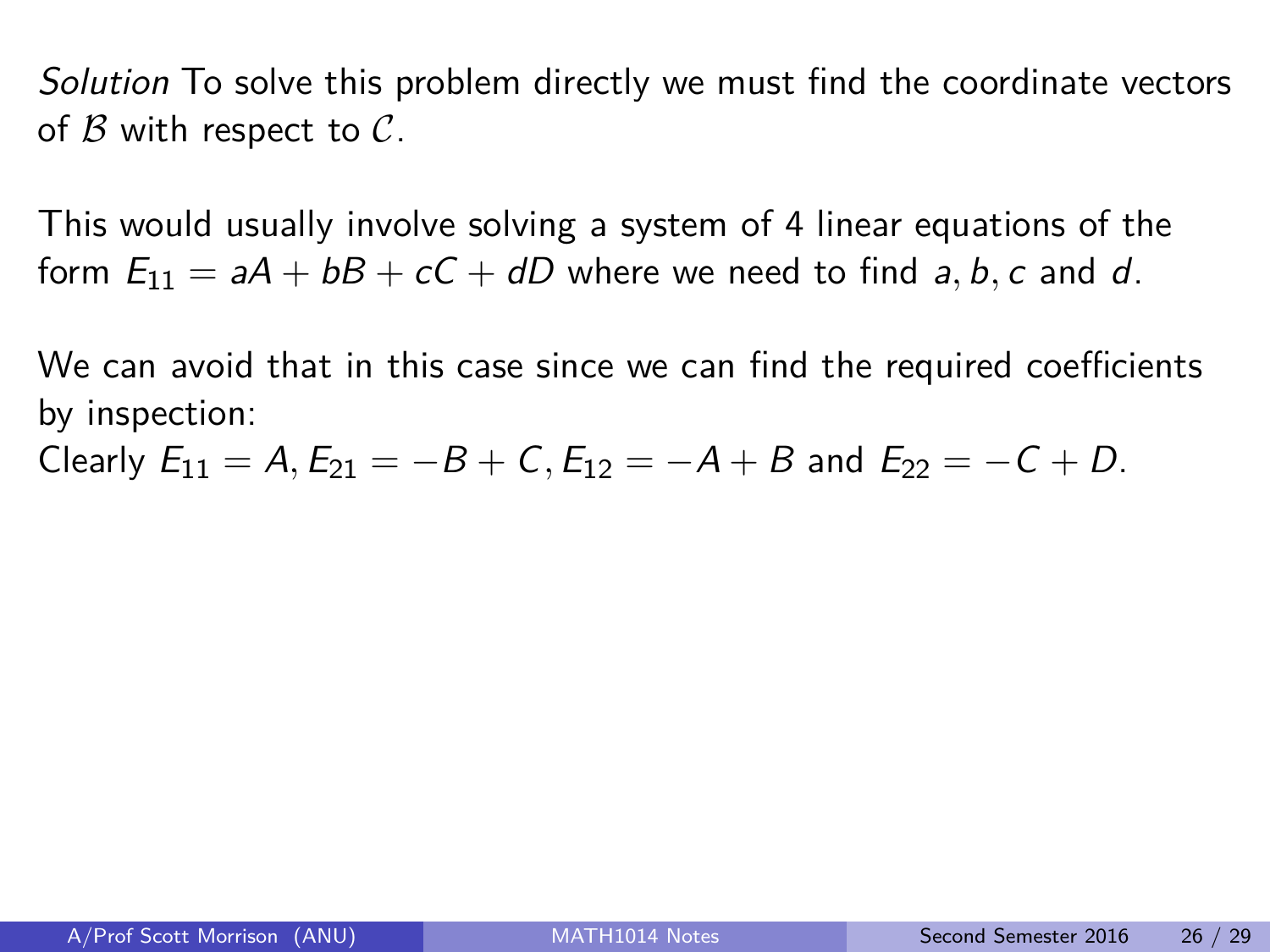Solution To solve this problem directly we must find the coordinate vectors of  $\beta$  with respect to  $\mathcal{C}$ .

This would usually involve solving a system of 4 linear equations of the form  $E_{11} = aA + bB + cC + dD$  where we need to find a, b, c and d.

We can avoid that in this case since we can find the required coefficients by inspection:

Clearly  $E_{11} = A$ ,  $E_{21} = -B + C$ ,  $E_{12} = -A + B$  and  $E_{22} = -C + D$ .

Thus

$$
[E_{11}]_C = \begin{bmatrix} 1 \\ 0 \\ 0 \\ 0 \end{bmatrix}, [E_{21}]_C = \begin{bmatrix} 0 \\ -1 \\ 1 \\ 0 \end{bmatrix}, [E_{12}]_C = \begin{bmatrix} -1 \\ 1 \\ 0 \\ 0 \end{bmatrix}, [E_{22}]_C = \begin{bmatrix} 0 \\ 0 \\ -1 \\ 1 \end{bmatrix}.
$$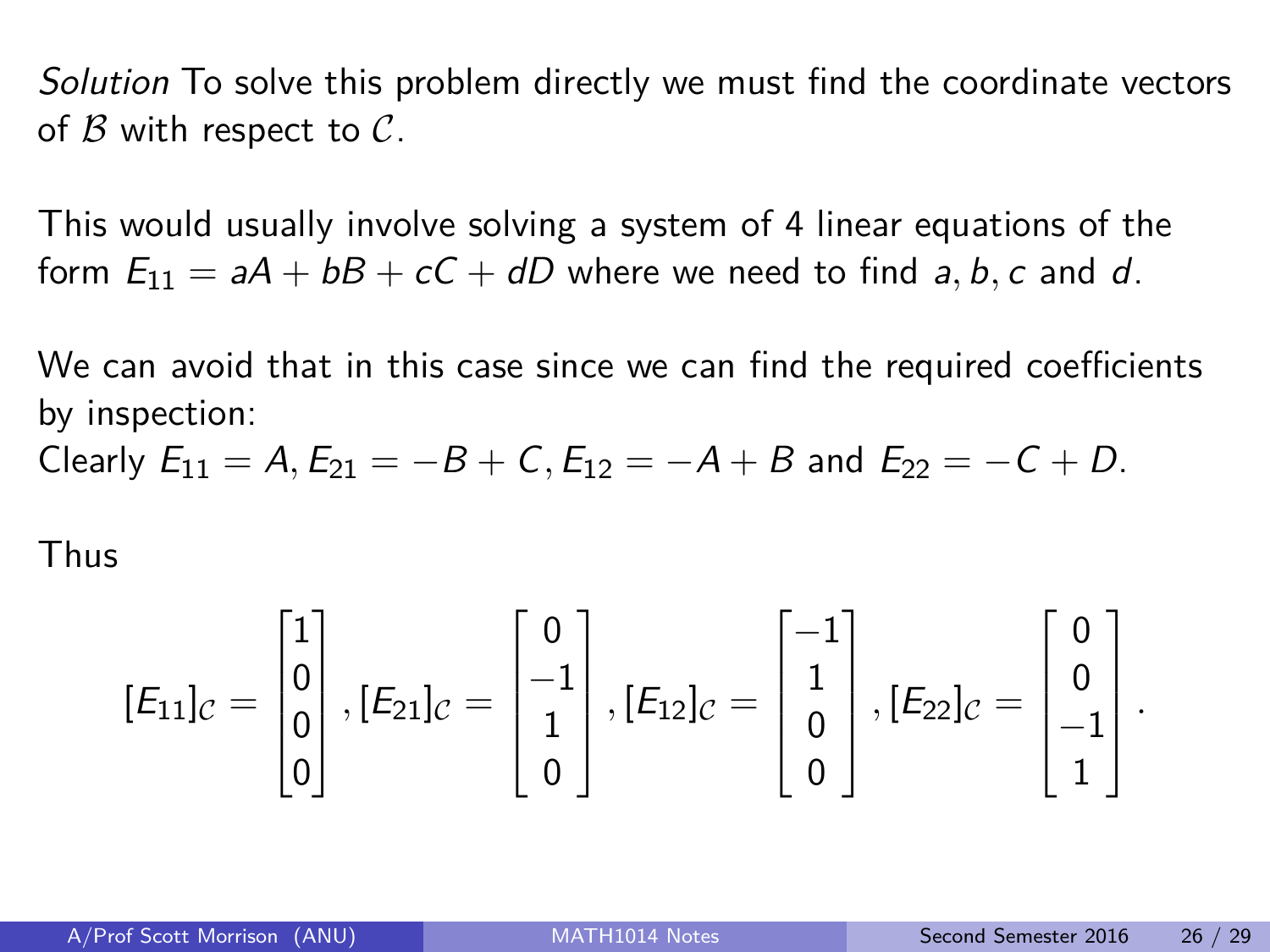From this we have

$$
c_{\leftarrow B}^{P} = \begin{bmatrix} [E_{11}]_C & [E_{21}]_C & [E_{12}]_C & [E_{22}]_C \end{bmatrix}
$$

$$
= \begin{bmatrix} 1 & 0 & -1 & 0 \\ 0 & -1 & 1 & 0 \\ 0 & 1 & 0 & -1 \\ 0 & 0 & 0 & 1 \end{bmatrix}
$$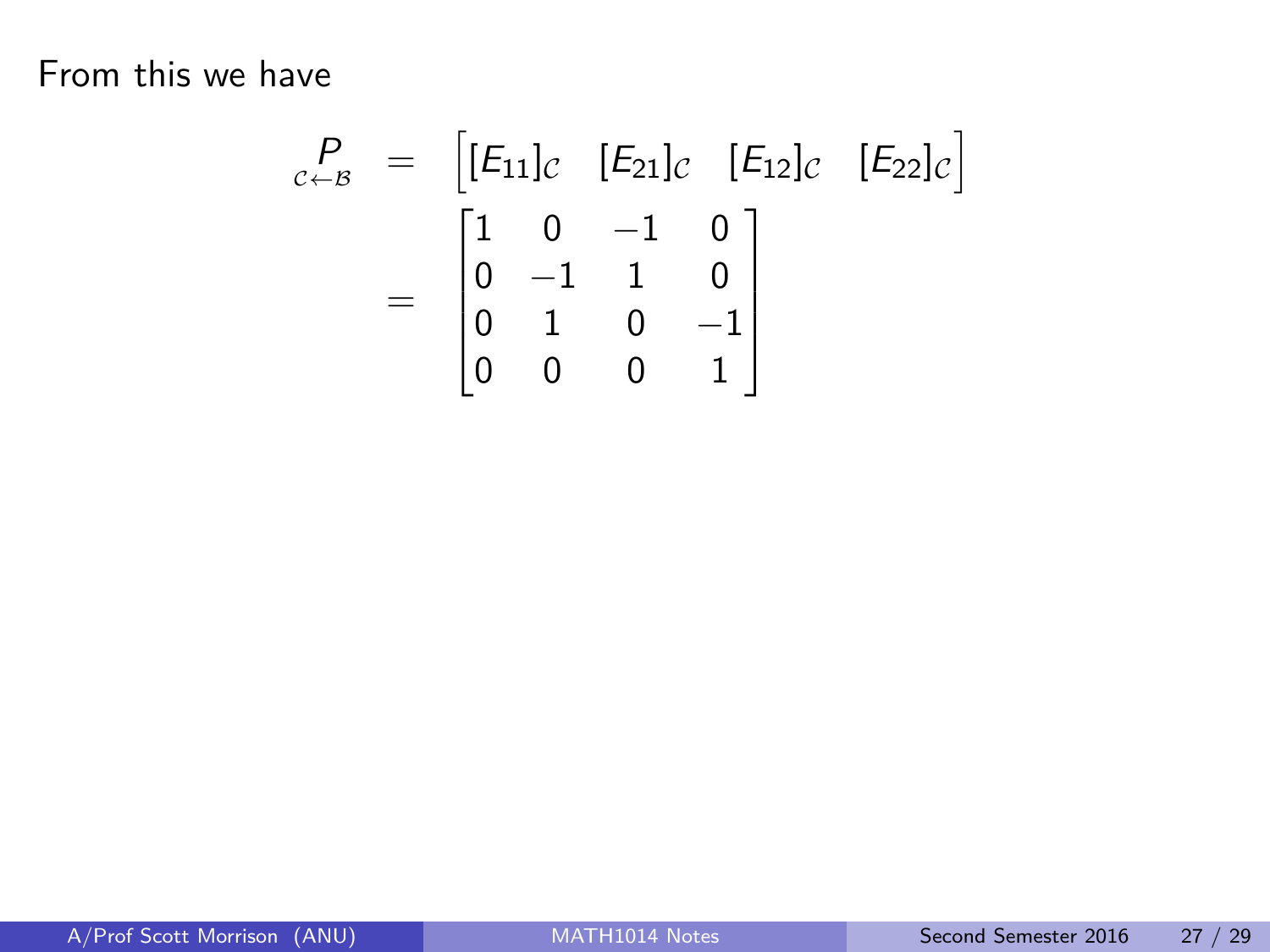From this we have

$$
\begin{array}{rcl}\nP_{c \leftarrow B} & = & \left[ [E_{11}]_C & [E_{21}]_C & [E_{12}]_C & [E_{22}]_C \right] \\
& = & \begin{bmatrix} 1 & 0 & -1 & 0 \\ 0 & -1 & 1 & 0 \\ 0 & 1 & 0 & -1 \\ 0 & 0 & 0 & 1 \end{bmatrix}\n\end{array}
$$

For 
$$
X = \begin{bmatrix} 1 & 2 \\ 3 & 4 \end{bmatrix}
$$
,  
\n
$$
X = 1E_{11} + 3E_{21} + 2E_{12}
$$
\nand  $[X]_B = \begin{bmatrix} 1 \\ 3 \\ 2 \\ 4 \end{bmatrix}$ .

 $+ 4E_{22}$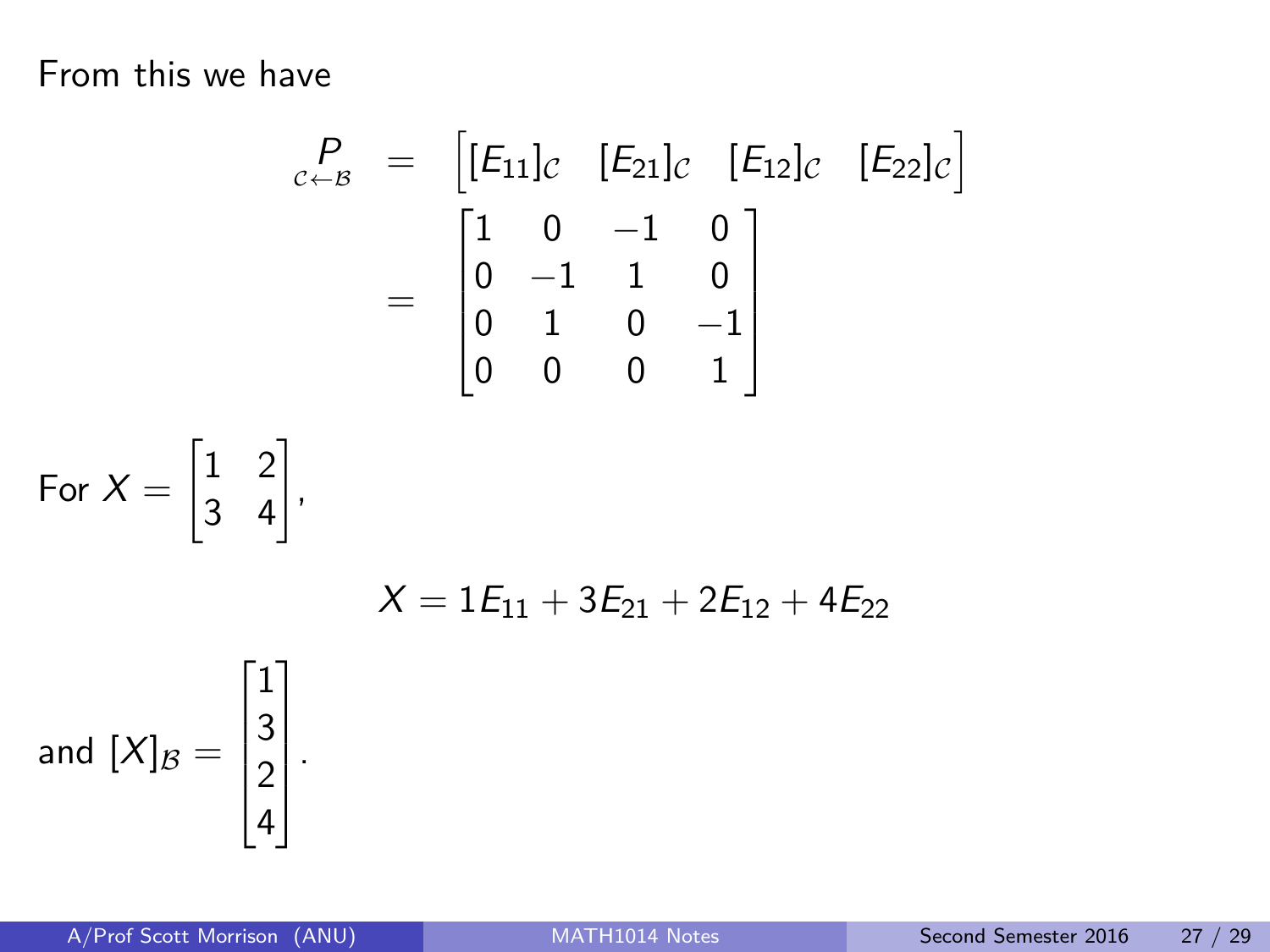We now want to verify that  $[X]_{\mathcal{C}}=\mathop{P}\limits_{\mathcal{C}\leftarrow \mathcal{B}}[X]_{\mathcal{B}}$  for  $X=$  $\begin{bmatrix} 1 & 2 \\ 3 & 4 \end{bmatrix}$ . From our calculations

$$
[X]_{\mathcal{C}} = \begin{bmatrix} P \\ C \\ C \end{bmatrix} \begin{bmatrix} X \end{bmatrix} \mathcal{B}
$$
  
= 
$$
\begin{bmatrix} 1 & 0 & -1 & 0 \\ 0 & -1 & 1 & 0 \\ 0 & 1 & 0 & -1 \\ 0 & 0 & 0 & 1 \end{bmatrix} \begin{bmatrix} 1 \\ 3 \\ 2 \\ 4 \end{bmatrix}
$$
  
= 
$$
\begin{bmatrix} -1 \\ -1 \\ -1 \\ 4 \end{bmatrix}.
$$

This is the coordinate vector of  $X$  with respect to the basis  $C$ .